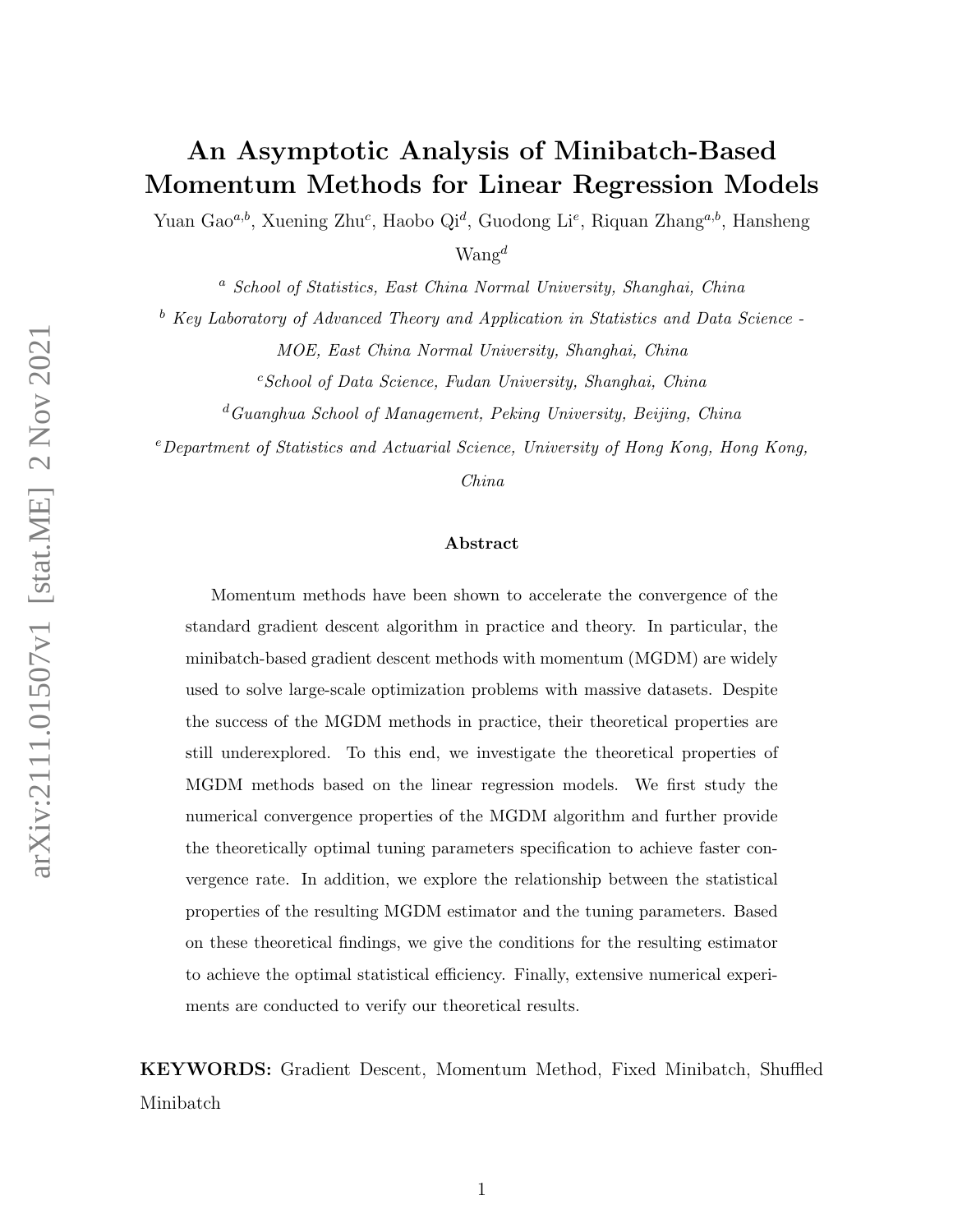## 1. INTRODUCTION

Modern statistical analysis often involves massive datasets and sophisticated models, which makes the corresponding statistical computation extremely challenging. For example, the well-known *ImageNet* dataset, contains more than one million photos and takes up approximately 150GB space on a hard drive [\(Deng et al.,](#page-42-0) [2009\)](#page-42-0). Obviously, most computers available to researchers cannot easily load such an enormous dataset as a whole into its memory. Then, how to process these massive datasets efficiently with statistical guarantees becomes a problem of great interest. To address this issue, it is in urgent need to develop novel scalable algorithms for statistical analysis.

In recent yeas, a great number of researches have been devoted to dealing with large-scale statistical optimization problems. For example, the distributed computing methods, based on the divide-and-conquer strategy from computer science literature, become very popular in the statistics community. Many statistical learning problems have been investigated on a distributed system, such as generalized linear models [\(Chen](#page-42-1) [and Xie,](#page-42-1) [2014;](#page-42-1) [Battey et al.,](#page-41-0) [2018;](#page-41-0) [Tang et al.,](#page-43-0) [2020\)](#page-43-0), quantile regression [\(Chen et al.,](#page-41-1) [2019,](#page-41-1) [2020b\)](#page-41-2), kernel ridge regression [\(Chang et al.,](#page-41-3) [2017;](#page-41-3) [Lin et al.,](#page-42-2) [2020\)](#page-42-2), support vector machine [\(Wang et al.,](#page-44-0) [2019\)](#page-44-0), principal component analysis [\(Fan et al.,](#page-42-3) [2019;](#page-42-3) [Chen](#page-41-4) [et al.,](#page-41-4) [2021a\)](#page-41-4), and references therein. Clearly, the distributed computing frameworks reduce the computational burden of one single machine by employing a computer cluster. However, it still replies on a distributed architecture for implementation, which can be expensive for many practical problems. With limited computational resources, it is desirable to conduct computation with a single computer and feasible optimization algorithms. In this regard, stochastic optimization methods, especially stochastic gradient descent (SGD) and its derivatives, play an important role.

Before introducing SGD and its derivatives, we first discuss their classical versions. As a first-order optimization method, gradient descent (GD) is arguably the simplest one. Unlike second-order methods, such as Newton-Raphson algorithm, a first-order method requires no computation of the Hessian matrices. In fact, a standard GD algorithm only requires the gradients of the objective function and a learning rate.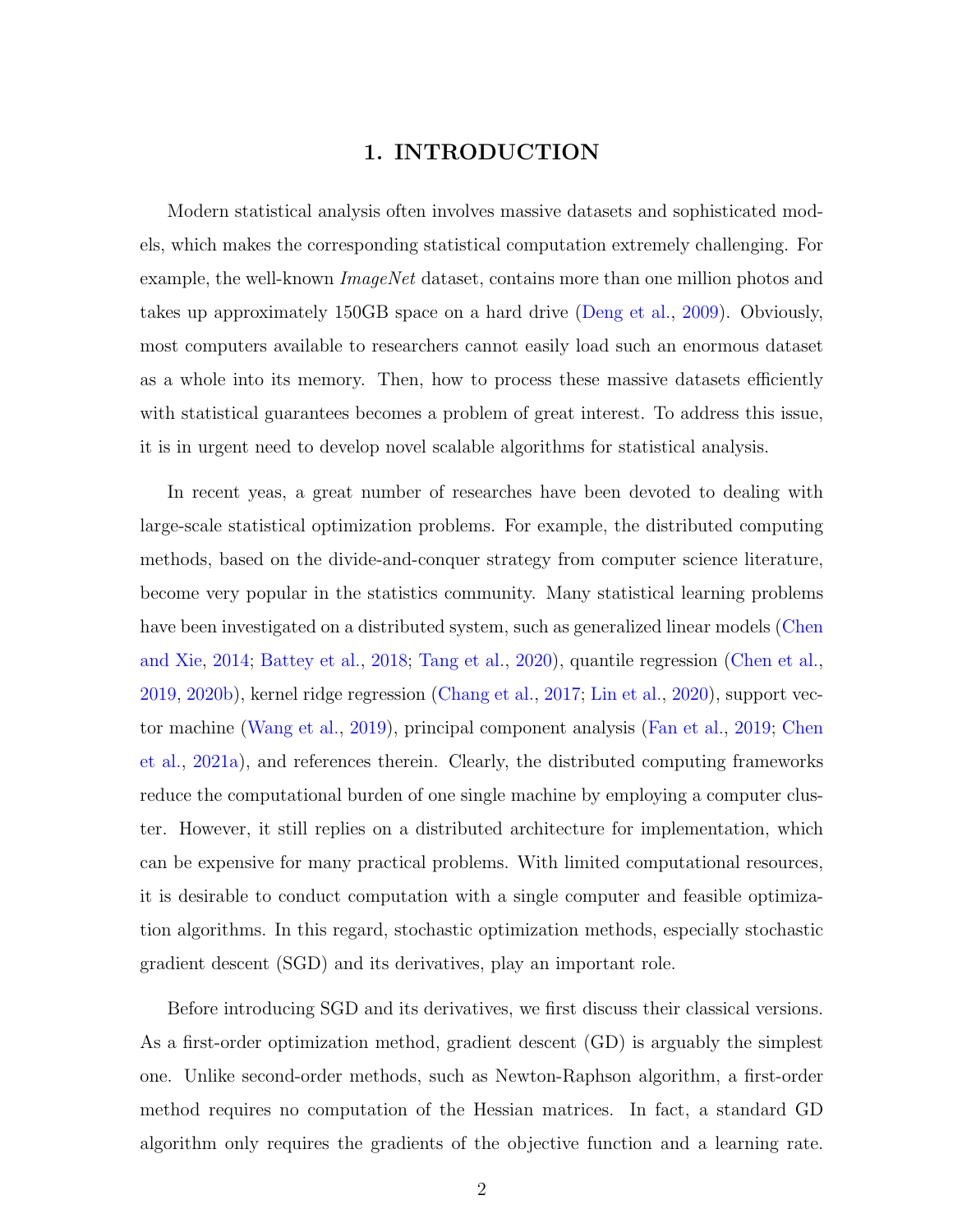Therefore, it is computationally more feasible for sophisticated models with massive datasets. Furthermore, the cost in computer memory for storing Hessian matrices can be significantly reduced. Unfortunately, there is no free lunch. The tradeoff for GD methods' excellent practical feasibility is slow convergence. In other words, the convergence rate of a GD algorithm is usually much slower than that of a Newton-Raphson algorithm, if the Newton-Raphson algorithm can be implemented. This is particularly true for ill-conditioned problems [\(Polyak,](#page-43-1) [1987\)](#page-43-1). In this case, feature directions with tiny variability are likely to be ignored by a standard GD algorithm. To partially fix this problem, [Polyak](#page-42-4) [\(1964\)](#page-42-4) proposed a heavy-ball method to accelerate the standard GD algorithm. Specifically, it uses the information from not only the current step but also the previous step (i.e., the momentum). As a consequence, the search direction can be slightly modified. With this slight but novel modification, the convergence rate of gradient descent with momentum (GDM) could be much improved compared to the standard GD algorithm.

Despite its theoretical popularity, the practical implementation of GDM could be nontrivial on a massive dataset. Under a traditional setup with small sample size and simple model structure, a GDM algorithm can be easily implemented by loading the entire dataset into the computer memory as a whole. Subsequently, various gradients and momentums can be efficiently computed and processed. Unfortunately, such a common practice could be seriously challenged if the target model structure is sufficiently complex and the dataset is massive in size. For example, the ResNet50 model [\(He](#page-42-5) [et al.,](#page-42-5) [2016\)](#page-42-5) is a classical deep learning model with more than 25 million parameters. In this case, it would take a long time to compute the gradient and momentum needed for performing one single step of iteration. Thus, implementing GDM algorithms on such a complex model (i.e., the  $ResNet50$  model) with such a massive dataset (i.e., the ImageNet dataset) is very challenging.

Since a massive dataset cannot be easily loaded into computer memory as a whole, it has to be processed in a batch-by-batch manner. Here, "batch" refers to a subsample of the original whole dataset. Subsequently, the important quantities (e.g., gradient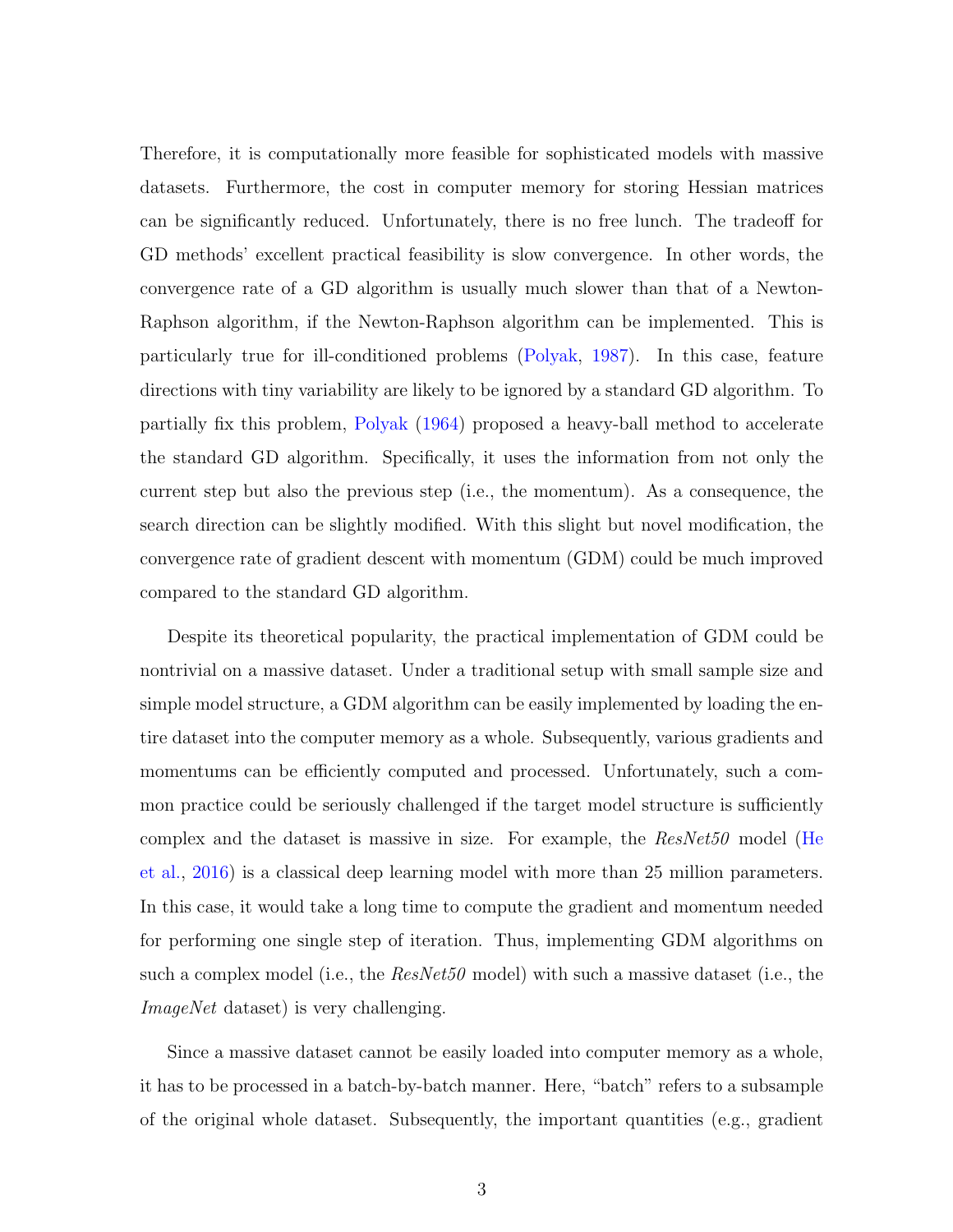and momentum) can be computed based on the batch. This approach leads to various stochastic gradient descent (SGD) methods. Here, "stochastic" refers to the batch being randomly subsampled from the original whole dataset. Then, according to how this subsample (i.e., batch) is generated and utilized, different SGD algorithms can be developed. The history of SGD can date back to the pioneering work of [Robbins](#page-43-2) [and Monro](#page-43-2) [\(1951\)](#page-43-2). The computational efficiency of SGD finds wide application in the large-scale optimization problems, and attracts a large number of follow-up studies (see, e.g., [Wang et al.,](#page-43-3) [2013,](#page-43-3) [2017;](#page-44-1) [Yang et al.,](#page-44-2) [2019;](#page-44-2) [Chen et al.,](#page-41-5) [2021b,](#page-41-5) and references therein). Although many existing works focus on the numerical convergence rate of the stochastic optimization algorithms, there are also a few of them that investigate the resulting estimator from a statistical viewpoint. For example, [Toulis et al.](#page-43-4) [\(2017\)](#page-43-4) proposed an implicit SGD procedure, and analyzed the asymptotic behavior of the estimators resulting from the standard and implicit SGD procedures. [Chen et al.](#page-41-6) [\(2020a\)](#page-41-6) and [Zhu et al.](#page-44-3) [\(2021\)](#page-44-3) investigated the statistical inference problem based on the averaged SGD estimator, and provided several methods to estimate the asymptotic covariance. [Luo and Song](#page-42-6) [\(2020\)](#page-42-6) developed a renewable estimation procedure that extends the standard SGD and averaged implicit SGD algorithm, and further studied the asymptotic properties of the resulting estimator. In general, the algorithms that they discussed are one-pass in nature and should be very useful for streaming data analysis. However, for non-streaming situations where the massive dataset is already on the hard drive, the one-pass type of algorithm is less frequently used in practice. Instead, multiple passes (or epochs) are more commonly used for better statistical efficiency.

In fact, the many popularly used SGD algorithms in practice are based on shuffled minibatches. In other words, the entire SGD algorithm is divided into different epochs. For each epoch, the original whole dataset is randomly shuffled and then sequentially divided into different batches. Subsequently, different batches are sequentially loaded into the computer memory and then processed. Once all the batches have been successfully executed, the whole dataset might need to be reshuffled. This process accomplishes one epoch of the minibatch-based SGD algorithm. Accordingly, each sample in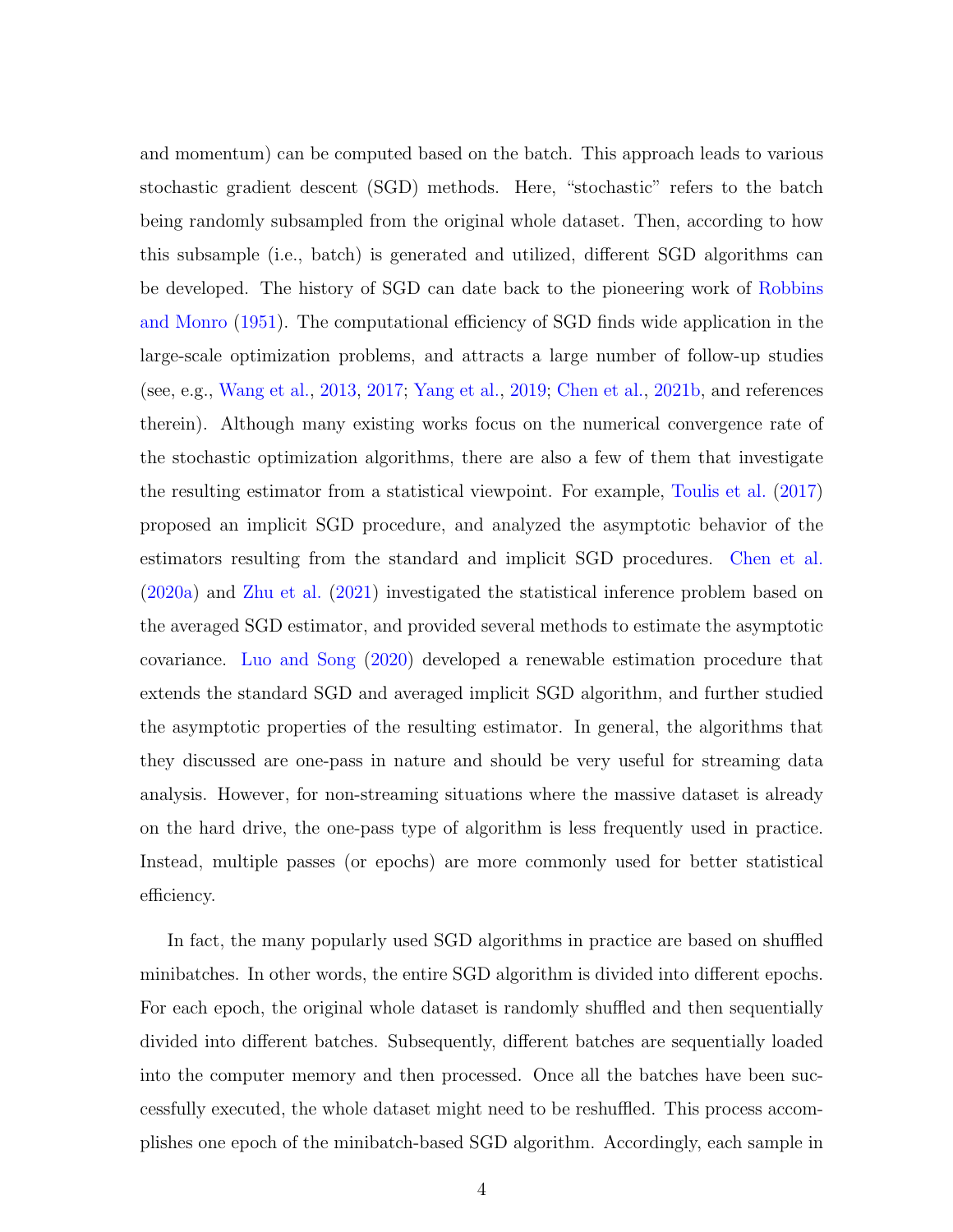the whole dataset is ensured to be used exactly once for every epoch iteration. Our limited numerical experiments suggest that this approach often leads to estimators with satisfactory statistical efficiency. As a consequence, shuffled minibatch-based GD algorithms are indeed the most widely used SGD algorithms in practice. In fact, it has been implemented by many important software libraries, such as TensorFlow [\(Abadi](#page-41-7) [et al.,](#page-41-7) [2016\)](#page-41-7) and PyTorch [\(Paszke et al.,](#page-42-7) [2017\)](#page-42-7).

However, our theoretical understanding of this most popularly used SGD algorithm (i.e., minibatch-based gradient descent with momentum, MGDM) is extremely limited. A number of important theoretical questions remain unknown. For example, under what conditions should an MGDM algorithm numerically converge? Past literature suggests that for a standard GD algorithm, the learning rate should not be too large. Otherwise, the algorithm might not numerically converge. Consequently, it is natural to question whether this remains true for MGDM algorithms. We are particularly interested in understanding the important role played by the momentum parameter. Next, assuming that the MGDM algorithm converges numerically and leads to the MGDM estimator, what are the asymptotic properties of the resulting MGDM estimator? This would facilitate the understanding of the roles played by both the learning rate and momentum parameter.

To address these important questions, we start with a relatively simple model (i.e., a linear regression model) and one particular type of MGDM algorithm (i.e., the fixed minibatch-based GDM algorithm, FMGDM). By doing so, we are able to analyze the theoretical properties of the MGDM method both numerically and asymptotically. This leads to fruitful theoretical findings. In particular, we identify the nearly sufficient and necessary conditions for the tuning parameters (i.e., the learning rate and the momentum parameter) to ensure numerical convergence of the algorithm. In addition, we further investigate the numerical convergence rate and provide the optimal tuning parameters specification in theory. Subsequently, we study the asymptotic properties of the resulting MGDM estimator. We find that a diminishing learning rate is needed for the resulting estimator to achieve global statistical efficiency. Finally, we conduct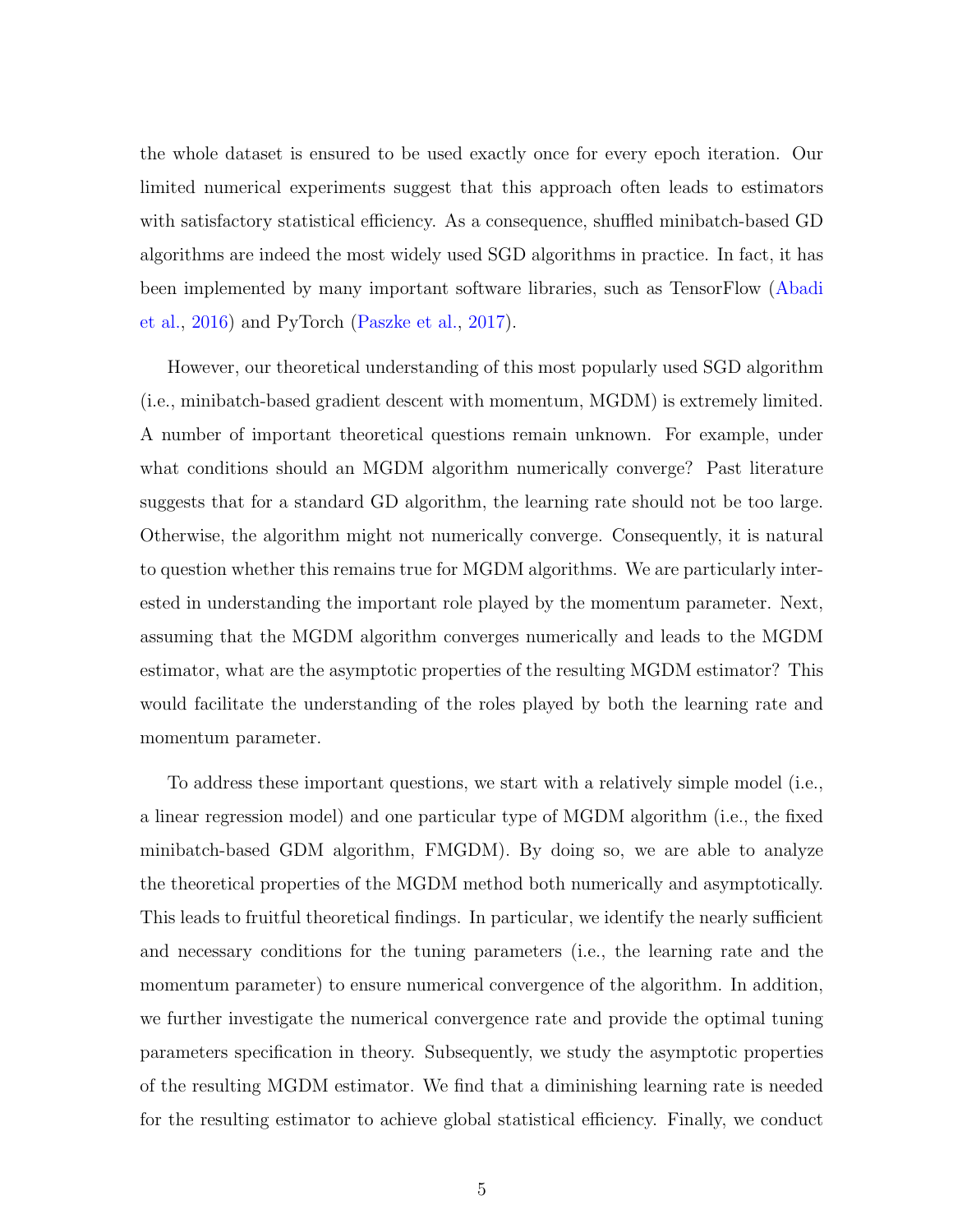extensive numerical experiments to validate our theoretical findings.

In summary, we attempt to make the following important contributions to the existing literature. First, we systematically study the MGDM algorithms for both shuffled and fixed minibatch. A relatively complete theory is provided for both numerical and asymptotic properties of the MGDM algorithm. Second, our theory leads to nontrivial findings on the important relationship between statistical efficiency of the resulting estimator and the tuning parameters. In particular, we find that as the learning rate decreases, both MGDM estimators (i.e., fixed and shuffled) can be statistically as efficient as the global OLS estimator. Last, extensive numerical studies are presented to verify our theoretical findings and demonstrate the outstanding performance of our proposed FMGDM method.

The rest of the article is organized as follows. Section 2 first introduces the MGDM method under the linear regression setup. Then, the numerical convergence properties and the statistical efficiency of the resulting estimator are investigated. Section 3 includes extensive numerical experiments to corroborate our theoretical findings. We conclude the article in Section 4 and discuss a number of interesting topics for future study.

## 2. MOMENTUM GRADIENT DESCENT WITH FIXED MINI-BATCH

#### 2.1. Classical Gradient Descent with Momentum

We first introduce some frequently used notations for this paper. Let A be a matrix in  $\mathbb{R}^{p_1 \times p_2}$ . We use  $\lambda_{\max}(A)$  and  $\lambda_{\min}(A)$  to denote the largest and smallest eigenvalue, respectively, of A, if A is symmetric. We define  $||A|| = \sqrt{\lambda_{\max}(A^{\top}A)}$  and  $||A||_F = \sqrt{\text{tr}(A^{\top}A)}$  as the operator norm and the Frobenius norm of A, respectively. In addition,  $\rho(A) = \max\{|\lambda| : \lambda \text{ is the eigenvalue of } A\}$ , which stands for the spectral radius of A. As usual,  $||v|| =$ √  $v^{\top}v$  is the standard  $l_2$ -norm of an arbitrary vector  $v \in$  $\mathbb{R}^p$ . We start with a classical linear regression model. Let  $(Y_i, X_i)$  be the observation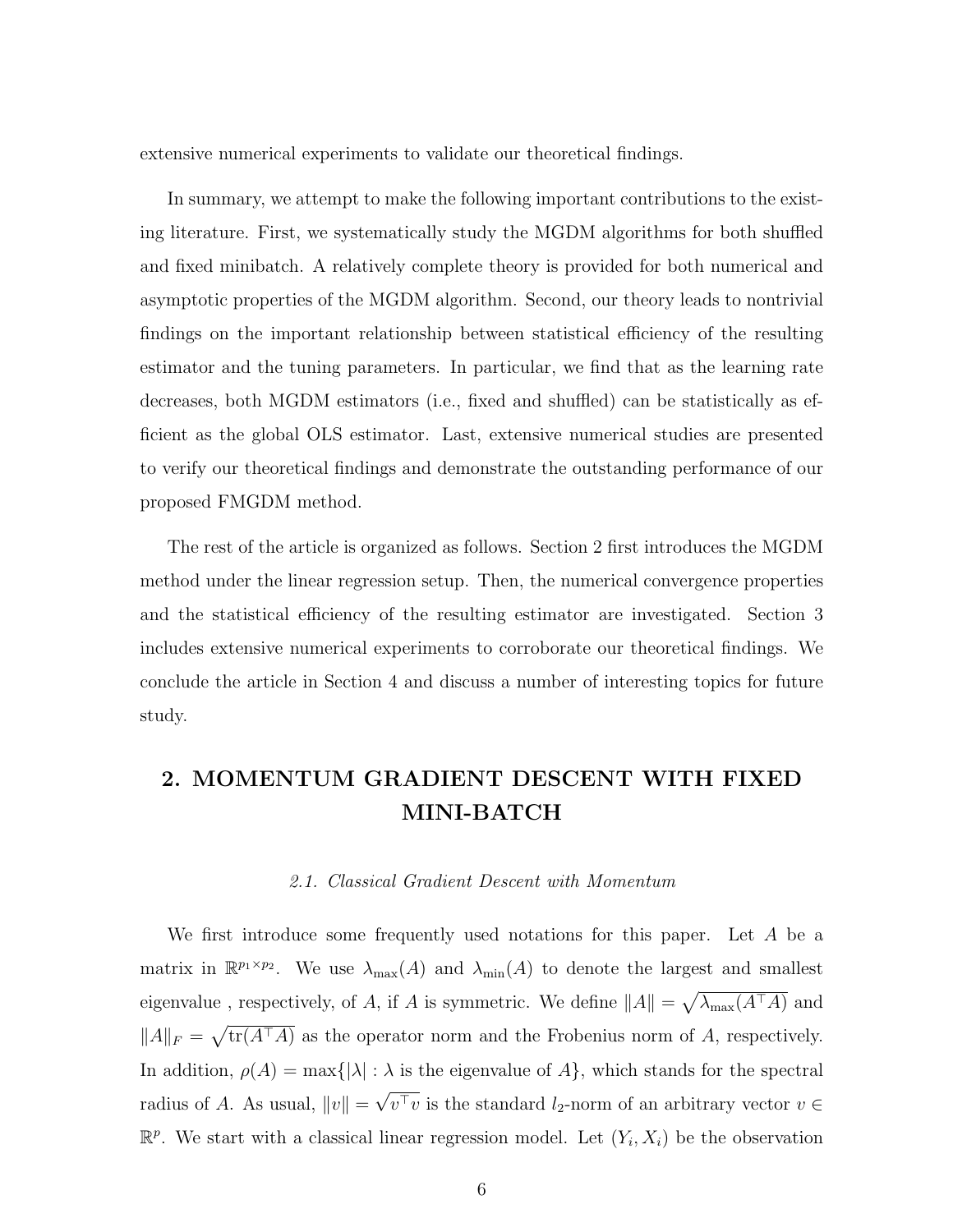collected from *i*-th subject with  $1 \leq i \leq N$ . Assume

<span id="page-6-0"></span>
$$
Y_i = X_i^{\top} \theta + \varepsilon_i, \text{ with } 1 \le i \le N,
$$
\n
$$
(2.1)
$$

where  $X_i \in \mathbb{R}^p$  is the covariate,  $Y_i \in \mathbb{R}$  is the response,  $\varepsilon_i$  is the random error with mean 0 and variance  $\sigma^2$ , and  $\theta \in \mathbb{R}^p$  is the unknown parameter vector with true value given by  $\theta_0 = (\theta_{01}, \ldots, \theta_{0p})^\top$ . Suppose the whole sample is indexed by  $\mathbb{S} = \{1, \ldots, N\}$ . To estimate the unknown parameter vector  $\theta$ , we usually minimize the ordinary least squares (OLS) loss function as

$$
\mathcal{L}(\theta) = N^{-1} \sum_{i=1}^{N} \ell_i(\theta) = (2N)^{-1} \sum_{i=1}^{N} (Y_i - X_i^{\top} \theta)^2,
$$

where  $\ell_i(\theta) = 2^{-1}(Y_i - X_i^{\top}\theta)^2$  is the loss evaluated on the *i*-th observation. We know that the solution to this problem is the classical ordinary least squares (OLS) estimator that has an explicit form as  $\hat{\theta}_{ols} = \arg \min_{\theta} \mathcal{L}(\theta) = \hat{\Sigma}_{xx}^{-1} \hat{\Sigma}_{xy}$ , where  $\hat{\Sigma}_{xx} =$  $N^{-1} \sum_{i=1}^{N} X_i X_i^{\top} \in \mathbb{R}^{p \times p}$  and  $\widehat{\Sigma}_{xy} = N^{-1} \sum_{i=1}^{N} X_i Y_i \in \mathbb{R}^p$ . Under some mild conditions, one can show that  $\sqrt{N}(\hat{\theta}_{ols} - \theta_0) \rightarrow_d N(\mathbf{0}, \sigma^2 \Sigma_{xx}^{-1})$ , where  $\Sigma_{xx}$  is the covariance matrix of  $X_i$  [\(Rao et al.,](#page-43-5) [1973\)](#page-43-5). To practically compute  $\widehat{\theta}_{ols}$ , the sample covariance matrix  $\widehat{\Sigma}_{xx}$  needs to be calculated and inverted. This leads to a computational complexity of order  $O(Np^2 + p^3)$  in general.

Another popular way to compute  $\widehat{\theta}_{ols}$  is to use the first-order optimization methods in an iterative way. Arguably, the most basic first-order optimization method is the gradient descent (GD) algorithm. For the OLS problem, a standard GD algorithm should update the estimates iteratively as  $\hat{\theta}^{(t)} = \hat{\theta}^{(t-1)} - \alpha \dot{\mathcal{L}}(\hat{\theta}^{(t-1)})$ , where  $\dot{\mathcal{L}}(\theta)$  denotes the gradient of  $\mathcal L$  at  $\theta$  and  $\alpha > 0$  is the learning rate controlling the step size. As shown by [Nesterov et al.](#page-42-8) [\(2018\)](#page-42-8), with an appropriately selected  $\alpha$ , the estimates  $\{\widehat{\theta}^{(t)}\}$  generated by the GD algorithm should satisfy  $\|\hat{\theta}^{(t)} - \hat{\theta}_{ols}\| \leq \rho^t \|\hat{\theta}^{(0)} - \hat{\theta}_{ols}\|$  for some convergence factor  $\rho \in [0, 1)$  and an arbitrary initial value  $\hat{\theta}^{(0)}$ . The optimal convergence factor can be achieved if we choose  $\alpha = 2/\{\lambda_{\max}(\hat{\Sigma}_{xx}) + \lambda_{\min}(\hat{\Sigma}_{xx})\}\.$  In this case, the optimal convergence factor should be  $\rho = (\kappa - 1)/(\kappa + 1)$ , where  $\kappa = \lambda_{\max}(\widehat{\Sigma}_{xx})/\lambda_{\min}(\widehat{\Sigma}_{xx}) \ge 1$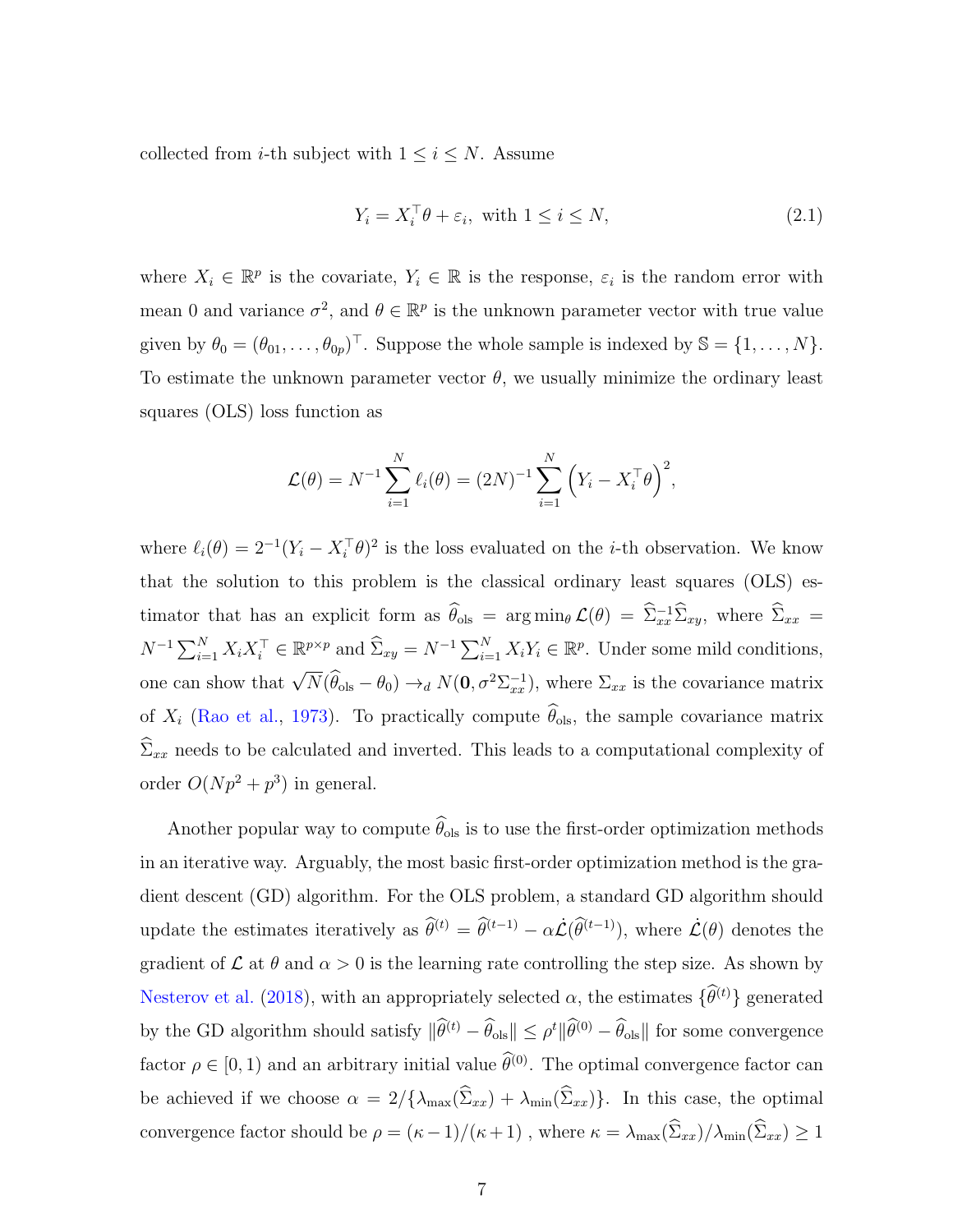is the condition number of  $\widehat{\Sigma}_{xx}$ .

However, when the condition number  $\kappa$  is large, the convergence factor  $\rho$  could be very close to 1. Consequently, the convergence rate could be painfully slow. To accelerate it, [Polyak](#page-42-4) [\(1964\)](#page-42-4) proposed the heavy-ball method, which is also called the momentum method [\(Sutskever et al.,](#page-43-6) [2013\)](#page-43-6). Specifically, in this work, we investigate the gradient descent with the classical momentum, which updates the estimates as

$$
\widehat{\theta}^{(t)} = \widehat{\theta}^{(t-1)} - v^{(t)},\tag{2.2}
$$

$$
v^{(t)} = \gamma v^{(t-1)} + \alpha \dot{\mathcal{L}}(\widehat{\theta}^{(t-1)}), \tag{2.3}
$$

where  $\alpha > 0$  is the learning rate and  $\gamma > 0$  is the momentum parameter. [Polyak](#page-42-4) [\(1964\)](#page-42-4) showed that, by choosing appropriate tuning parameters  $\alpha$  and  $\gamma$ , the optimal convergence factor of the momentum method could be achieved as  $\rho = (\sqrt{\kappa}-1)/(\sqrt{\kappa})$ √  $\overline{\kappa}$ + 1). In contrast, that of a standard GD algorithm is  $\rho = (\kappa - 1)/(\kappa + 1)$ , which is strictly larger than that of the GD with momentum (GDM) method as long as  $\kappa > 1$ . This suggests that the optimal convergence rate of a GDM algorithm should be faster than that of a standard GD algorithm.

#### 2.2. A Fixed Mini-batch Based Gradient Descent with Momentum

Despite its theoretical attractiveness, a standard GDM method cannot be immediately used to handle massive datasets. In many cases, the dataset could be too large to be comfortably processed as a whole by computer memory. As a consequence, it has to be placed on the hard drive and then processed in a batch-by-batch manner. In practice, this approach leads to the most popularly used minibatch-based gradient descent methods with momentum (MGDM). Specifically, to practically implement an MGDM algorithm, we first need to randomly partition the whole sample S into M disjoint minibatches as  $\mathbb{S} = \bigcup_{m=1}^{M} \mathcal{S}_{(m)}$  with  $\mathcal{S}_{(m_1)} \cap \mathcal{S}_{(m_2)} = \emptyset$  for any  $m_1 \neq m_2$ . Throughout the article, we assume that  $M$  is fixed. Without loss of generality, we assume that  $|\mathcal{S}_{(m)}| = n$  for each  $1 \leq m \leq M$ . Obviously, we should have  $N = Mn$ . As mentioned before, we start with the fixed minibatch-based GDM (FMGDM) method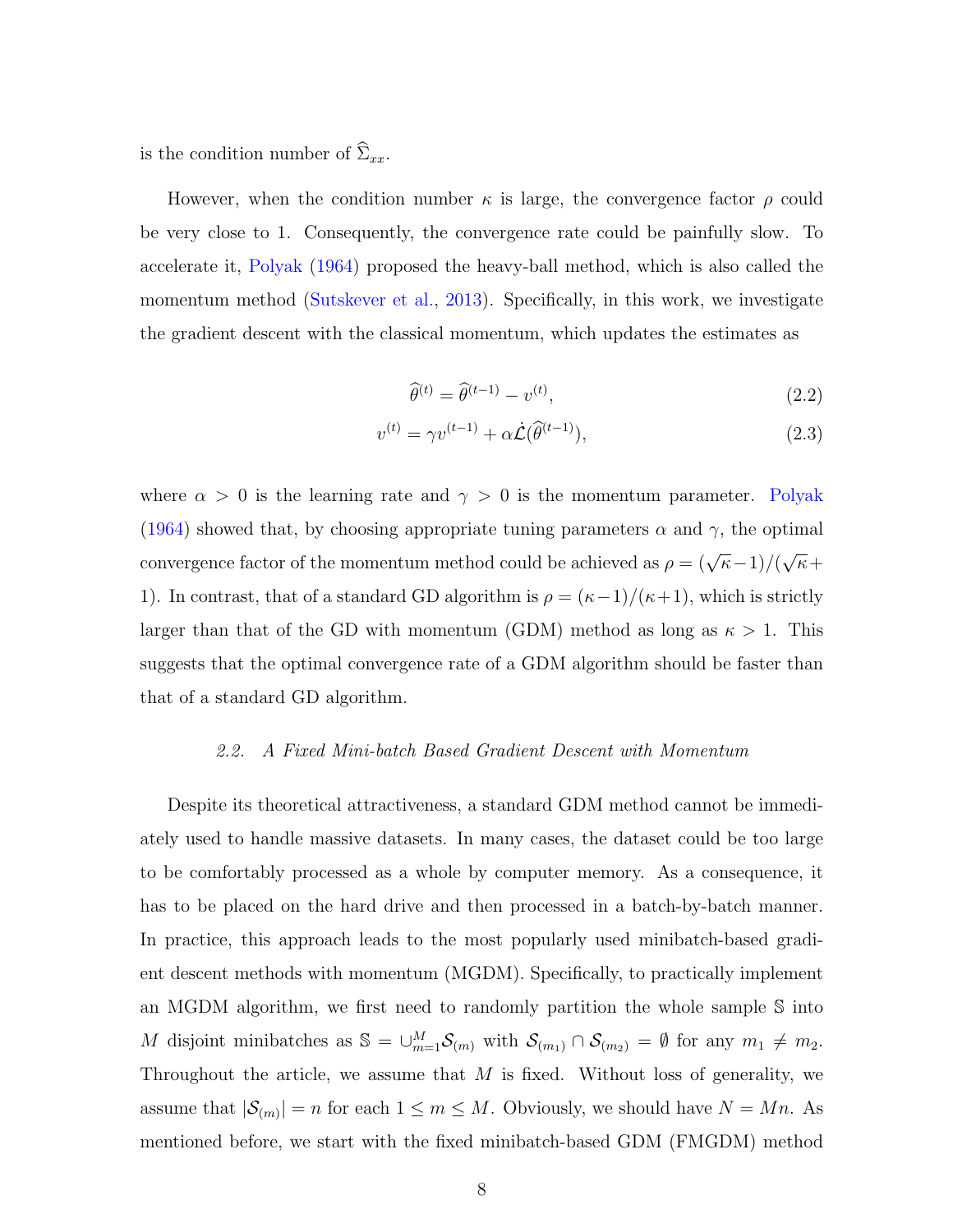due to its analytical simplicity. In other words, we assume that the random partition  $\mathbb{S} = \bigcup_{m=1}^{M} \mathcal{S}_{(m)}$ , once given, should be fixed throughout the rest of the algorithm.

In the fixed minibatch setting, the OLS loss function based on  $\mathcal{S}_{(m)}$  can be defined as  $\mathcal{L}_{(m)}(\theta) = (2n)^{-1} \sum_{i \in \mathcal{S}_{(m)}} (Y_i - X_i^{\top} \theta)^2$ . The corresponding gradient is  $\dot{\mathcal{L}}_{(m)}(\theta) =$  $\widehat{\Sigma}_{xx}^{(m)}\theta - \widehat{\Sigma}_{xy}^{(m)}$ , where  $\widehat{\Sigma}_{xx}^{(m)} = n^{-1} \sum_{i \in \mathcal{S}_{(m)}} X_i X_i^{\top} \in \mathbb{R}^{p \times p}$  and  $\widehat{\Sigma}_{xy}^{(m)} = n^{-1} \sum_{i \in \mathcal{S}_{(m)}} X_i Y_i \in$  $\mathbb{R}^p$ . Subsequently, a standard GDM algorithm should be executed in a batch-by-batch manner. Specifically, let  $\widehat{\theta}^{(t,m)}$  be the estimate obtained from the m-th minibatch in the  $t$ -th epoch. We then should have

<span id="page-8-1"></span><span id="page-8-0"></span>
$$
\widehat{\theta}^{(t,m)} = \widehat{\theta}^{(t,m-1)} - v^{(t,m)},\tag{2.4}
$$

$$
v^{(t,m)} = \gamma v^{(t,m-1)} + \alpha \dot{\mathcal{L}}_{(m)}(\widehat{\theta}^{(t,m-1)}),
$$
\n(2.5)

where  $\hat{\theta}^{(t,0)} = \hat{\theta}^{(t-1,M)}$ ,  $v^{(t,0)} = v^{(t-1,M)}$ , and  $\hat{\theta}^{(0,m)}$   $(1 \le m \le M)$  is the initial estimate specified for the  $m$ -th minibatch. This immediately leads to three important questions. First, theoretically, if we can treat  $(2.4)$  and  $(2.5)$  as a linear dynamical system, does this dynamical system have a stable solution? Second, does the FMGDM algorithm converge to this stable solution? Last, if the FMGDM algorithm does converge to the stable solution under appropriate conditions, what is the statistical properties of the resulting estimator?

#### 2.3. The Linear Dynamical System and Stable Solution

We investigate the first question in this subsection: does there exist a stable solution to the FMGDM algorithm? To address this important problem, we temporarily assume that there does exist a numerical limit  $\hat{\theta}^{(m)}$  such that  $\hat{\theta}^{(t,m)} \to \hat{\theta}^{(m)}$  as  $t \to \infty$  for each  $1 \leq m \leq M$ . This leads to an analytical solution as  $\hat{\theta}^{(m)}$  for each  $1 \leq m \leq M$ . This analytical solution further helps us to understand the conditions needed for its unique existence. Specifically, we write the stable solution vector as  $\hat{\theta}^* = (\hat{\theta}^{(1)}^{\top}, \dots, \hat{\theta}^{(M)\top})^{\top} \in$  $\mathbb{R}^q$  with  $q = Mp$ . Then, by [\(2.4\)](#page-8-0) and [\(2.5\)](#page-8-1), we know that  $\widehat{\theta}^*$  should be the solution to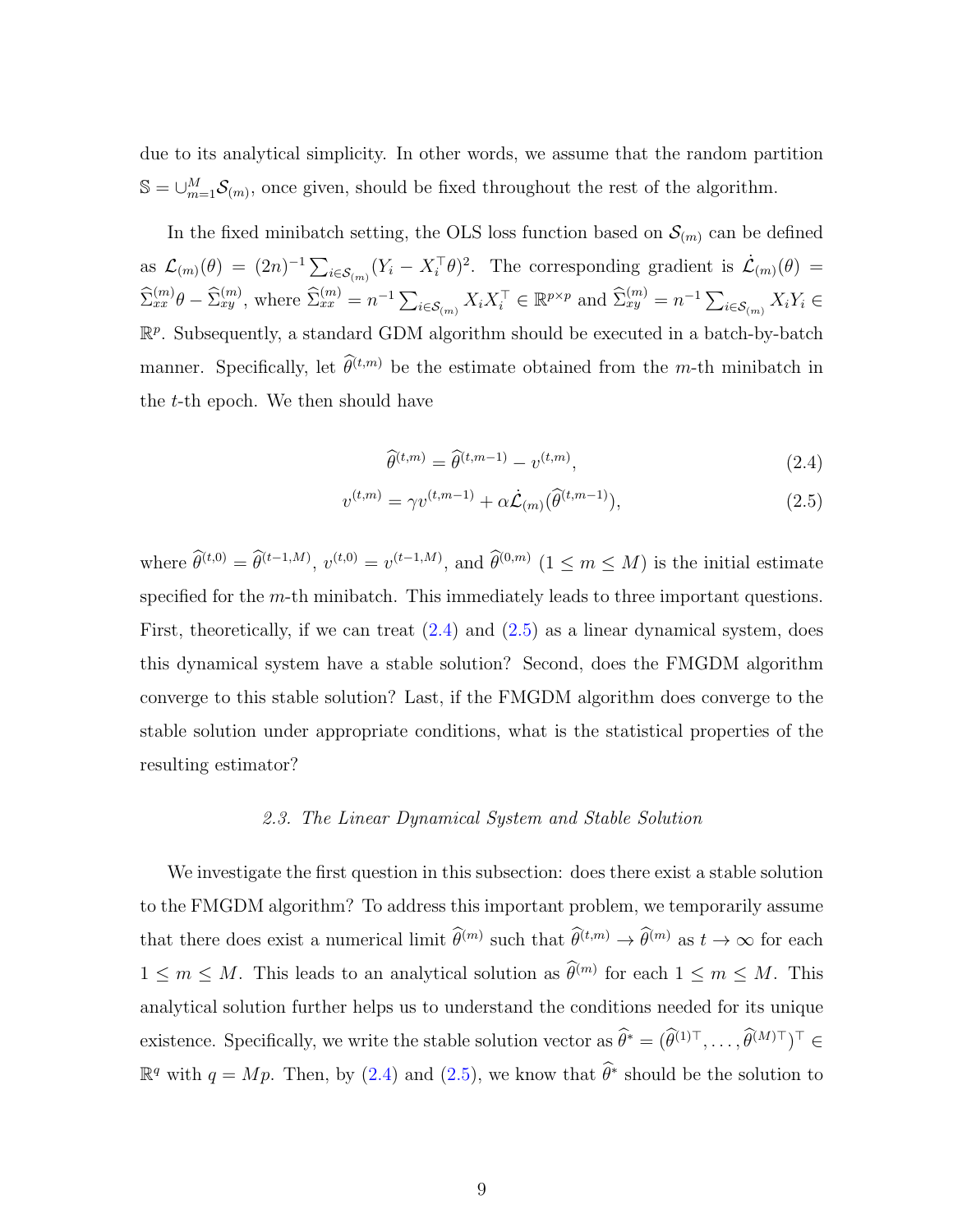the following linear dynamical system,

<span id="page-9-1"></span>
$$
\begin{cases}\n\widehat{\theta}^{(t,1)} = \widehat{\Delta}^{(1)}\widehat{\theta}^{(t,M)} - \gamma \widehat{\theta}^{(t,M-1)} + \alpha \widehat{\Sigma}_{xy}^{(1)} \\
\widehat{\theta}^{(t,2)} = \widehat{\Delta}^{(2)}\widehat{\theta}^{(t,1)} - \gamma \widehat{\theta}^{(t,M)} + \alpha \widehat{\Sigma}_{xy}^{(2)} \\
\cdots \\
\widehat{\theta}^{(t,M)} = \widehat{\Delta}^{(M)}\widehat{\theta}^{(t,M-1)} - \gamma \widehat{\theta}^{(t,M-2)} + \alpha \widehat{\Sigma}_{xy}^{(t,M)},\n\end{cases}
$$
\n(2.6)

where  $\widehat{\Delta}^{(m)} = (1 + \gamma)I_p - \alpha \widehat{\Sigma}_{xx}^{(m)} \in \mathbb{R}^{p \times p}$  for  $1 \leq m \leq M$ . We further write  $\widehat{\Sigma}_{xy}^* =$  $\left(\widehat{\Sigma}_{xy}^{(1)\top},\ldots,\widehat{\Sigma}_{xy}^{(M)\top}\right)^\top \in \mathbb{R}^q$ , and

<span id="page-9-2"></span>
$$
\widehat{\Omega} = \begin{bmatrix}\nI_p & \mathbf{0} & \mathbf{0} & \cdots & \mathbf{0} & \gamma I_p & -\widehat{\Delta}^{(1)} \\
-\widehat{\Delta}^{(2)} & I_p & \mathbf{0} & \cdots & \mathbf{0} & \mathbf{0} & \gamma I_p \\
\gamma I_p & -\widehat{\Delta}^{(3)} & I_p & \cdots & \mathbf{0} & \mathbf{0} & \mathbf{0} \\
\vdots & \vdots & \vdots & \vdots & \vdots & \vdots & \vdots \\
\mathbf{0} & \mathbf{0} & \mathbf{0} & \cdots & \gamma I_p & -\widehat{\Delta}^{(M)} & I_p\n\end{bmatrix} \in \mathbb{R}^{q \times q}.\n\tag{2.7}
$$

Then, we should have  $\widehat{\Omega}\theta^* = \alpha \widehat{\Sigma}_{xy}^*$  or equivalently  $\widehat{\theta}^* = \alpha \widehat{\Omega}^{-1} \widehat{\Sigma}_{xy}^*$ , provided  $\widehat{\Omega}$  is invertible. Consequently, whether  $\Omega$  is invertible or not determines the existence of the stable solution. Then, in the following theorem, we elaborate the conditions to ensure its invertibility in probability.

<span id="page-9-0"></span>**Theorem 1.** (STABLE SOLUTION) Assume  $\Sigma_{xx} \in \mathbb{R}^{p \times p}$  is a positive definite matrix with eigenvalues  $\lambda_1 \geq \lambda_2 \geq \cdots \geq \lambda_p > 0$ . Further assume that  $\gamma \neq 1$ ,  $\alpha \neq 0$ , and  $\alpha \neq 2(1 + \gamma)/\lambda_j$  for each  $1 \leq j \leq p$ . Then,  $\widehat{\Omega}$  is invertible with probability tending to one as  $n \to \infty$ .

The proof of Theorem [1](#page-9-0) can be found in Appendix A.1. By Theorem [1,](#page-9-0) we know that the stable solution does exist for a wide range of different  $\alpha$  and  $\gamma$  values. In fact, as long as  $\gamma \neq 1$ ,  $\alpha \neq 0$ , and  $\gamma \neq 2(1 + \gamma)/\lambda_j$  for every  $1 \leq j \leq p$ , we should have  $\widehat{\Omega}$  invertible with high probability, and thus, the stable solution should exist. In particular, we find that the stable solution exists as  $\gamma \to \infty$ . Nevertheless, we should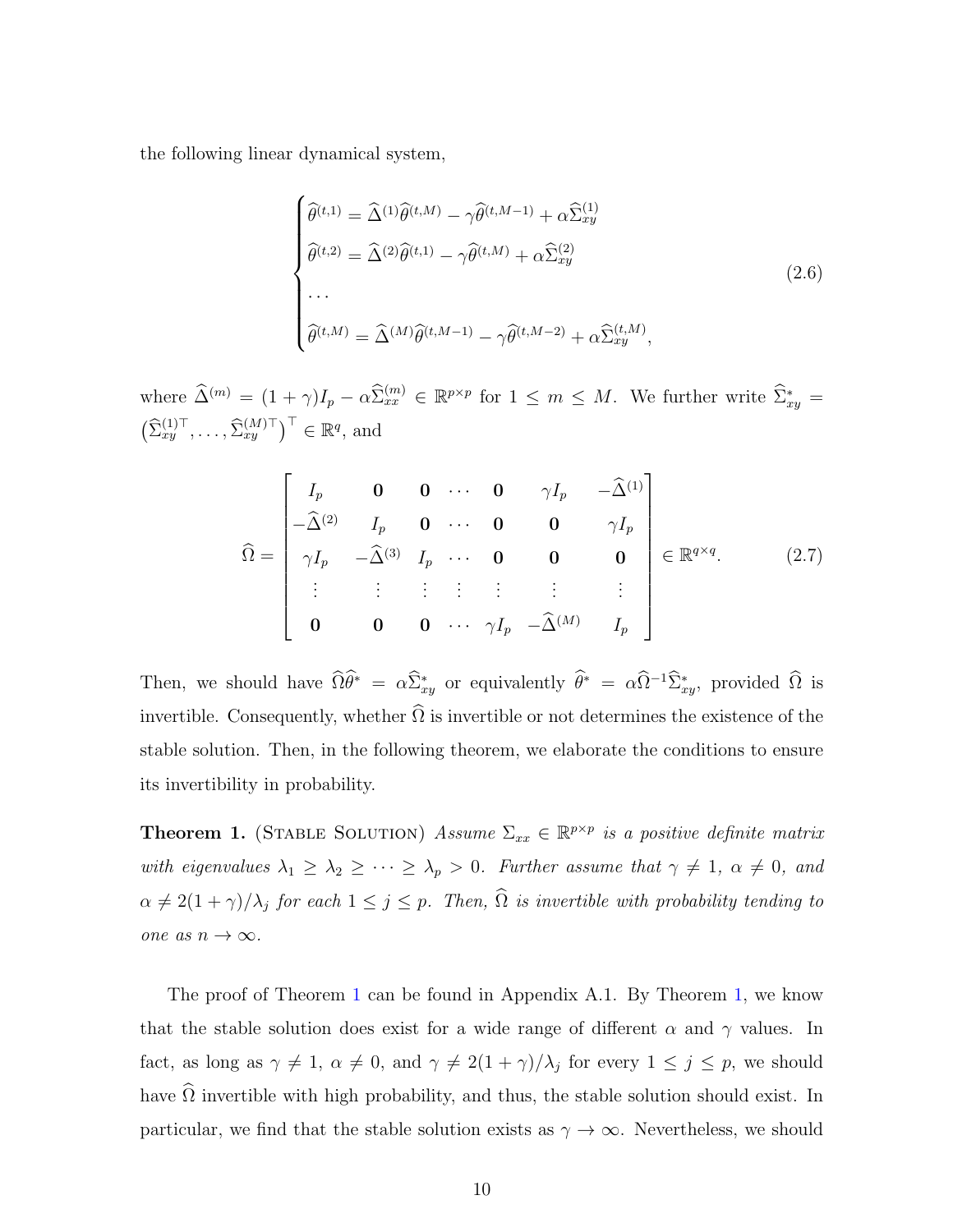remark that the existence of the stable solution and the FMGDM estimator might be totally different. By the FMGDM estimator, we mean that the FMGDM algorithm should converge to a numerical limit  $\hat{\theta}^{(m)}$ , and this numerical limit  $\hat{\theta}^{(m)}$  is referred to as the FMGDM estimator. Obviously, as long as such a numerical limit does exist, it must be a stable solution to [\(2.6\)](#page-9-1). Nevertheless, this does not imply that every possible stable solution can be numerically approached by the FMGDM algorithm. In fact, there do exist stable solutions (e.g., those stable solutions associated with very large  $\gamma$  values) that cannot be achieved using the FMGDM algorithm. Consequently, it is not a FMGDM estimator. Thus, we know that the existence of the stable solution should be a necessary condition for the existence of the FMGDM estimator but might not be sufficient. Accordingly, we investigate the conditions to assure the numerical convergence of the FMGDM algorithm in the next subsection.

## 2.4. Numerical Convergence Properties

We devote this subsection to studying the second important problem, that is, the numerical convergence properties of the FMGDM algorithm. Specifically, we are interested in studying how the  $\alpha$  and  $\gamma$  would affect the numerical convergence of the FMGDM algorithm. Recall that  $\lambda_j$  ( $1 \leq j \leq p$ ) is the j-th largest eigenvalue of  $\Sigma_{xx}$ . The main results are summarized in the following theorem.

<span id="page-10-0"></span>**Theorem 2.** (NUMERICAL CONVERGENCE) (a) If  $0 \leq \gamma < 1$  and  $0 < \alpha < 2(1+\gamma)/\lambda_1$ and assuming  $n \to \infty$ , then, we have  $\widehat{\theta}^{(t,m)} \to \widehat{\theta}^{(m)}$  as  $t \to \infty$  holds with probability tending to one. (b) Assume  $\widehat{\theta}^{(0,m)} \neq \widehat{\theta}^{(m)}$  and  $n \to \infty$ . For  $\gamma > 1$  or  $\alpha > 2(1 + \gamma)/\lambda_1$ , we have  $\widehat{\theta}^{(t,m)} \nrightarrow \widehat{\theta}^{(m)}$  as  $t \to \infty$  holds with probability tending to one.

The proof of Theorem [2](#page-10-0) can be found in Appendix A.2. Theorem [2](#page-10-0) provides nearly sufficient and necessary conditions for numerical convergence. Specifically, from Theorem [2\(](#page-10-0)a), we know that to ensure the numerical convergence, we must have  $0 \leq$  $\gamma$  < 1. This corroborates the common practice in the existing literature very well [\(Sutskever et al.,](#page-43-6) [2013\)](#page-43-6). Otherwise, by Theorem [2\(](#page-10-0)b), we know that the numerical convergence can never be achieved if  $\gamma > 1$ . Consequently, the FMGDM estimator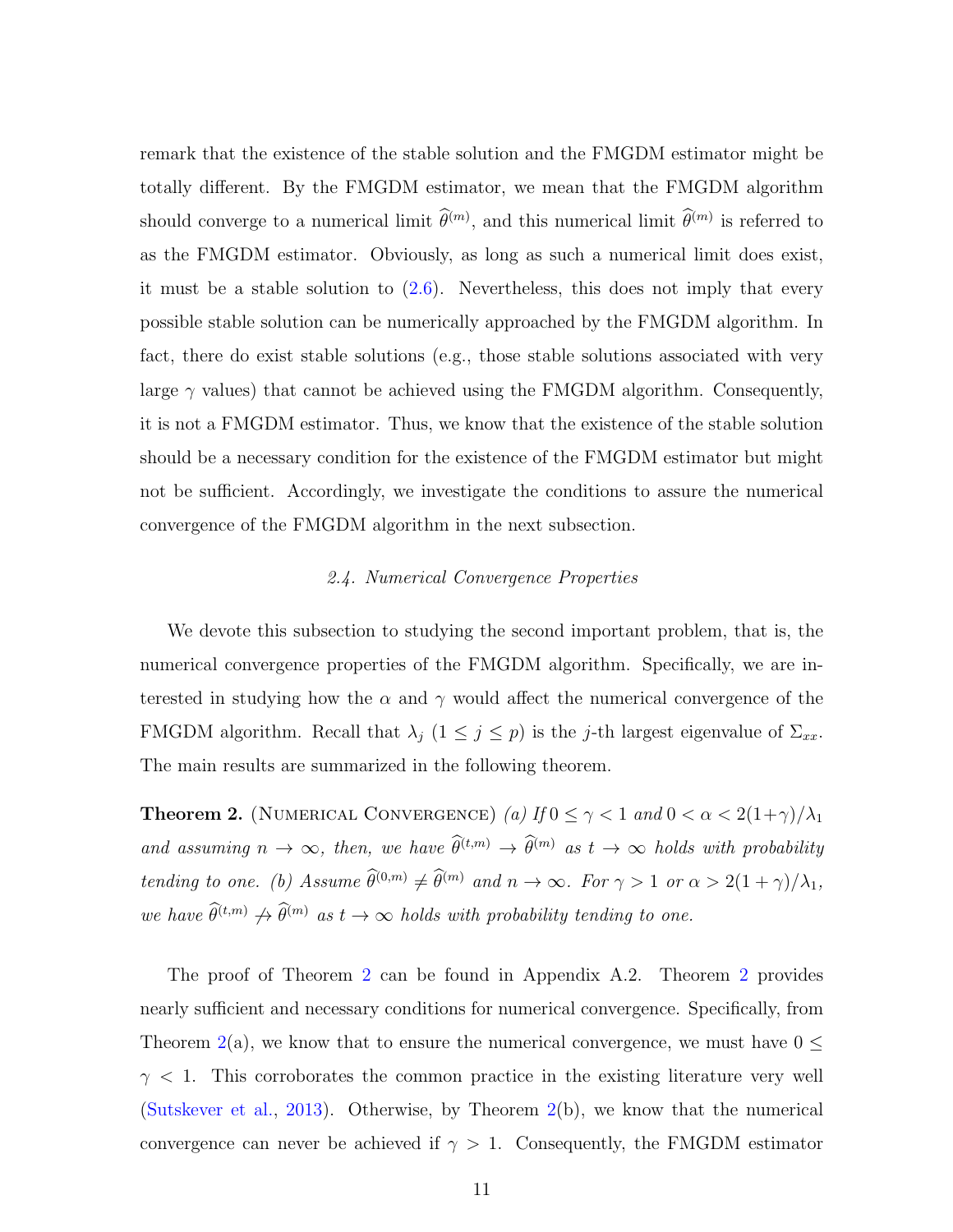does not exist in this case. Furthermore, with a given momentum parameter  $0 \leq \gamma <$ 1, the learning rate  $\alpha$  should be sufficiently small. Otherwise, the algorithm should not converge. Remarkably, the upper bound of the learning rate  $\alpha$  is related to the largest eigenvalue of  $\Sigma_{xx}$  (i.e.,  $\lambda_1$ ) and the momentum parameter  $\gamma$ . This upper bound should be larger if the momentum parameter  $\gamma$  is larger. As a result, this enables a larger learning rate (thus faster convergence) to be used for a FMGDM algorithm compared to a standard GD algorithm ( $\gamma = 0$ ). Theorem [2](#page-10-0) examines the conditions for the numerical convergence for the FMGDM algorithm. However, it does not provide the exact convergence rate. In particular, we want to understand how the  $\alpha$  and  $\gamma$  specification would affect the numerical convergence rate. We next develop the following theorem.

<span id="page-11-0"></span>**Theorem 3.** (NUMERICAL CONVERGENCE SPEED) If  $0 \leq \gamma < 1$  and  $0 < \alpha <$  $2(1+\gamma)/\lambda_1$ , then there exists a constant  $\rho \in [\gamma,1)$ , such that  $\|\widehat{\theta}^{(t,m)} - \widehat{\theta}^{(m)}\| \leq (\rho^M +$  $\zeta_n + \eta_t$ <sup>t</sup>( $\|\widehat{\theta}^{(0,m)} - \widehat{\theta}^{(m)}\| + \|\widehat{\theta}^{(0,m-1)} - \widehat{\theta}^{(m-1)}\|$ ) for each  $1 \leq m \leq M$ , where  $\zeta_n \to_p 0$  as  $n \to \infty$  and  $\eta_t \to 0$  as  $t \to \infty$ . Furthermore, we have

- (a) The minimal (i.e., optimal)  $\rho$  is given by  $\rho = (\sqrt{\lambda_1/\lambda_p} 1)/(\sqrt{\lambda_1/\lambda_p} + 1)$ , when  $\alpha = 4/($ √  $\overline{\lambda_1} + \sqrt{\lambda_p}$ <sup>2</sup> and  $\gamma = (\sqrt{\lambda_1} - \sqrt{\lambda_p})^2/(\sqrt{\lambda_p} - \sqrt{\lambda_p})^2$ √  $\overline{\lambda_1} + \sqrt{\lambda_p}$ <sup>2</sup>.
- (b) If  $\gamma = 0$ , we should have  $\rho = \max\{|1 \alpha \lambda_1|, |1 \alpha \lambda_p|\}$ . In particular, the minimal (i.e., optimal)  $\rho$  is given by  $\rho = (\lambda_1/\lambda_p - 1)/(\lambda_1/\lambda_p + 1)$ , when  $\alpha = 2/(\lambda_1 + \lambda_p)$ .
- (c) Assume  $0 < \alpha < 1/\lambda_1$ . (c.1) If  $\gamma = 0$ , then the  $\rho$  is given by  $\rho = 1 \alpha \lambda_p$ . (c.2) If  $0 < \gamma < (1 - \alpha \lambda_p)^2$ , then  $\rho < 1 - \alpha \lambda_p$ . In particular, the minimal (i.e., optimal)  $\rho$ is given by  $\rho = 1 - \sqrt{\alpha \lambda_p}$ , when  $\gamma = (1 - \sqrt{\alpha \lambda_p})^2$ .

The proof of Theorem [3](#page-11-0) is shown in Appendix A.3. From Theorem [3,](#page-11-0) we know that the FMGDM algorithm should enjoy a linear convergence rate by choosing appropriate  $\alpha$  and  $\gamma$ , as long as both n and t are large enough. By Theorem [3](#page-11-0) (a), we know that the optimal convergence factor  $\rho = (\sqrt{\lambda_1/\lambda_p}-1)/(\sqrt{\lambda_1/\lambda_p}+1)$  can be achieved by carefully specified  $\alpha$  and  $\gamma$ . This specification is closely related to the eigenvalue structure of the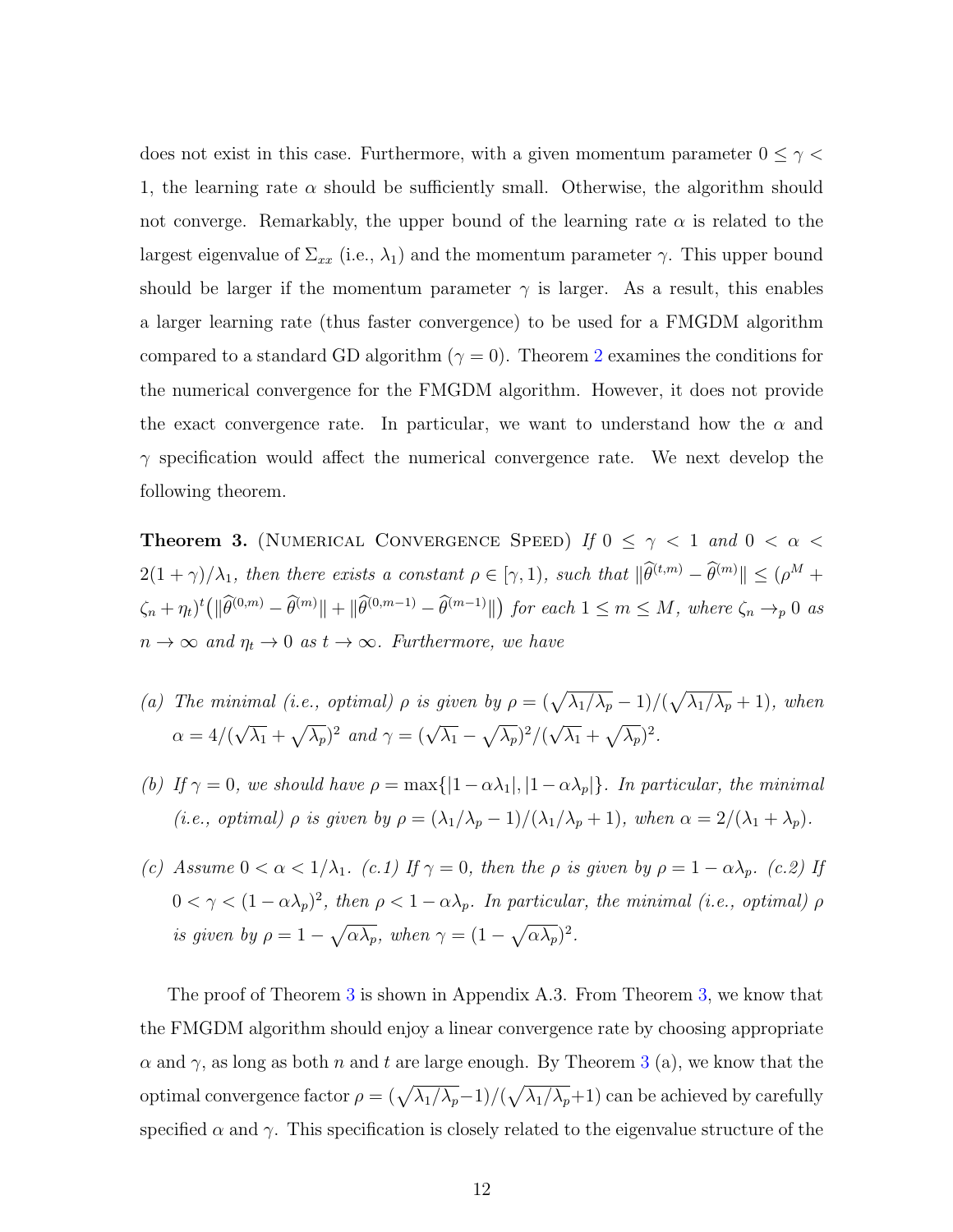covariance matrix  $\Sigma_{xx}$ . Our findings are in line with theoretical findings in the classical GDM method without minibatch [\(Polyak,](#page-42-4) [1964\)](#page-42-4). It is known that this convergence factor also attains the achievable lower bound of various first-order methods [\(Nesterov](#page-42-8) [et al.,](#page-42-8) [2018\)](#page-42-8). Moreover, Theorem [3](#page-11-0) (b) claims that, for a standard GD algorithm with  $\gamma = 0$ , the best convergence factor should be  $\rho = (\lambda_1/\lambda_p - 1)/(\lambda_1/\lambda_p + 1)$ . This represents a convergence rate that is strictly slower than that of the FMGDM algorithm as long as  $\lambda_1 > \lambda_p$ .

Although the optimal numerical convergence can be guaranteed by (a) and (b) under different circumstances, the stable solution is not necessarily optimal in statistical efficiency. For most SGD-related methods, the decaying learning rate  $\alpha$  is typically needed to improve statistical efficiency [\(Robbins and Monro,](#page-43-2) [1951;](#page-43-2) [Polyak and Judit](#page-43-7)[sky,](#page-43-7) [1992\)](#page-43-7). In this case, from Theorem  $3$  (c.1) we know that the convergence factor in this case tends to 1 as  $\alpha \to 0$ , which represents a very slow convergence rate. Moreover, from Theorem [3](#page-11-0) (c.2) we find that by choosing an appropriate  $\gamma$ , the convergence factor of the FMGDM could be strictly smaller than that of a standard GD algorithm ( $\gamma = 0$ ). This finding suggests that the momentum term can indeed accelerate the numerical convergence. In addition, Theorem [3](#page-11-0) (c.2) discovers a very interesting and novel interactive relationship between the learning rate  $\alpha$  and the momentum parameter  $\gamma$ . Specifically, it suggests that  $\gamma$  should approach 1 as  $\alpha \to 0$ . This result theoretically explains why practitioners often like to specify  $\gamma$  to be a value very close to 1 to strike a balance between both numerical and statistical convergence [\(Sutskever et al.,](#page-43-6) [2013\)](#page-43-6).

#### 2.5. The Statistical Properties of the Stable Solution

In this subsection, we investigate how the tuning parameters  $\alpha$  and  $\gamma$  would affect the statistical properties of the stable solution. Note that the OLS estimator is the global optimal solution to our problem. Ideally, we should have the resulting FMGDM estimator stay with the OLS estimator as closely as possible. Consequently, we should examine the relationship between the stable solution and the OLS estimator. To this end, we need to analyze  $\widehat{\Omega}$  and its inverse (assume it exists) carefully. Accordingly, we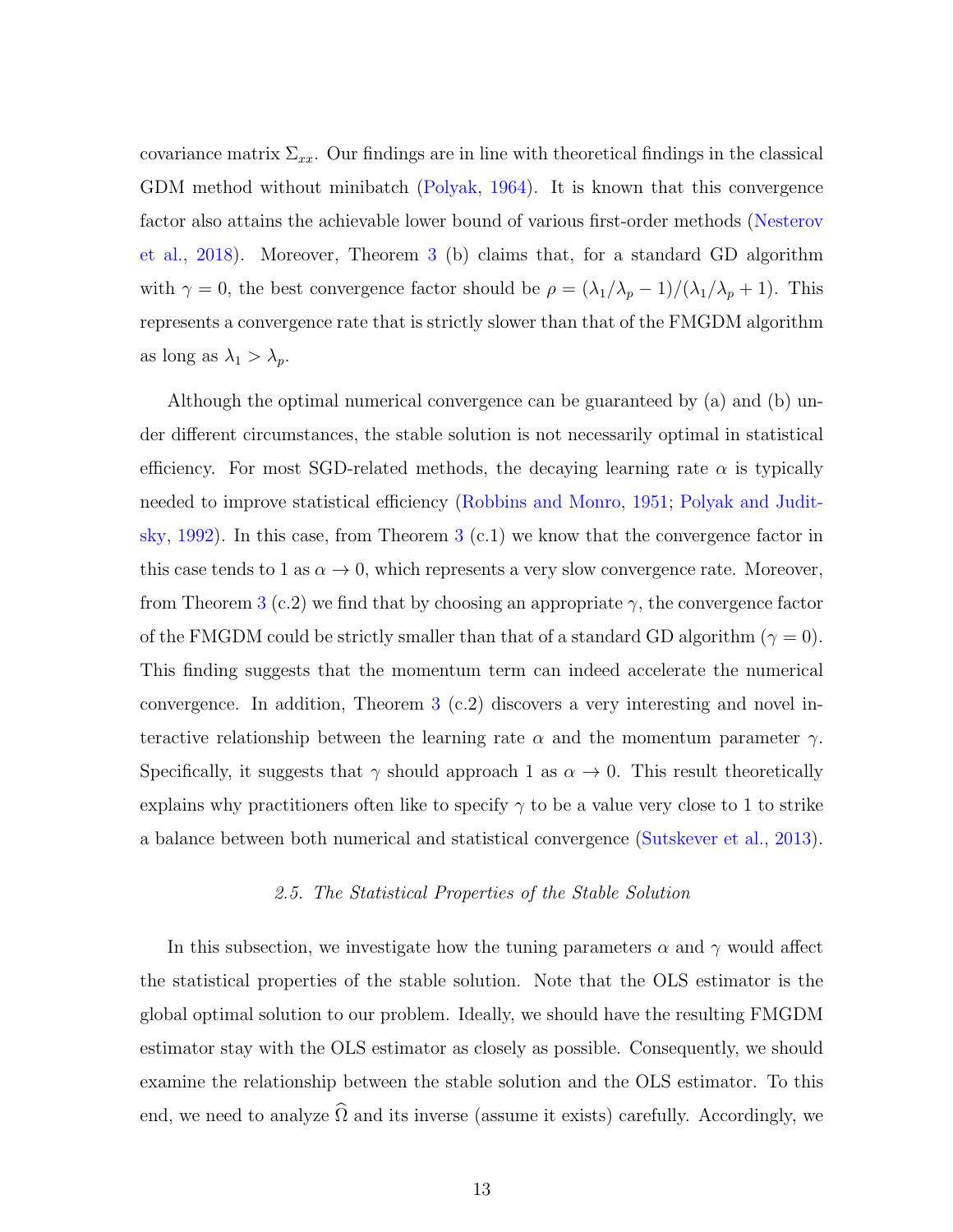decompose it into  $\widehat{\Omega}=A + \alpha \widehat{B},$  where

$$
A = \begin{bmatrix} I_p & \mathbf{0} & \mathbf{0} & \cdots & \mathbf{0} & \gamma I_p & -(1+\gamma)I_p \\ -(1+\gamma)I_p & I_p & \mathbf{0} & \cdots & \mathbf{0} & \mathbf{0} & \gamma I_p \\ \gamma I_p & -(1+\gamma)I_p & I_p & \cdots & \mathbf{0} & \mathbf{0} & \mathbf{0} \\ \vdots & \vdots & \vdots & \vdots & \vdots & \vdots & \vdots \\ \mathbf{0} & \mathbf{0} & \mathbf{0} & \cdots & \gamma I_p & -(1+\gamma)I_p & I_p \end{bmatrix} \in \mathbb{R}^{q \times q},
$$
\n(2.8)

and

<span id="page-13-2"></span>
$$
\widehat{B} = \begin{bmatrix}\n\mathbf{0} & \mathbf{0} & \cdots & \mathbf{0} & \mathbf{0} & \widehat{\Sigma}_{xx}^{(1)} \\
\widehat{\Sigma}_{xx}^{(2)} & \mathbf{0} & \cdots & \mathbf{0} & \mathbf{0} & \mathbf{0} \\
\vdots & \vdots & \vdots & \vdots & \vdots & \vdots \\
\mathbf{0} & \mathbf{0} & \cdots & \mathbf{0} & \widehat{\Sigma}_{xx}^{(M)} & \mathbf{0}\n\end{bmatrix} \in \mathbb{R}^{q \times q}.
$$
\n(2.9)

Note that A and  $\widehat{B}$  do not involve the learning rate  $\alpha$ . Furthermore, it can be easily verified that  $A^{\top}I^* = AI^* = \mathbf{0}$ , where  $I^* = \mathbf{1}_M \otimes I_p$ . Thus, the columns of  $I^*$  are the eigenvectors of A and  $A^{\top}$  corresponding to the eigenvalue 0. Next, let  $P_1 = I^*/$ √  $M \in$  $\mathbb{R}^{q\times p}$ . Then, we can construct  $P_2 \in \mathbb{R}^{q\times (q-p)}$  that has orthonormal columns and is orthogonal to  $P_1$  (i.e.,  $P_2^{\top} P_2 = I_p$ ,  $P_2^{\top} P_1 = \mathbf{0}$ ). We then have  $P = [P_1, P_2] \in \mathbb{R}^{q \times q}$  as an orthogonal matrix. Simple algebra gives  $P^{\top}AP = [0, 0; 0, P_2^{\top}AP_2]$ . Consequently, we obtain that

<span id="page-13-0"></span>
$$
P^{\top} \widehat{\Omega} P = P^{\top} A P + \alpha P^{\top} \widehat{B} P = \begin{bmatrix} \alpha P_1^{\top} \widehat{B} P_1 & \alpha P_1^{\top} \widehat{B} P_2 \\ \alpha P_2^{\top} \widehat{B} P_1 & P_2^{\top} A P_2 + \alpha P_2^{\top} \widehat{B} P_2 \end{bmatrix} .
$$
 (2.10)

Denote  $\widehat{B}_{11}^P = P_1^\top \widehat{B} P_1$ ,  $\widehat{B}_{12}^P = P_1^\top \widehat{B} P_2$ ,  $\widehat{B}_{21}^P = P_2^\top \widehat{B} P_1$ ,  $\widehat{B}_{22}^P = P_2^\top \widehat{B} P_2$ , and  $A_{22}^P =$  $P_2^{\top}AP_2$ . Then, [\(2.10\)](#page-13-0) is simplified to  $P^{\top}\hat{\Omega}P = [\alpha \hat{B}_{11}^P, \alpha \hat{B}_{12}^P; \alpha \hat{B}_{21}^P, A_{22}^P + \alpha \hat{B}_{22}^P]$ . With the help of this transformation, we can obtain the following theorem, which elaborates the difference between the stable solution and the OLS estimator.

<span id="page-13-1"></span>**Theorem 4.** (RELATIONSHIP WITH THE OLS ESTIMATOR) Suppose the conditions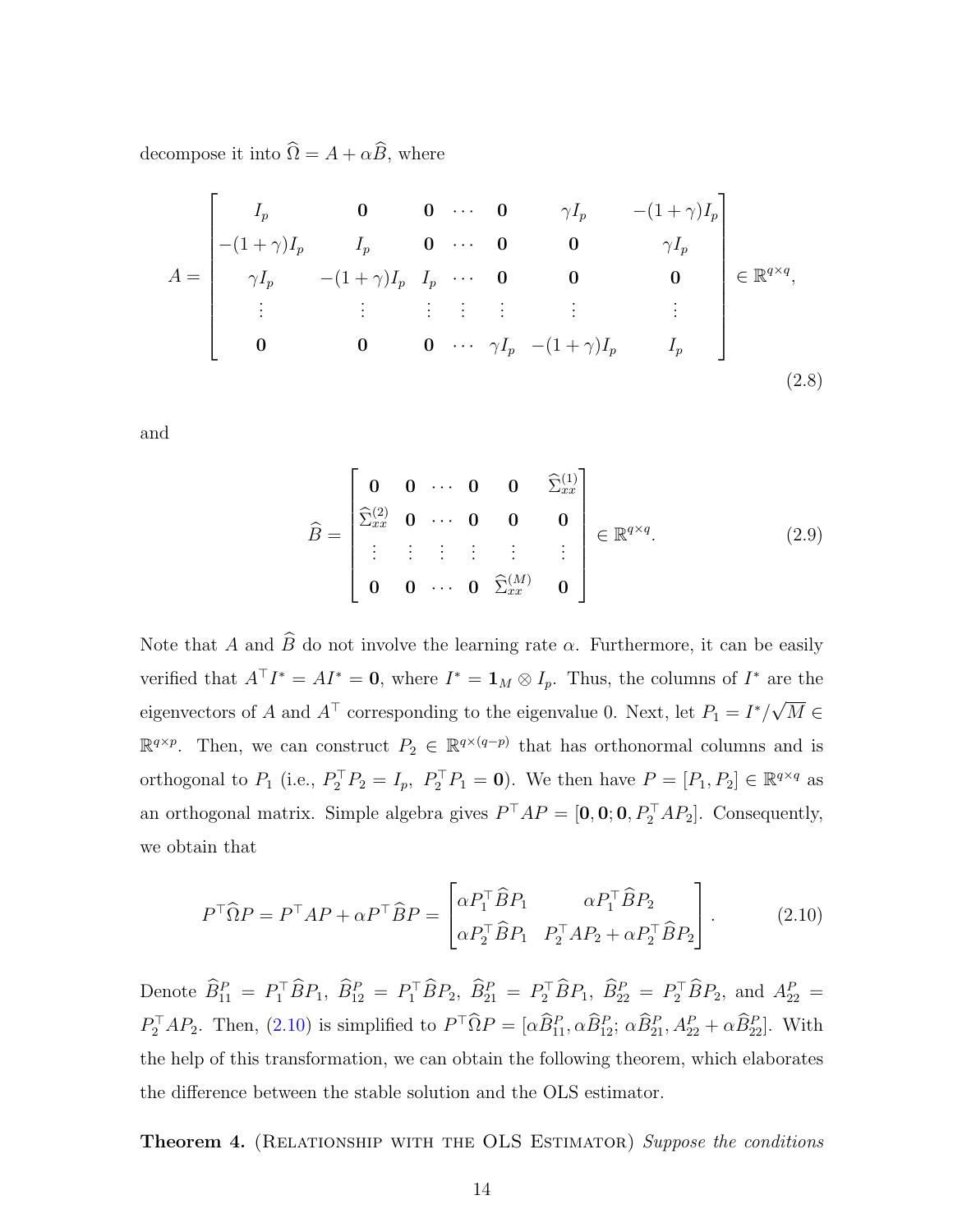in Theorem [1](#page-9-0) hold. Further denote  $\hat{\theta}_{ols}^* = \mathbf{1}_M \otimes \hat{\theta}_{ols}$ . Then we have

(a) If 
$$
\gamma \ge 0
$$
 is fixed and  $\alpha \to 0$ , then  $\hat{\theta}^* = \hat{\theta}_{ols}^* + \alpha \hat{E} \{1 + O_p(\alpha)\}$ , where  $\hat{E} = (P_1 \hat{\Sigma}_{xx}^{-1} P_1^{\top} \hat{B} - I_q) \{ P_2 (A_{22}^P)^{-1} P_2^{\top} \} (\hat{B} \hat{\theta}_{ols}^* - \hat{\Sigma}_{xy}^*).$ 

(b) If  $\alpha > 0$  is fixed and  $\gamma \to \infty$ , then  $\hat{\theta}^* = \hat{\theta}_{ols}^* + \alpha \hat{E} \{1 + O_p(\|(A_{22}^P)^{-1}\|)\}\$ , where  $\hat{E}$ is the same as that in (a) and  $||(A_{22}^P)^{-1}|| \to 0$  as  $\gamma \to \infty$ .

The proof of Theorem [4](#page-13-1) can be found in Appendix A.4. With a fixed  $\gamma$ , it can be verified that  $\sqrt{n}\widehat{E} = O_p(1)$  as  $n \to \infty$ . Then by Theorem [4,](#page-13-1) we should have  $\alpha$  $\sqrt{n}\widehat{E}\to_p 0$  if  $\alpha\to 0$ . Hence it can be ignored since we have  $\sqrt{n}(\widehat{\theta}_{ols} - \theta_0) = O_p(1)$ . With a fixed  $\alpha$ , it can be verified that  $(A_{22}^P)^{-1} \to 0$  as  $\gamma \to \infty$ . This further implies that  $\sqrt{n}\widehat{E}\to_p 0$  as  $\gamma\to\infty$ . Consequently, we should have  $\widehat{\theta}^{(m)}\to\widehat{\theta}_{\text{ols}}$  for  $1\leq m\leq M$ as long as  $\alpha \to 0$  or  $\gamma \to \infty$ . This immediately suggests two different ways to force the stable solution to stay close to the global OLS estimator. They are, respectively,  $\alpha \to 0$  and  $\gamma \to \infty$ . However, from Theorem [2](#page-10-0) (b), we know that the FMGDM algorithm does not converge if  $\gamma > 1$ . Consequently, this leaves us only one way to obtain the best statistical efficiency, which is forcing  $\alpha \to 0$ . On the other hand, if  $\alpha$ is set to be too small, then the FMGDM algorithm would converge painfully slowly. Thus, practitioners have to consider relatively large  $\alpha$  values at the early stage of the algorithm for faster numerical convergence. Then we turn to smaller values for improved statistical efficiency. Moreover, as suggested by Theorem  $3$  (c.2), we can choose a momentum parameter close to 1 to accelerate the numerical convergence.

To further investigate the statistical property of the stable solution, we establish its asymptotic normality for fixed  $\gamma$  in the following theorem.

<span id="page-14-0"></span>**Theorem 5.** (ASYMPTOTIC NORMALITY) Suppose the conditions in Theorem [1](#page-9-0) hold. Further assume that  $\gamma \geq 0$  is fixed and  $\alpha \to 0$ . This yields

$$
\sqrt{N}(\widehat{\theta}^{(m)} - \theta_0 + \widehat{b}_m(\alpha)) \rightarrow_d N_p(\mathbf{0}, \sigma^2 V_m(\alpha))
$$

as  $N \to \infty$ , where  $\hat{b}_m(\alpha) = O_p(\alpha^2 n^{-3/2})$ ,  $V_m(\alpha) = \sum_{xx}^{-1} + \alpha^2 M d_{\gamma}^2 \Sigma_{xx} + O(\alpha^4)$ , and  $d_{\gamma}$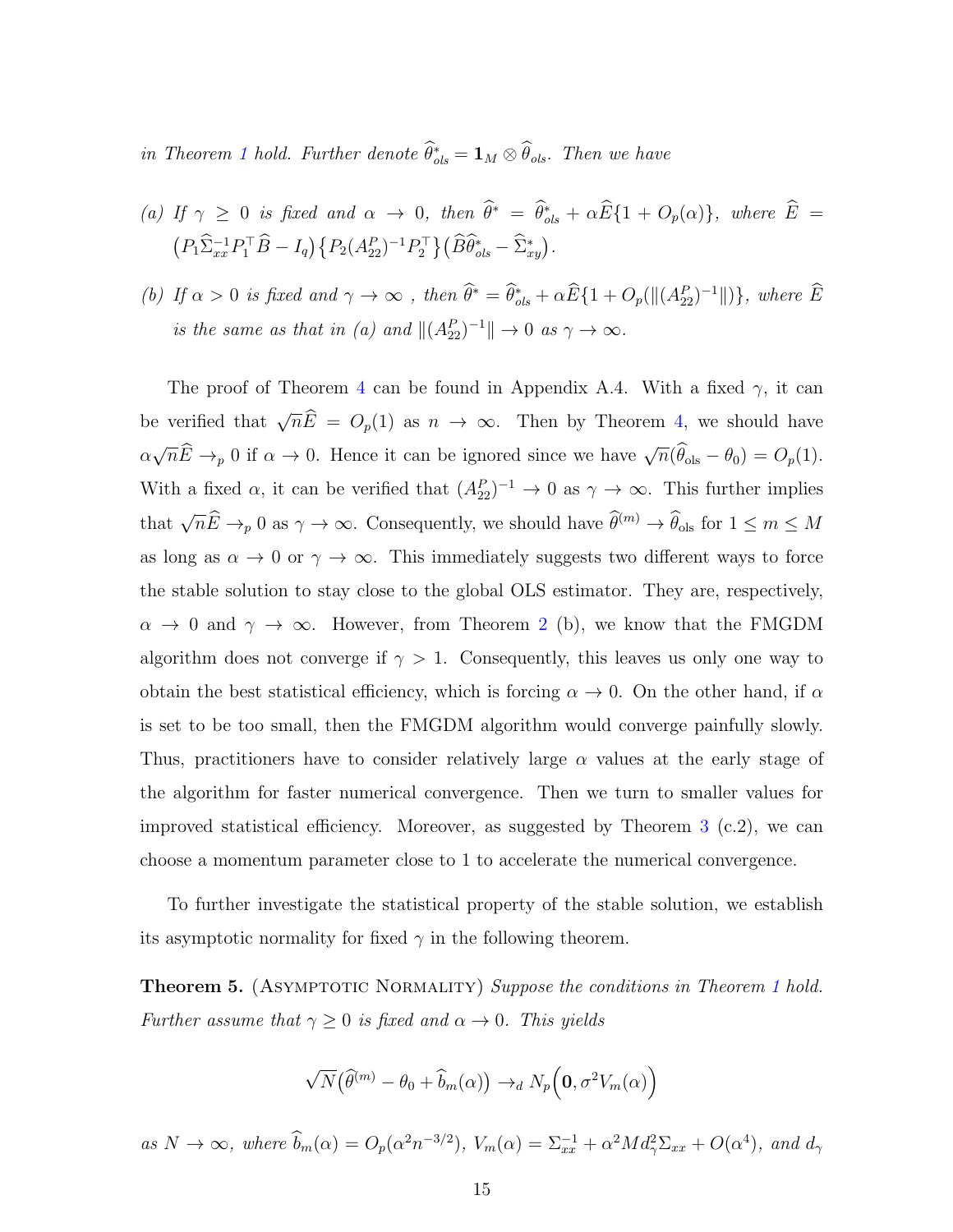is the  $l_2$ -norm of the first row of the matrix  $P_2(A_{22}^P)^{-1}P_2^T$ .

The proof of Theorem [5](#page-14-0) is shown in Appendix A.5 and the explicit formulas for calculating  $d_{\gamma}$  can be found in Appendix A.6. Theorem [5](#page-14-0) gives the asymptotic behavior of the stable solution. Specifically, for fixed  $\gamma$  and M, the stable solution is still  $\sqrt{N}$ consistent as long as  $\sqrt{N} \hat{b}_m(\alpha) = o_p(1)$ . In addition, from the bias and variance term, we can see that as  $\alpha \to 0$ , the stable solution should be asymptotically equivalent to the OLS estimator.

#### 2.6. Shuffled Minibatch-Based Gradient Descent with Momentum

As mentioned before, the shuffled minibatch-based GDM (SMDGM) algorithm is in fact the most popularly used MGDM algorithm in practice, but little is understood regarding its statistical properties. However, Theorem [4](#page-13-1) developed in the previous subsection provides us an opportunity to obtain some theoretical insights. Specifically, let  $\mathcal{S}^{(k,m)}$  be the *m*-th minibatch used in the k-th shuffled partition  $(1 \leq k \leq K)$ . We should have  $\mathbb{S} = \bigcup_{m=1}^{M} \mathcal{S}^{(k,m)}$  for every k and  $\mathcal{S}^{(k,m_1)} \cap \mathcal{S}^{(k,m_2)} = \emptyset$  for any  $m_1 \neq m_2$ and every k. Different shuffled partitions subsequently determine different dynamical systems and thus different stable solutions. More specifically, consider one particular shuffled partition  $\{\mathcal{S}^{(k,m)}: 1 \leq m \leq M\}$  for one particular  $1 \leq k \leq K$ . Then, the corresponding dynamical system becomes

$$
\begin{cases}\n\widehat{\theta}^{(t,1)} = \widehat{\Delta}^{(k,1)}\widehat{\theta}^{(t,M)} - \gamma \widehat{\theta}^{(t,M-1)} + \alpha \widehat{\Sigma}_{xy}^{(k,1)} \\
\widehat{\theta}^{(t,2)} = \widehat{\Delta}^{(k,2)}\widehat{\theta}^{(t,1)} - \gamma \widehat{\theta}^{(t,M)} + \alpha \widehat{\Sigma}_{xy}^{(k,2)} \\
\cdots \\
\widehat{\theta}^{(t,M)} = \widehat{\Delta}^{(k,M)}\widehat{\theta}^{(t,M-1)} - \gamma \widehat{\theta}^{(t,M-2)} + \alpha \widehat{\Sigma}_{xy}^{(k,M)},\n\end{cases} (2.11)
$$

where  $\widehat{\Delta}^{(k,m)} = (1+\gamma)I_p - \alpha \widehat{\Sigma}_{xx}^{(k,m)} \in \mathbb{R}^{p \times p}, \widehat{\Sigma}_{xx}^{(k,m)} = n^{-1} \sum_{i \in \mathcal{S}^{(k,m)}} X_i X_i^{\top},$  and  $\widehat{\Sigma}_{xy}^{(k,m)} =$  $n^{-1} \sum_{i \in \mathcal{S}^{(k,m)}} X_i Y_i$  for each  $1 \leq m \leq M$ . We denote the corresponding stable solution by  $\hat{\theta}^{(k)*}$ . Then, from Theorem [4,](#page-13-1) we know that  $\hat{\theta}^{(k)*} - \hat{\theta}_{ols}^{*} = \alpha \hat{E}^{(k)} \{1 + O_p(\alpha)\},$ where  $\hat{E}^{(k)} = (P_1 \hat{\Sigma}_{xx}^{-1} P_1^{\top} \hat{B}^{(k)} - I_q) \{ P_2 (A_{22}^P)^{-1} P_2^{\top} \} (\hat{B}^{(k)} \hat{\theta}_{\text{ols}}^* - \hat{\Sigma}_{xy}^{(k)*}), \hat{B}^{(k)}$  has the same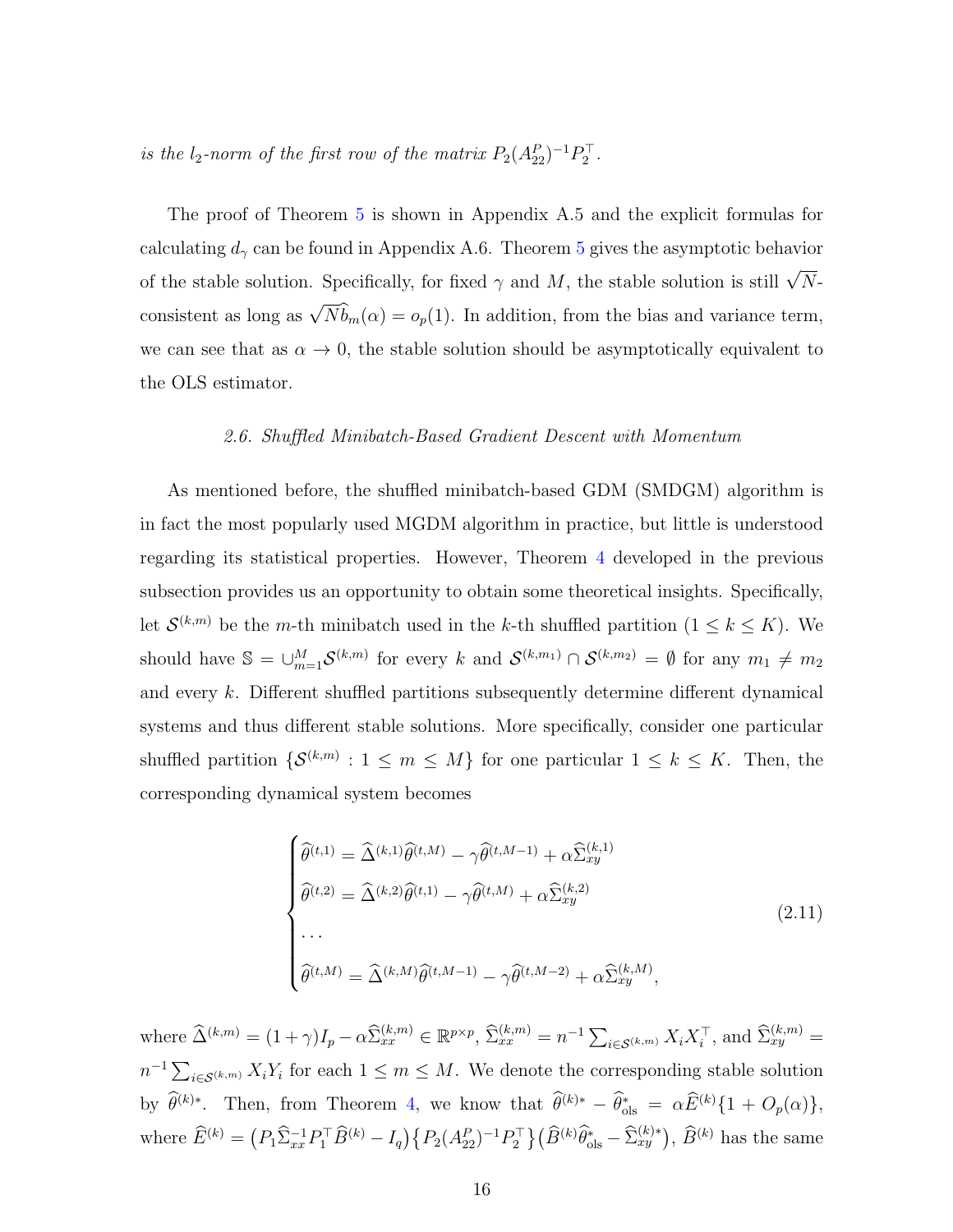form as [\(2.9\)](#page-13-2) but with  $\widehat{\Sigma}_{xx}^{(m)}$  replaced by  $\widehat{\Sigma}_{xx}^{(k,m)}$  for each  $1 \leq m \leq M$ , and  $\widehat{\Sigma}_{xy}^{(k)*}$  $\left(\widehat{\Sigma}_{xy}^{(k,1)\top}, \ldots, \widehat{\Sigma}_{xy}^{(k,M)\top}\right)^{\top}$ . Consequently, as long as we can show that  $\max_{1 \leq k \leq K} \|\widehat{E}^{(k)}\|$  =  $o_p(1/$ √  $\overline{N}$ ), then the difference between the shuffled estimator  $\widehat{\theta}^{(k)*}$  and the global OLS estimator is ignorable uniformly over all shuffled partitions.

Specifically, we first note that  $\max_{1 \leq k \leq K} \|\widehat{E}^{(k)}\| \leq (\max_{1 \leq k \leq K} \|P_1\widehat{\Sigma}_{xx}^{-1}P_1^{\top}\widehat{B}^{(k)}\| +$ 1)  $||P_2(A_{22}^P)^{-1}P_2^{\top}|| \max_{1 \le k \le K} ||\widehat{B}^{(k)}\widehat{\theta}_{\text{ols}}^* - \widehat{\Sigma}_{xy}^{(k)*}||$ , where

$$
P_1 \widehat{\Sigma}_{xx}^{-1} P_1^{\top} \widehat{B}^{(k)} = M^{-1} \begin{bmatrix} \widehat{\Sigma}_{xx}^{-1} \widehat{\Sigma}_{xx}^{(k,2)} & \widehat{\Sigma}_{xx}^{-1} \widehat{\Sigma}_{xx}^{(k,3)} & \cdots & \widehat{\Sigma}_{xx}^{-1} \widehat{\Sigma}_{xx}^{(k,1)} \\ \widehat{\Sigma}_{xx}^{-1} \widehat{\Sigma}_{xx}^{(k,2)} & \widehat{\Sigma}_{xx}^{-1} \widehat{\Sigma}_{xx}^{(k,3)} & \cdots & \widehat{\Sigma}_{xx}^{-1} \widehat{\Sigma}_{xx}^{(k,1)} \\ \vdots & \vdots & \vdots & \vdots \\ \widehat{\Sigma}_{xx}^{-1} \widehat{\Sigma}_{xx}^{(k,2)} & \widehat{\Sigma}_{xx}^{-1} \widehat{\Sigma}_{xx}^{(k,3)} & \cdots & \widehat{\Sigma}_{xx}^{-1} \widehat{\Sigma}_{xx}^{(k,1)} \end{bmatrix},
$$

and  $\|\widehat{B}^{(k)}\widehat{\theta}_{\text{ols}}^* - \widehat{\Sigma}_{xy}^{(k)*}\| = \sum_{m=1}^M \|\widehat{\Sigma}_{xx}^{(k,m)}\widehat{\theta}_{\text{ols}} - \widehat{\Sigma}_{xy}^{(k,m)}\|$ . For simplicity, we next assume that both the covariate  $X_i$  and the random error  $\varepsilon_i$  are normally distributed. We are then able to study the asymptotic behavior of  $\max_{1 \leq k \leq K} \|\widehat{E}^{(k)}\|$ . To this end, we need to study  $\max_{1 \leq k \leq K} ||P_1 \widehat{\Sigma}_{xx}^{-1} P_1^{\top} \widehat{B}^{(k)}||$  and  $\max_{1 \leq k \leq K} ||\widehat{B}^{(k)} \widehat{\theta}_{ols}^* - \widehat{\Sigma}_{xy}^{(k)*}||$  separately. We first consider  $\max_{1 \leq k \leq K} ||P_1 \hat{\Sigma}_{xx}^{-1} P_1^{\top} \hat{B}^{(k)}||$ . By Lemma A.3 in [Bickel et al.](#page-41-8) [\(2008\)](#page-41-8), there should exist constants  $C_1 > 0$  and  $C_2 > 0$  such that  $P(\max_{1 \le m \le M} || \widehat{\Sigma}_{xx}^{(k,m)} \sum_{xx} ||F||_{F} \geq \nu$   $\leq C_1 \exp(-C_2 N \nu^2)$  for any sufficiently small  $\nu > 0$ , as long as M and p are fixed. Consequently, we should have  $P(\max_{m,k} \|\widehat{\Sigma}_{xx}^{(k,m)} - \Sigma_{xx}\|_F \ge \nu) \le C_1 \exp(\log K C_2N\nu^2$ , which tends to 0 as long as  $\log K = o(N)$ . Therefore, we can derive that  $\max_{m,k} \|\hat{\Sigma}_{xx}^{-1}\hat{\Sigma}_{xx}^{(k,m)}\| \leq \|\hat{\Sigma}_{xx}^{-1}\| \max_{m,k} \|\hat{\Sigma}_{xx}^{(k,m)}\|_F = O_p(1)$ . As a consequence, we should have  $\max_{1 \leq k \leq K} ||P_1 \hat{\Sigma}_{xx}^{-1} P_1^{\top} \hat{B}^{(k)}|| = O_p(1)$  as long as  $\log K = o(N)$ .

Next, we study  $\max_{1 \leq k \leq K} ||\widehat{B}^{(k)} \widehat{\theta}_{\text{ols}}^* - \widehat{\Sigma}_{xy}^{(k)*}||$ . Let  $\widehat{\Sigma}_{x\varepsilon} = N^{-1} \sum_{i=1}^N X_i \varepsilon_i$ , and  $\widehat{\Sigma}_{x\varepsilon}^{(k,m)} =$  $n^{-1}\sum_{i\in\mathcal{S}^{(k,m)}}X_i\varepsilon_i$ . Then, we should have  $\widehat{\Sigma}_{xy}^{(k,m)}=\widehat{\Sigma}_{xx}^{(k,m)}\theta_0+\Sigma_{x\varepsilon}^{(k,m)}$ , and  $\widehat{\theta}_{ols}=\theta_0+\widehat{\theta}_{0}$  $\hat{\Sigma}_{xx}^{-1}\hat{\Sigma}_{x\varepsilon}$ . Note that  $\|\hat{\Sigma}_{xx}^{(k,m)}\hat{\theta}_{\text{ols}} - \hat{\Sigma}_{xy}^{(k,m)}\| = \|\hat{\Sigma}_{xx}^{(k,m)}\hat{\Sigma}_{xx}^{-1}\hat{\Sigma}_{x\varepsilon} - \hat{\Sigma}_{xz}^{(k,m)}\| \le \|\hat{\Sigma}_{xx}^{(k,m)}\| \|\hat{\Sigma}_{xx}^{-1}\hat{\Sigma}_{x\varepsilon}\| +$  $\|\widehat{\Sigma}_{x\varepsilon}^{(k,m)}\|$ . Then by Bernstein's inequality [\(Vershynin,](#page-43-8) [2018,](#page-43-8) Theorem 2.8.2), we have  $P(\sqrt{N/\log K} \max_{1 \le m \le M} \|\hat{\Sigma}_{x_{\varepsilon}}^{(k,m)}\| \ge \nu) \le C_1 \exp[-C_2 \min\{(\log K)\nu^2,$ √  $\overline{N \log K \nu}$ for any  $\nu > 0$  as long as p and M are fixed, where  $C_1, C_2$  are two positive constants. Hence, it follows that  $P(\sqrt{N/\log K} \max_{m,k} \|\widehat{\Sigma}_{x\epsilon}^{(k,m)}\| \geq \nu) \leq C_1 \exp \left[\log K - \frac{C_1}{\log K}\right]$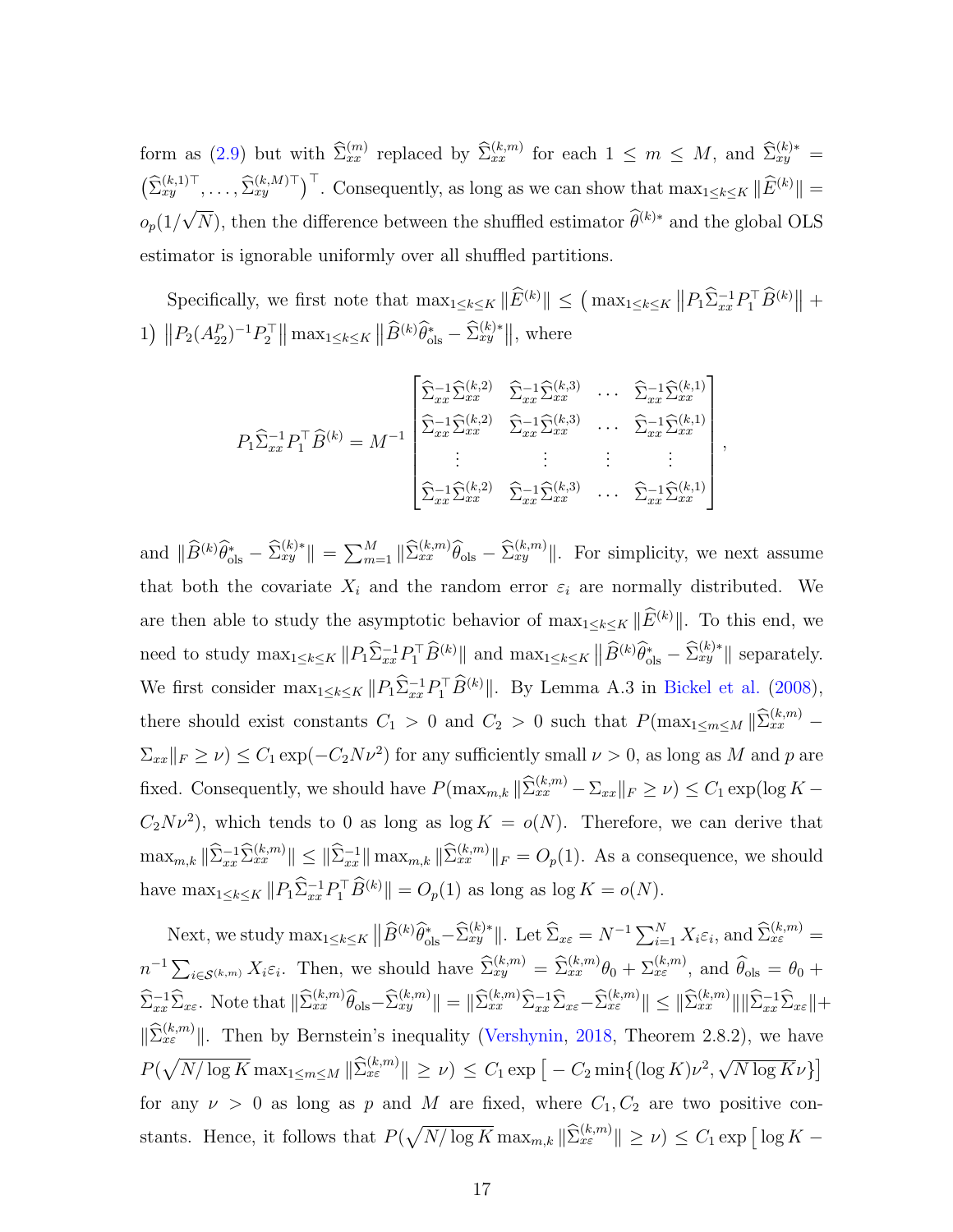$C_2 \min\{(\log K)\nu^2,$ √  $\overline{N \log K} \nu$ } for any  $\nu > 0$ . As a consequence, for any  $\delta > 0$ , there should be a sufficiently large constant  $\nu_{\delta} > 0$  such that  $P(\sqrt{N/\log K} \max_{m,k} \|\widehat{\Sigma}_{x\varepsilon}^{(k,m)}\| \geq$  $\nu_{\delta}) \leq \delta$  for each N, as long as log  $K = o(N)$ . Thus, we should have  $\max_{m,k} \|\widehat{\Sigma}_{x\varepsilon}^{(k,m)}\| =$  $O_p(\sqrt{\left(\log K\right)/N})$ . Since  $\max_{k,m} \|\widehat{\Sigma}_{xx}^{(k,m)}\| = O_p(1)$  and  $\|\widehat{\Sigma}_{xx}^{-1}\widehat{\Sigma}_{x\epsilon}\| = O_p(1/2)$ √  $(N)$ , we can conclude that  $\max_{1 \leq k \leq K} ||\widehat{B}^{(k)} \widehat{\theta}_{\text{ols}}^* - \widehat{\Sigma}_{xy}^{(k)*}|| = O_p(\sqrt{(\log K)/N})$  as long as  $\log K = o(N)$ .

The results above demonstrate that  $\max_{1 \leq k \leq K} \|\widehat{E}^{(k)}\| = O_p(\sqrt{(\log K)/N})$  provided  $log K = o(N)$ . These results further suggest that differences between the SMGDM estimators and the global OLS estimator are uniformly bounded by  $o_p(1)$ √  $(N)$ , as  $\log$  as  $\alpha$ √  $\overline{\log K} \to 0$  and  $\log K = o(N)$ . Consequently, they should share the same statistical efficiency as the global OLS estimator.

### 3. NUMERICAL STUDIES

In this section, we conduct extensive numerical experiments to corroborate our theoretical findings. First, we study the numerical convergence rate of the FMGDM method. Second, we explore the statistical properties of the stable solutions corresponding to the different tuning parameters specifications. Last, we compare the performances of the different types of MGDM methods.

#### 3.1. Numerical Convergence

In this subsection, we demonstrate how the tuning parameters  $\alpha$  and  $\gamma$  affect the numerical convergence speed of the FMGDM method. Specifically, we consider a stan-dard linear regression model [\(2.1\)](#page-6-0) with  $N = 5000$  and  $p = 50$ . The random noise  $\varepsilon_i$ 's are simulated from the standard normal distribution with mean 0 and variance  $\sigma^2 = 1$ . The true regression coefficient  $\theta_0$  is given by  $\theta_0 = (\theta_{01}, \dots, \theta_{0p})^\top$  with  $\theta_{0j} = 10 \exp(-0.5j)$ for  $1 \leq j \leq p$ . Furthermore, the covariate  $X_i$ 's are simulated from a multivariate normal distribution  $N_p(\mathbf{0}, \Sigma_{xx})$ , where  $\Sigma_{xx} = I_p + \kappa \mathbf{1}_p \mathbf{1}_p^{\top}$ . One can easily verify that  $\lambda_1 = \lambda_{\max}(\Sigma_{xx}) = \kappa p + 1$  and  $\lambda_p = \lambda_{\min}(\Sigma_{xx}) = 1$ . Hence the condition number of  $\Sigma_{xx}$ is given by  $\kappa p+1$ . To compare the convergence speed of the fixed minibatch-based GD (FMGD, i.e.,  $\gamma = 0$ ) and FMGDM methods, we consider two different specifications: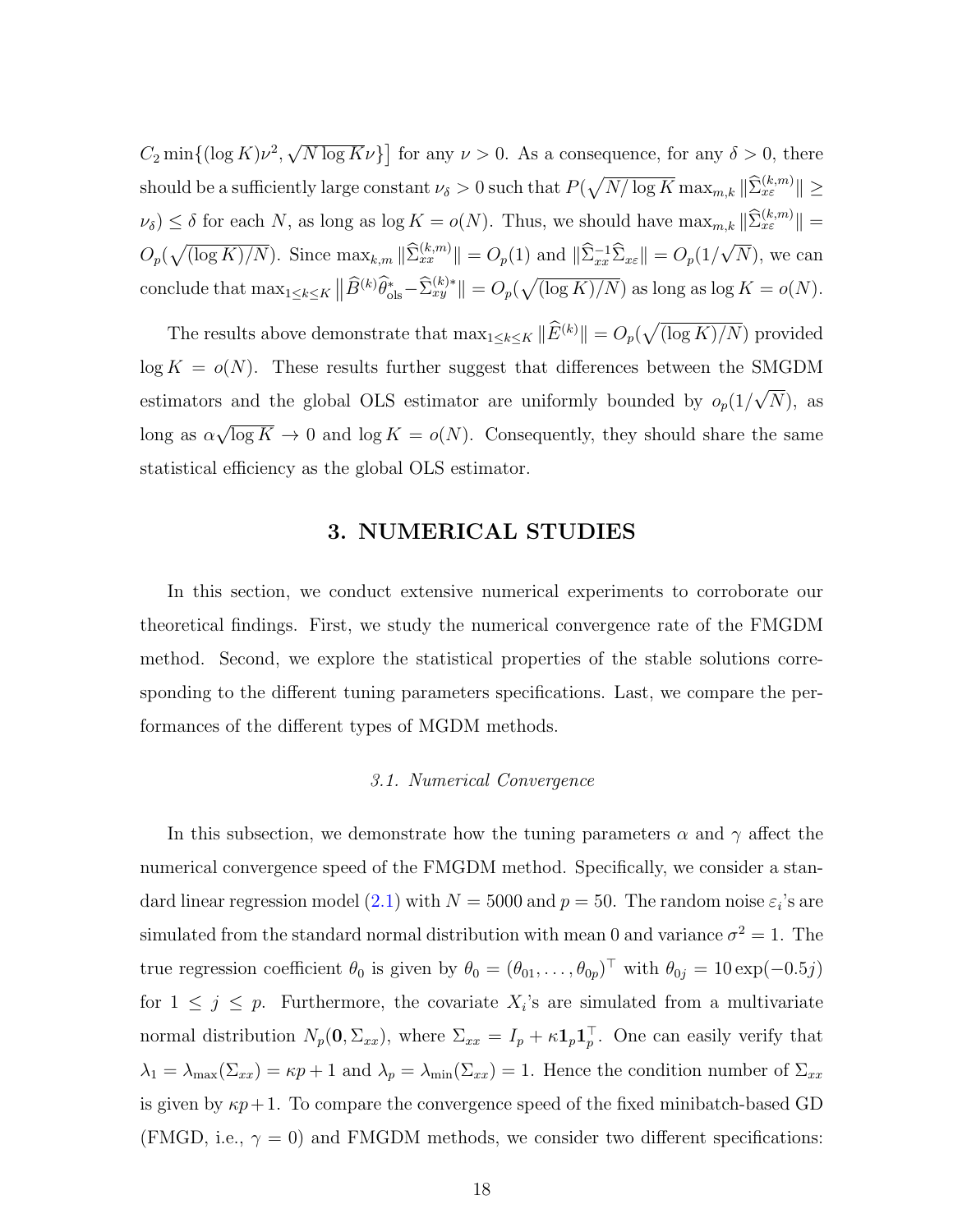(i) (FMGD)  $\alpha = 2/(\lambda_1 + \lambda_p)$  and  $\gamma = 0$  and (ii) (FMGDM)  $\alpha = 4/(\lambda_1 + \lambda_p)$ √  $\overline{\lambda_1} + \sqrt{\lambda_p}$ <sup>2</sup> and  $\gamma = (\sqrt{\lambda_1} - \sqrt{\lambda_p})^2/(\sqrt{\lambda_1}$ √  $\overline{\lambda_1} + \sqrt{\overline{\lambda_p}}$ <sup>2</sup>. As indicated by Theorem [3,](#page-11-0) these two specifications correspond to the optimal tuning parameters configurations of the FMGD and FMGDM methods, respectively. Different  $\kappa$  values are studied (i.e.,  $\kappa = 1, 2, 3$ ), and the minibatch size is fixed to  $n = 500$ . Accordingly, the number of minibatches is given by  $M = N/n = 10$ . For each setting, we first compute the corresponding stable solution on the M-th minibatch  $\hat{\theta}^{(M)}$  by solving the linear dynamical system [\(2.6\)](#page-9-1) directly. Next, we study how the algorithm converges to it. To this end, we run the algorithm for a total of  $T = 30$  epochs. Recall that  $\hat{\theta}^{(t,M)}$  is the estimate obtained from the M-th minibatch in the t-th epoch. We then record the difference  $\delta^{(t)} = ||\hat{\theta}^{(t,M)} - \hat{\theta}^{(M)}||$  for each epoch  $1 \le t \le T$ . We randomly replicate the experiments a total number of 100 times. This leads to a total of 100  $\delta^{(t)}$  values for each epoch  $1 \leq t \leq T$ . The medians of these values are then plotted in Figure [1.](#page-18-0)



<span id="page-18-0"></span>Figure 1: The numerical convergence rate of different algorithms (i.e., the FMGD and FMGDM methods). The vertical axis corresponds to the  $\delta^{(t)}$  value, while the horizontal axis corresponds to the epoch. The red solid line stands for the FMGDM method and the blue dashed line stands for the FMGD method.

From Figure [1,](#page-18-0) we can obtain the following interesting observations. First, we find that the curve of the FMGDM method converges towards 0 much faster than that of the FMGD method. This result confirms that our theoretical claims made in Theorem [3.](#page-11-0) Second, we can see that the convergence rates of both methods become slower as the conditional number increases. Moreover, the FMGDM method exhibits a more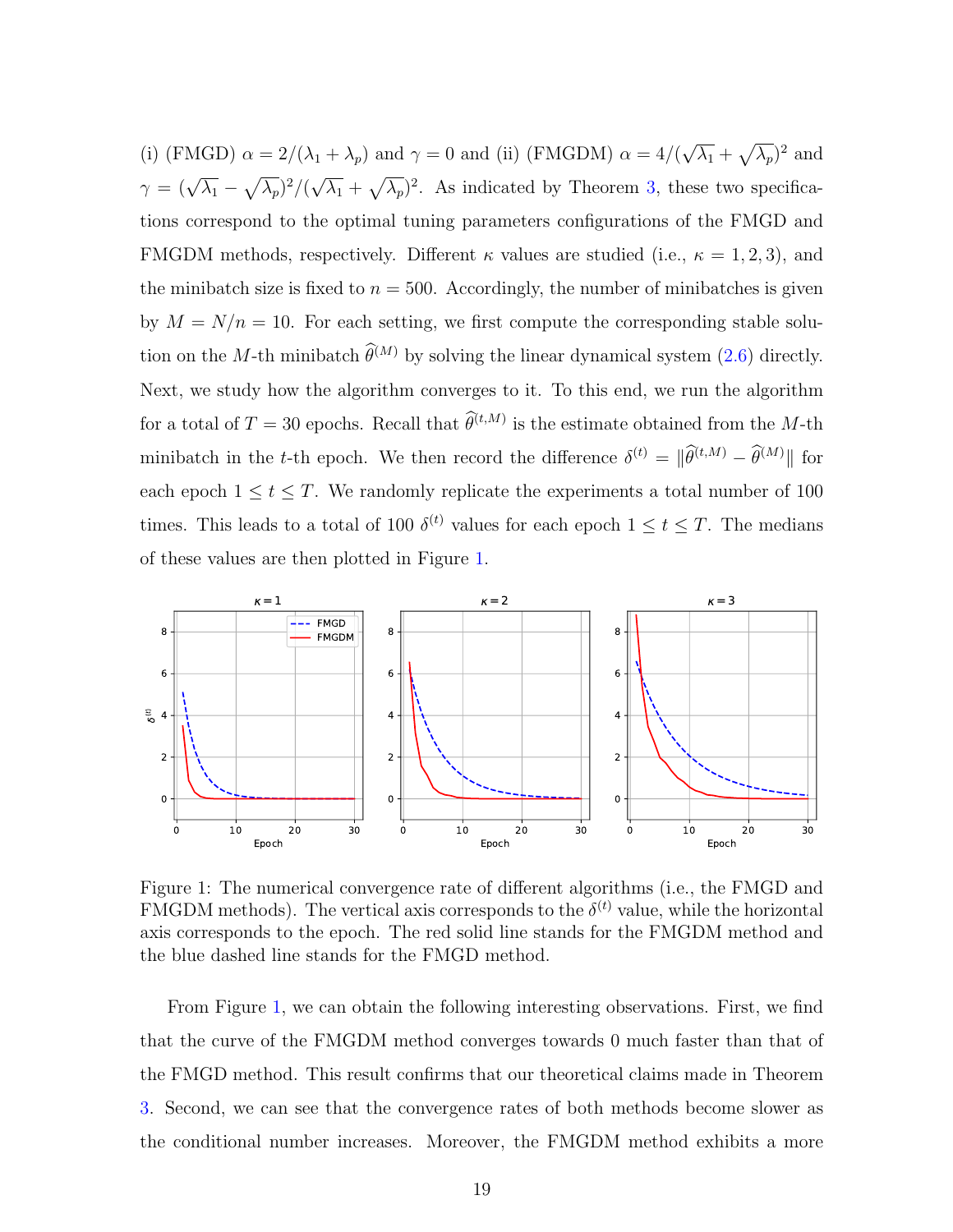substantial advantage over the FMGD method. These findings also corroborate our theoretical results in Theorem [3](#page-11-0) (a) and (b) very well.

#### 3.2. Statistical Efficiency of the Stable Solution

This subsection is devoted to verifying the theoretical claims made in Section 2.5, that is, how the two tuning parameters (i.e.,  $\alpha$  and  $\gamma$ ) affect the statistical efficiency of the stable solution. Specifically, we consider two different simulation experiments. One experiment studies the effects of the learning rate  $\alpha$  with a fixed momentum parameter  $\gamma$ . The other experiment examines the effect of the momentum parameter  $\gamma$  while holding the learning rate  $\alpha$  fixed. In the first case, we fix  $\gamma = 0.5$  and let  $\alpha = 0.15, 0.1, 0.05, 0.01, 0.001$ , while in the second case, we fix  $\alpha = 0.1$  and let  $\gamma =$ 0, 0.5, 0.8, 1, 2, 5, 10. Subsequently, we generate the simulated dataset as in Section 3.1 with  $\kappa = 1$ . For each given  $(\alpha, \gamma)$ -specification, the stable solution is computed for the last minibatch as  $\widehat{\theta}^{(M)}$  by solving the linear dynamical system [\(2.6\)](#page-9-1) directly. Then we evaluate the efficiency of different estimators by computing the estimation error (EE) as  $\|\hat{\theta}^{(M)} - \theta_0\|^2$ , where  $\theta_0$  is the true regression coefficient. For comparison, we also compute the EE values of the OLS estimator. This experiment is randomly replicated a total of 100 times, leading to a total of 100 EE values for each estimator, which are then log-transformed and shown as boxplots in Figure [2.](#page-20-0)

From Figure [2,](#page-20-0) we can draw the following conclusions. First, from the left panel, we can see that, when the learning rate is large  $(e.g., 0.2, 0.1)$ , the EE values of corresponding stable solutions are much larger than that of the global OLS estimator. As the learning rate  $\alpha$  decays, the EE values steadily drop and then converge to that of the OLS estimator. These findings verify the results in Theorem [4](#page-13-1) (a) and Theorem [5.](#page-14-0) That is, by letting  $\alpha \to 0$ , the stable solution should have the same statistical efficiency as the global OLS estimator. Second, from the right panel of Figure [2](#page-20-0) we can see that when  $\gamma$  is small (e.g.,  $\gamma \leq 2$ ), the EE values of the corresponding stable solutions are much larger than that of the OLS estimator. As  $\gamma$  increases, the EE values finally converge to that of the OLS estimator. This finding is in agreement with the claim in Theorem [4](#page-13-1) (b). Finally, we find that the EE values of the stable solution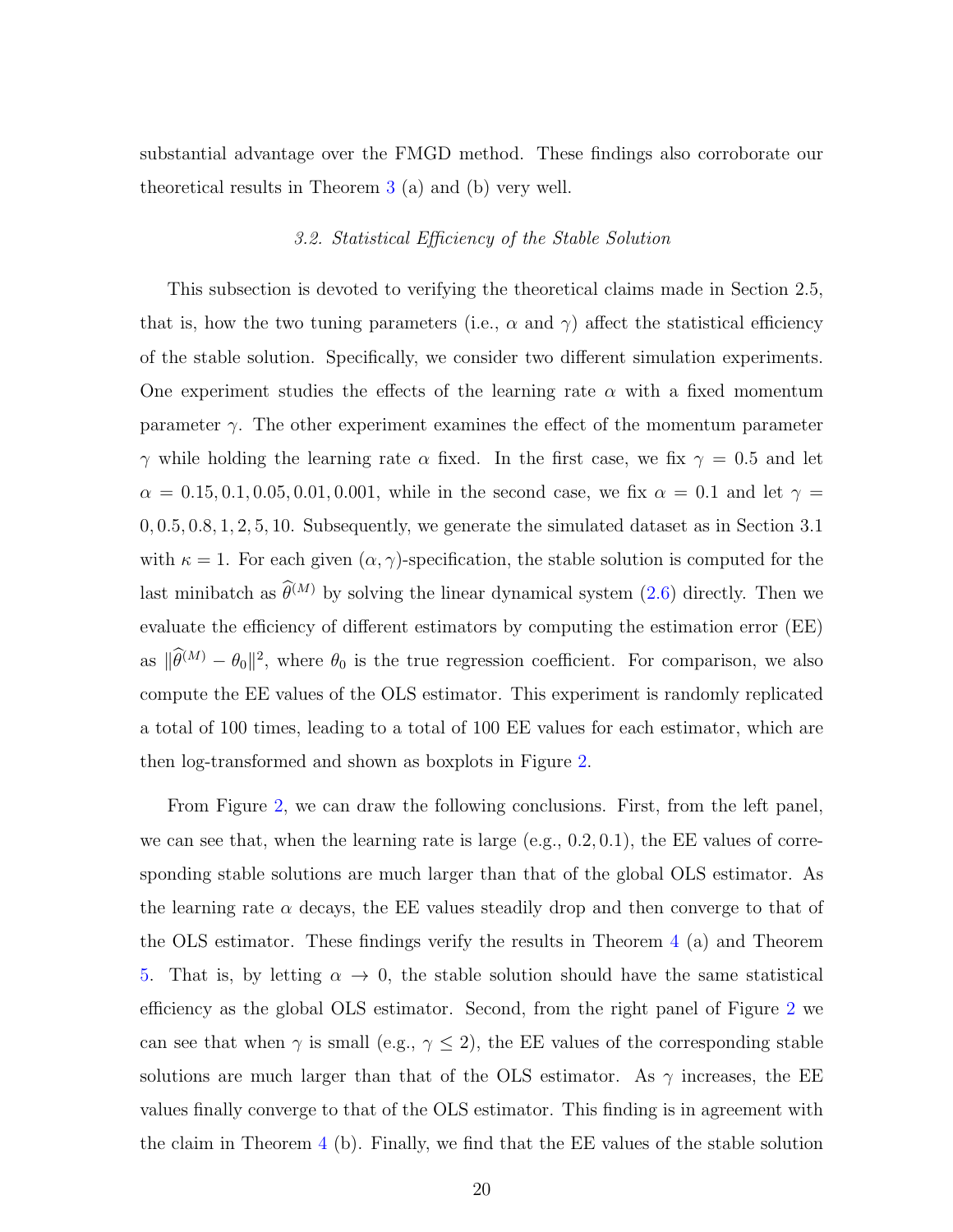

<span id="page-20-0"></span>Figure 2: Boxplots of log(EE) of the FMGDM method under different  $(\alpha, \gamma)$ specifications. In the left panel, we fix the momentum parameter as  $\gamma = 0.5$  and let learning rate  $\alpha$  range from 0.15 to 0.001. In the right panel, we fix the learning rate as  $\alpha = 0.1$  and let the momentum parameter  $\gamma$  range from 0 to 10.

seem to increase from  $\gamma = 0$  to  $\gamma = 0.8$ . To investigate this phenomenon, recall that by Theorem [5,](#page-14-0) the extra variance term  $\alpha^2 M d_{\gamma}^2 \Sigma_{xx}$  should be the dominant term of the EE value. Here,  $d_{\gamma}$  is the only factor involving  $\gamma$ . Therefore, we calculate values of  $d_{\gamma}$ for  $\gamma$  ranging from 0 to 10 by the explicit formulas in Appendix A.6. These values are then plotted, as shown in Figure [3.](#page-21-0) It can be easily seen that the curve of  $d_{\gamma}$  has a similar pattern as that of the EE values in the right panel of Figure [2.](#page-20-0) That is, the value of  $d_{\gamma}$  first increases with increasing  $\gamma$  from 0 to some value slightly smaller than 1, and then,  $d_{\gamma}$  decreases as  $\gamma$  increases. This result further validates the asymptotic variance formula given in Theorem [5.](#page-14-0)

#### 3.3. Different Types of MGDM Methods

Next, we compare the performance of the different types of MGDM methods. Specifically, we consider three different types of minibatch methods, i.e., fixed, shuffled and random minibatches. The corresponding MGDM methods are referred to as FMGDM, SMGDM and RMGDM methods, respectively. For the RMGDM method, we use simple random sampling without replacement to generate each minibatch. In this experiment, we consider three different learning rates as  $\alpha = 0.04, 0.02, 0.01$  and fix the momentum parameter as  $\gamma = 0.9$  by convention. Subsequently, we simulate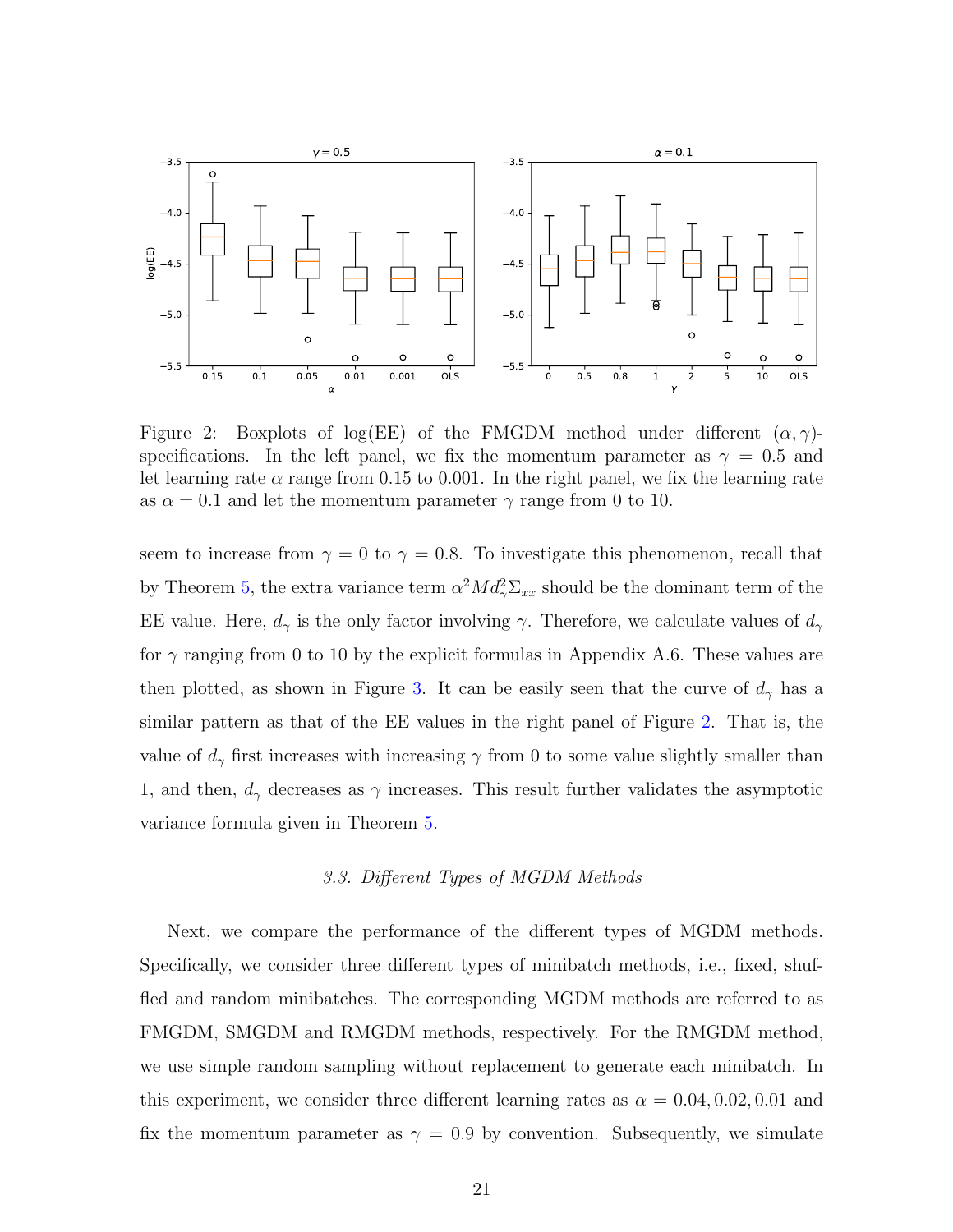

<span id="page-21-0"></span>Figure 3: The curve of  $d_{\gamma}$  with  $\gamma$  ranging from 0 to 10. The values of  $d_{\gamma}$  are calculated by the explicit formulas  $(A.10)$  and  $(A.12)$  in Appendix A.6.

the dataset as in Section 3.1 with  $\kappa = 1$ . Once the data are generated, we run each MGDM algorithm for a total of  $T=50$  epochs and record the resulting estimator  $\widehat{\theta}^{(T,M)}$ from the M-th minibatch. For a fair comparison, passing over every  $M = N/n = 10$ minibatches is considered as one epoch for each MGDM method. Then we compute the corresponding estimation error (EE) as  $\|\hat{\theta}^{(T,M)} - \theta_0\|^2$  for each method under each  $(\alpha, \gamma)$ -specification. For comparison, we also compute the EE values of the OLS estimator. We randomly replicate the experiment a total of 100 times, leading to a total of 100 EE values for each estimator. These EE values are then log-transformed and shown as boxplots in Figure [4.](#page-22-0)

From Figure [4,](#page-22-0) we immediately observe that the FMGDM estimator has the smallest EE values among the three MGDM methods. For the SMGDM method, we can find that the corresponding EE values converge to that of the OLS estimator as the learning rate  $\alpha$  decreases. This finding corroborates our justifications in Section 2.6 very well. That is, the SMGDM estimator should enjoy the same statistical efficiency as the OLS estimator with a learning rate of  $\alpha \to 0$ . The EE values of the RMGDM estimator also decrease with decreasing learning rate. However, there is still a clear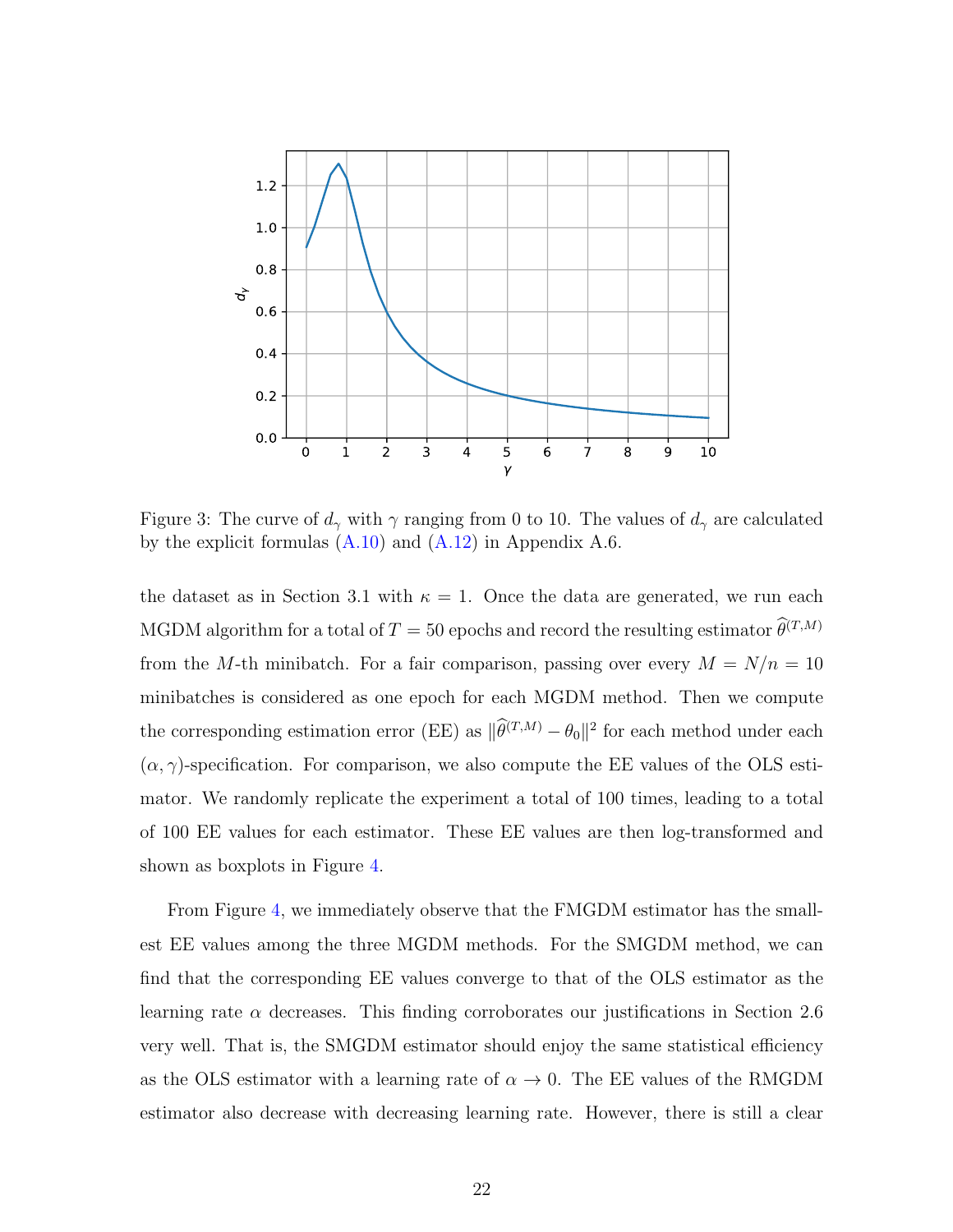

<span id="page-22-0"></span>Figure 4: Boxplots of log(EE) of the FMGDM, SMGDM, RMGDM and OLS estimators. For the three MGDM methods, we consider three different learning rates  $\alpha = 0.04, 0.02, 0.01$  and fix the momentum parameter as  $\gamma = 0.9$ . Red boxes represent the FMGDM estimator, blue boxes represent the SMGDM estimator, green boxes represent the RMGDM estimator, and the black box represents the OLS estimator.

gap between the RMGDM estimator and the OLS estimator in terms of EE values, even though the learning rate is sufficiently small (i.e.,  $\alpha = 0.01$ ). This result may be due to the extra random errors created by simple random sampling. These results demonstrate that the FMGDM and SMGDM methods are more preferable in terms of statistical efficiency compared to the RMGDM method.

### 3.4. Application to Airline Data

To demonstrate the performance of the MGDM methods on a real-world dataset, we consider here the U.S. Airline Dataset. The whole dataset is available for download at [http://stat-computing.org/dataexpo/2009](http: //stat-computing.org/dataexpo/2009). It contains the flight arrival and departure details for all commercial flights within the USA from 1987 to 2008. We use the data from 2008, and aim to predict the delay time in the arrival of a flight given other flight information. Each record of the data contains the arrival delay, departure time, scheduled arrival and departure time, flight date, distance of the flight, information of the carrier, origin and destination. The detailed variable information is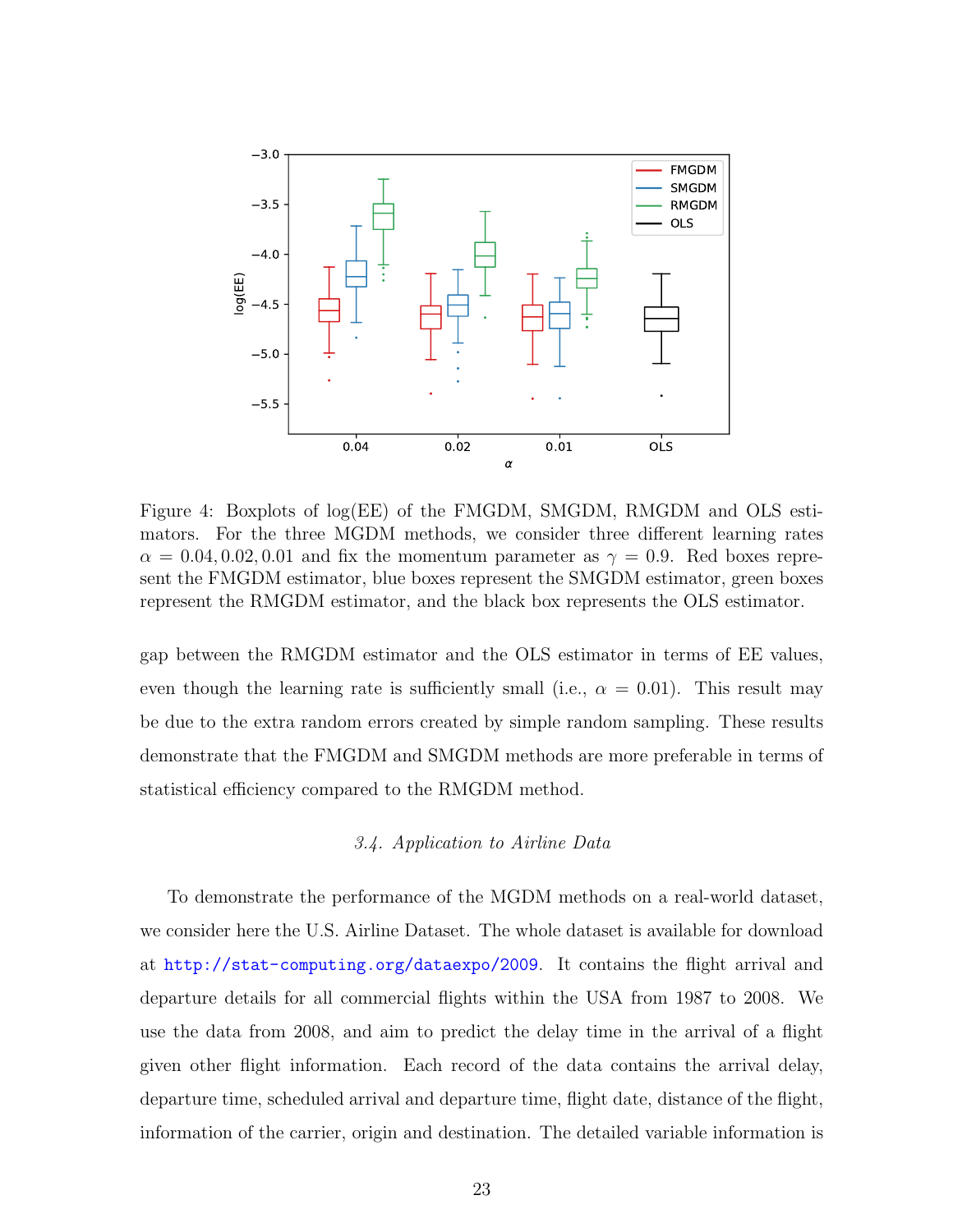described in Table [1.](#page-24-0) The six continuous variables are standardized to be mean 0 and variance 1, and the five categorical variables are converted to dummy variables with appropriate dimensions. Finally, a total of 126 predictors and one response variable are used in the linear regression model, and the total sample size is over 2.5 million observations.

In this experiment, we set the minibatch size as  $n = 1000$ , momentum parameter as  $\gamma = 0.9$  and consider three different learning rates  $\alpha = 0.4, 0.2, 0.1$ . For comparison purpose, we first randomly choose a subsample of size  $N = 10^5$  from the whole sample, and then run each MGDM algorithm with  $M = N/n = 100$  for a total of  $T = 100$ epochs. Next, we compute the estimation error (EE) as  $\|\hat{\theta}^{(T,M)} - \hat{\theta}_{ols}\|^2$  for each method under each  $(\alpha, \gamma)$ -specification, where  $\widehat{\theta}_{ols}$  is the OLS estimator of the regression coefficient based on the whole sample. We replicate the experiment through 50 times random subsampling, leading to a total of 50 EE values for each estimator. These EE values are then log-transformed and shown as boxplots in Figure [5.](#page-25-0) From Figure [5,](#page-25-0) we can see a similar pattern as shown in Figure [4.](#page-22-0) That is, as the learning rate  $\alpha$ decreases, the EE values of all three methods decrease. In addition, the FMGDM and SMGDM methods show a competitive performance. The RMGDM method has the worst performance under all three  $\alpha$  specifications.

## 4. CONCLUDING REMARKS

In this paper, we study the theoretical properties of MGDM algorithms for linear regression models. We focus mainly on two different types of MGDM methods, i.e., fixed MGDM (FMGDM) and shuffled MGDM (SMGDM) methods. We first investigate the FMGDM method by introducing a linear dynamical system. Then, we provide nearly sufficient and necessary conditions for numerical convergence. Furthermore, the numerical convergence rate of FMGDM algorithm is investigated. This analysis leads to the theoretically optimal specification of the tuning parameters. Theoretical findings reveal that the extra momentum term could greatly speed up numerical convergence compared to a standard gradient descent method without momentum. This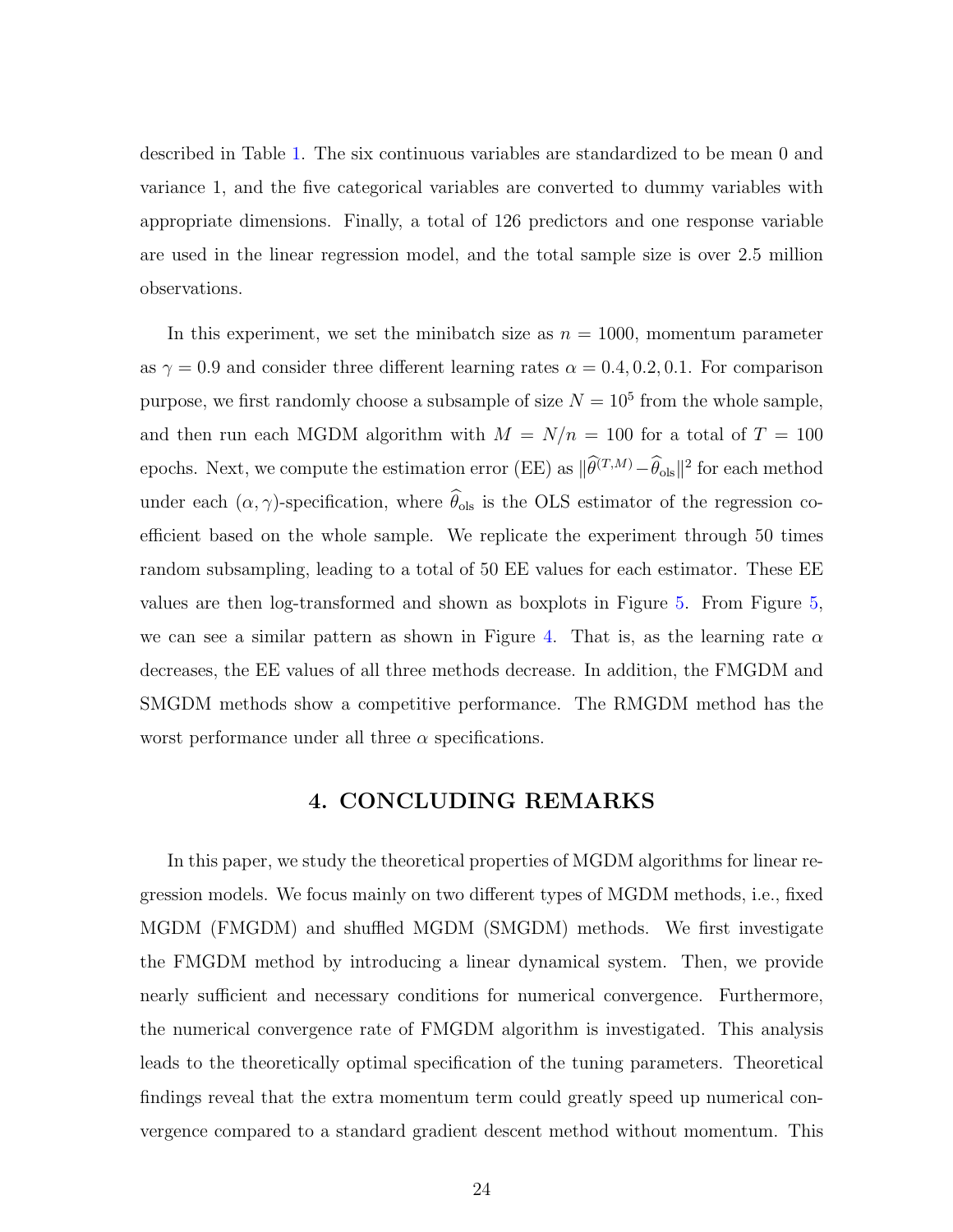| iance 1.      |                                                          |                                              |
|---------------|----------------------------------------------------------|----------------------------------------------|
| Variable      | Description                                              | Variable used in the model                   |
| ArrDelay      | the delay in the arrival of the flight<br>How long was t | Used as the numerical response variable      |
| Month         | Which month of the year                                  | Converted to 11 dummies                      |
| DayofMonth    | Which day of the month                                   | Used as numerical variable                   |
| DayOfWeek     | Which day of the week                                    | Converted to 6 dummies                       |
| DepTime       | Actual departure time                                    | Used as numerical variable                   |
| CRSDepTime    | Scheduled departure time                                 | Used as numerical variable                   |
| CRSArrTime    | Scheduled arrival time                                   | Used as numerical variable                   |
| Distance      | Distance between the origin and destination in miles     | Used as numerical variable                   |
| UniqueCarrier | Flight carrier code for 29 carriers                      | Top 7 carries converted to 6 dummies         |
| Origin        | Departing origin                                         | Top 50 origin cities converted to 49 dummies |
| Dest          | Destination of the flight                                | Top 50 origin cities converted to 49 dummies |
|               |                                                          |                                              |

<span id="page-24-0"></span>

| S<br>S                                                                               |  |
|--------------------------------------------------------------------------------------|--|
|                                                                                      |  |
|                                                                                      |  |
|                                                                                      |  |
|                                                                                      |  |
|                                                                                      |  |
|                                                                                      |  |
|                                                                                      |  |
| U.S. airline data from 2008. Numerical variables are standardized to have mean 0 and |  |
|                                                                                      |  |
|                                                                                      |  |
|                                                                                      |  |
|                                                                                      |  |
|                                                                                      |  |
|                                                                                      |  |
| $\frac{1}{2}$                                                                        |  |
|                                                                                      |  |
|                                                                                      |  |
| )<br>5                                                                               |  |
|                                                                                      |  |
|                                                                                      |  |
|                                                                                      |  |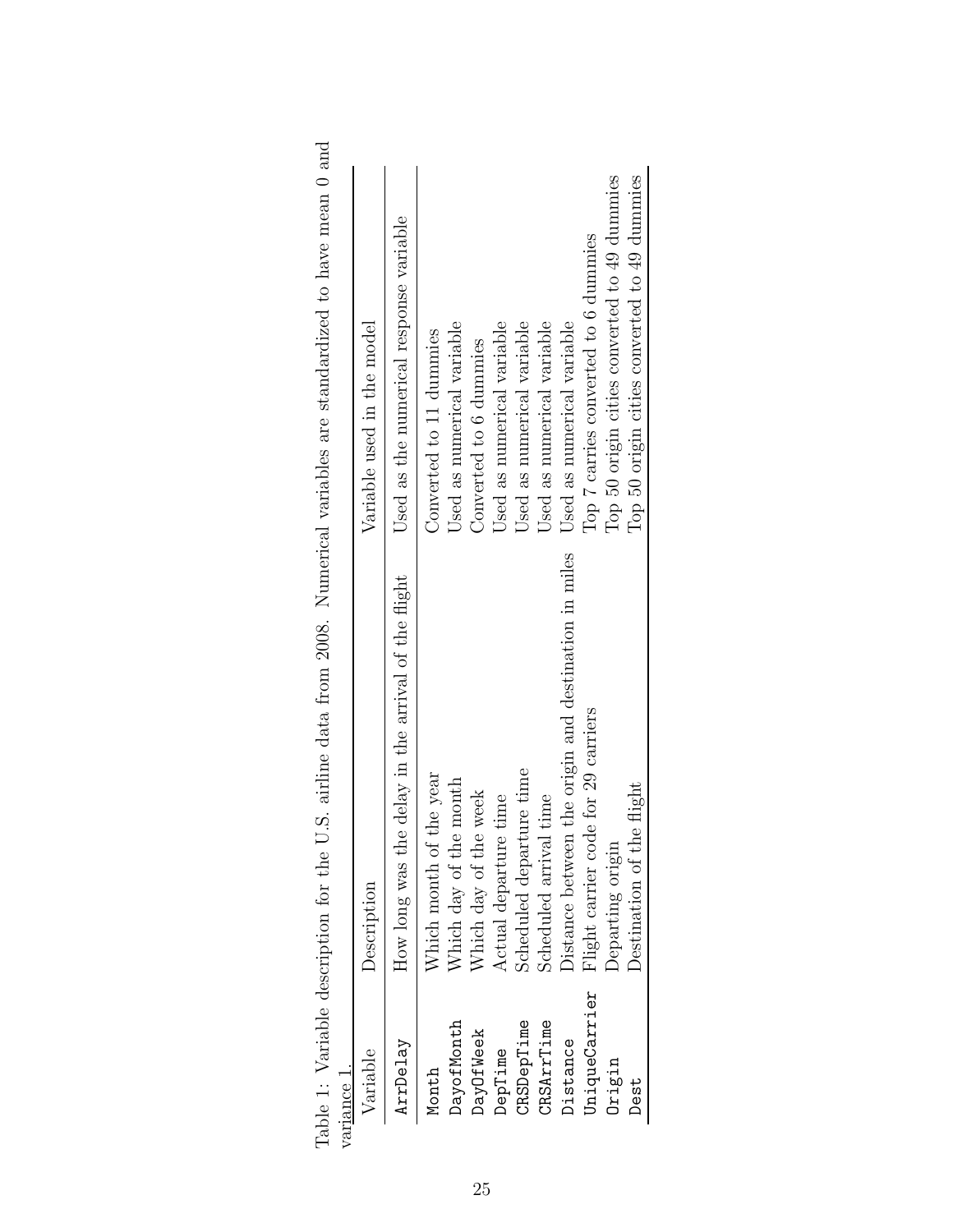

<span id="page-25-0"></span>Figure 5: Boxplots of log(EE) of the FMGDM, SMGDM, and RMGDM estimators based on the airline data. For the three MGDM methods, we consider three different learning rates  $\alpha = 0.4, 0.2, 0.1$  and fix the momentum parameter as  $\gamma = 0.9$ . Red boxes represent the FMGDM estimator, blue boxes represent the SMGDM estimator, green boxes represent the RMGDM estimator.

is particularly true for problems with large condition numbers. Subsequently, the statistical properties of the resulting FMGDM estimator are carefully investigated and the asymptotic normality is further established. We then find that with a sufficiently small learning rate, the MGDM estimators (both fixed and shuffled) can share the same statistical efficiency as the global estimator. Finally, these theoretical results are fully validated through extensive numerical studies. To conclude this article, we discuss here several interesting topics for future study. First, we examine the FMGDM algorithm for the quadratic objective function, due to its analytical simplicity. Of note, many learning problems have non-quadratic objection functions, such as logistic regression and quantile regression models. However, it seems to us that the theoretical properties of either the fixed or shuffled MGDM estimators for these problems remain unknown. This is a research topic of great interest. Second, modern statistical inference often involves ultrahigh-dimensional problems. It is valuable to extend our results on the MGDM methods to the models with diverging p. Last, there are many momentumrelated methods (e.g., Nesterov's momentum method, RMSprop and ADAM) that are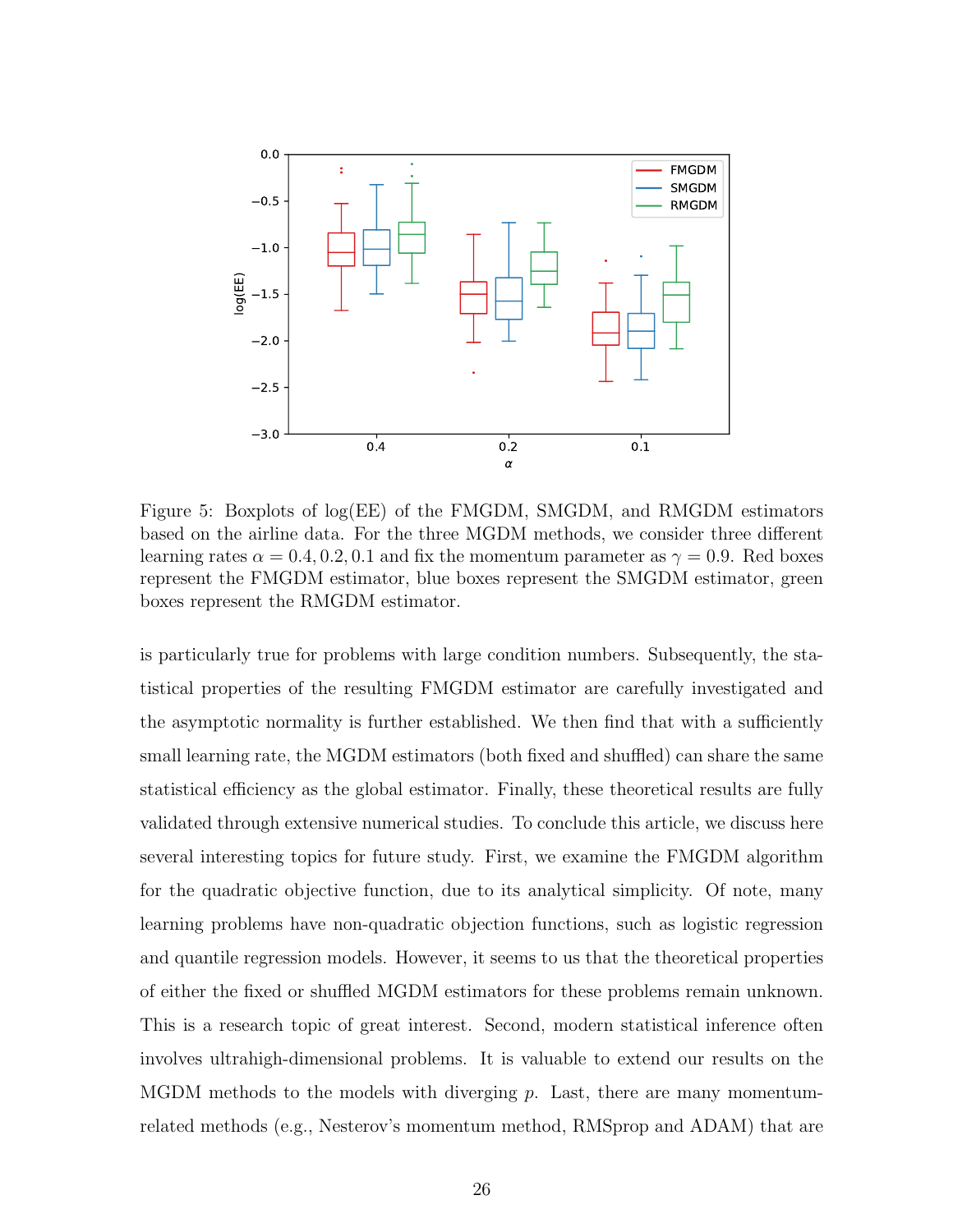widely used in practice. Therefore, it is also very important to investigate their theoretical properties under a fixed or shuffled minibatch setup.

## <span id="page-26-0"></span>APPENDIX A

Appendix A.1 Proof of Theorem [1](#page-9-0)

Construct a block matrix analogous to  $\widehat{\Omega}$  in ([2.7\)](#page-9-2) as

$$
\Omega = \begin{bmatrix} I_p & \mathbf{0} & \mathbf{0} & \cdots & \mathbf{0} & \gamma I_p & -\Delta \\ -\Delta & I_p & \mathbf{0} & \cdots & \mathbf{0} & \mathbf{0} & \gamma I_p \\ \gamma I_p & -\Delta & I_p & \mathbf{0} & \cdots & \mathbf{0} & \mathbf{0} \\ \vdots & \vdots & \vdots & \vdots & \vdots & \vdots & \vdots \\ \mathbf{0} & \mathbf{0} & \mathbf{0} & \cdots & \gamma I_p & -\Delta & I_p \end{bmatrix} \in \mathbb{R}^{q \times q}, \tag{A.1}
$$

where  $\Delta = (1 + \gamma)I_p - \alpha \Sigma_{xx} \in \mathbb{R}^{p \times p}$  $\Delta = (1 + \gamma)I_p - \alpha \Sigma_{xx} \in \mathbb{R}^{p \times p}$  $\Delta = (1 + \gamma)I_p - \alpha \Sigma_{xx} \in \mathbb{R}^{p \times p}$ . By Lemma 1 in the Appendix B, we know that  $\Omega$  is invertible. Note that

$$
\widehat{\Omega} - \Omega = \alpha \begin{bmatrix}\n0 & 0 & \cdots & 0 & 0 & \widehat{\Sigma}_{xx}^{(1)} - \Sigma_{xx} \\
\widehat{\Sigma}_{xx}^{(2)} - \Sigma_{xx} & 0 & \cdots & 0 & 0 & 0 \\
0 & \widehat{\Sigma}_{xx}^{(3)} - \Sigma_{xx} & \cdots & 0 & 0 & 0 \\
\vdots & \vdots & \vdots & \vdots & \vdots & \vdots & \vdots \\
0 & 0 & \cdots & 0 & \widehat{\Sigma}_{xx}^{(M)} - \Sigma_{xx} & 0\n\end{bmatrix}.
$$

By law of large number, we should have  $\|\widehat{\Sigma}_{xx}^{(m)} - \Sigma_{xx}\| \to_p 0$  as  $n \to \infty$  for each  $1 \leq m \leq M$ . Hence,  $\|\widehat{\Omega} - \Omega\| \to_p 0$  as  $n \to \infty$ . Since determinant is a continuous function, we should have  $|\widehat{\Omega}| \to_p |\Omega| \neq 0$  as  $n \to \infty$ . Thus, the claim of the theorem follows immediately.

#### Appendix A.2 Proof of Theorem [2](#page-10-0)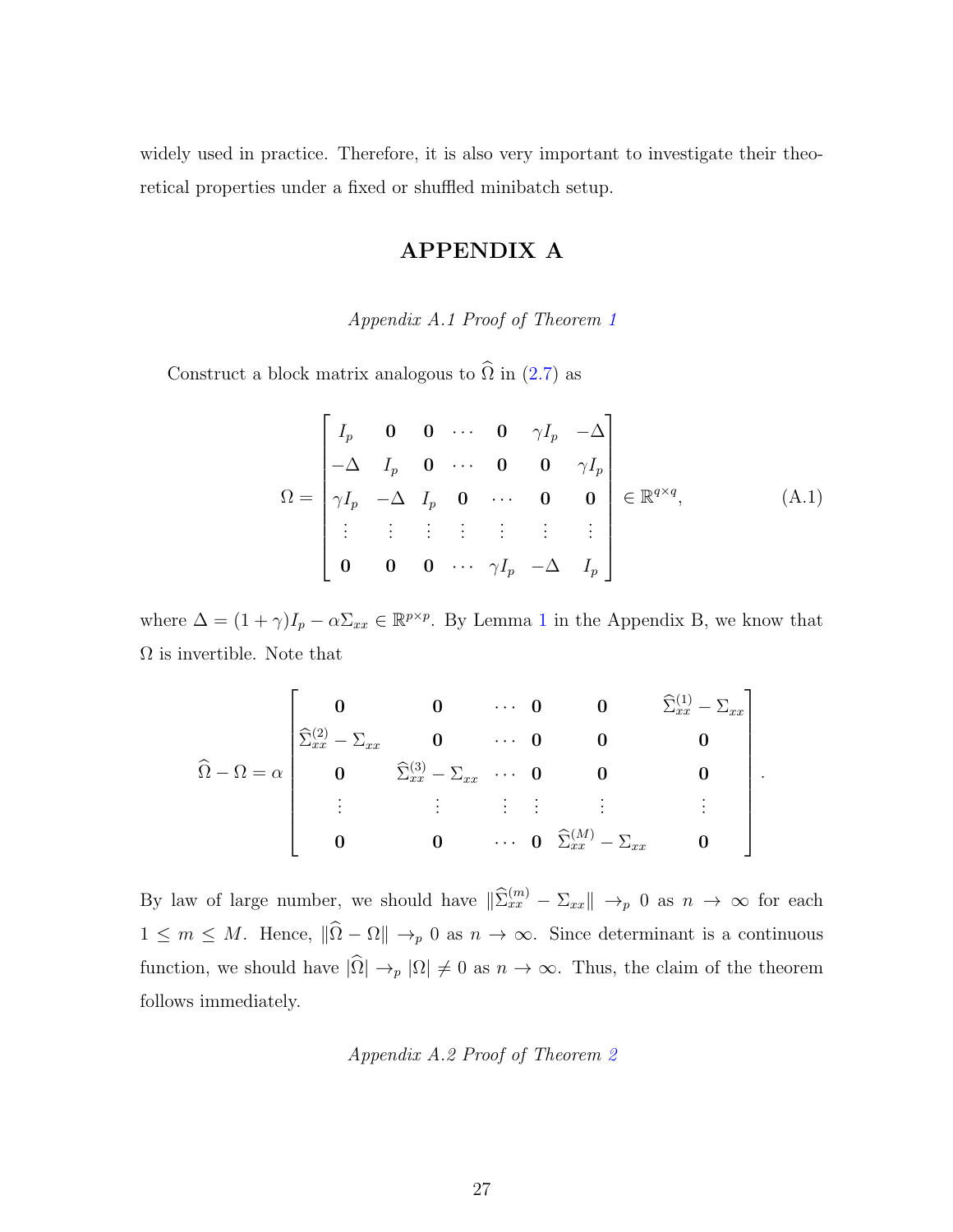By  $(2.4)$  and  $(2.5)$ , we have

$$
\widehat{\theta}^{(t,m)} = \widehat{\theta}^{(t,m-1)} - \gamma(\widehat{\theta}^{(t,m-2)} - \widehat{\theta}^{(t,m)}) - \alpha \left\{ \widehat{\Sigma}_{xx}^{(m)} \widehat{\theta}^{(t,m-1)} - \widehat{\Sigma}_{xy}^{(m)} \right\}
$$

$$
= \left\{ (1+\gamma)I_p - \alpha \widehat{\Sigma}_{xx}^{(m)} \right\} \widehat{\theta}^{(t,m-1)} - \gamma \widehat{\theta}^{(t,m-2)} + \alpha \widehat{\Sigma}_{xy}^{(m)}.
$$

Note the stable solution also satisfies  $\widehat{\theta}^{(m)} = \left\{ (1 + \gamma)I_p - \alpha \widehat{\Sigma}_{xx}^{(m)} \right\} \widehat{\theta}^{(m-1)} - \gamma \widehat{\theta}^{(m-2)} + \gamma \widehat{\theta}^{(m)}$  $\alpha \widehat{\Sigma}_{xy}^{(m)}$ . Hence, taking a difference of above two equations gives

$$
\widehat{\theta}^{(t,m)} - \widehat{\theta}^{(m)} = \left\{ (1+\gamma)I_p - \alpha \widehat{\Sigma}_{xx}^{(m)} \right\} \left( \widehat{\theta}^{(t,m-1)} - \widehat{\theta}^{(m-1)} \right) - \gamma \left( \widehat{\theta}^{(t,m-2)} - \widehat{\theta}^{(m-2)} \right),
$$

where  $\hat{\theta}^{(t,0)} = \hat{\theta}^{(t-1,M)}$  and  $\hat{\theta}^{(t,-1)} = \hat{\theta}^{(t-1,M-1)}$ . If we denote  $\delta^{(t,m)} = \hat{\theta}^{(t,m)} - \hat{\theta}^{(m)}$ , then we have

$$
r^{(t,m)} = \begin{bmatrix} \delta^{(t,m)} \\ \delta^{(t,m-1)} \end{bmatrix} = \begin{bmatrix} \widehat{\Delta}^{(m)} & -\gamma I_p \\ I_p & \mathbf{0} \end{bmatrix} \begin{bmatrix} \delta^{(t,m-1)} \\ \delta^{(t,m-2)} \end{bmatrix} = D^{(m)} r^{(t,m-1)}.
$$

Consequently, we obtain the recursion formula as  $r^{(t,m)} = C^{(m)} r^{(t-1,m)}$ , where

$$
C^{(1)} = D^{(1)}D^{(M)}D^{(M-1)} \cdots D^{(2)},
$$
  
\n
$$
C^{(m)} = D^{(m)} \cdots D^{(1)}D^{(M)} \cdots D^{(m+1)}, \ 2 \le m \le M - 1,
$$
  
\n
$$
C^{(M)} = D^{(M)}D^{(M-1)} \cdots \cdots D^{(1)}.
$$

**Proof of (a)**. Consider the block matrix  $D = [\Delta, -\gamma I_p; I_p, 0] \in \mathbb{R}^{(2p)\times(2p)}$ , where  $\Delta = (1 + \gamma)I_p - \alpha \Sigma_{xx} \in \mathbb{R}^{p \times p}$ . By assumed conditions in (a) and Lemma [2\(](#page-37-0)a), we know that  $\rho(D) < 1$ . Note that  $||D^{(m)} - D|| = \alpha ||\hat{\Sigma}_{xx}^{(m)} - \Sigma_{xx}|| \rightarrow_p 0$  as  $n \rightarrow$  $\infty$ . Since M is fixed, it follows immediately that  $||C^{(m)} - D^M|| \to_p 0$  as  $n \to \infty$ . Because the spectral radius is a continuous function of the entries of a matrix, we obtain that  $\rho(C^{(m)}) \to_p \rho(D^M) = \rho^M(D) < 1$  as  $n \to \infty$ . Consequently, we should have  $\rho\{(C^{(m)})^t\} = \rho^t(C^{(m)}) \to_p 0$  as  $n \to \infty$ . Then by recursion formula, we have  $r^{(t,m)} = \{C^{(m)}\}^t r^{(0,m)} \rightarrow_p \mathbf{0}$  as  $n \rightarrow \infty$ . Thus, (a) follows immediately.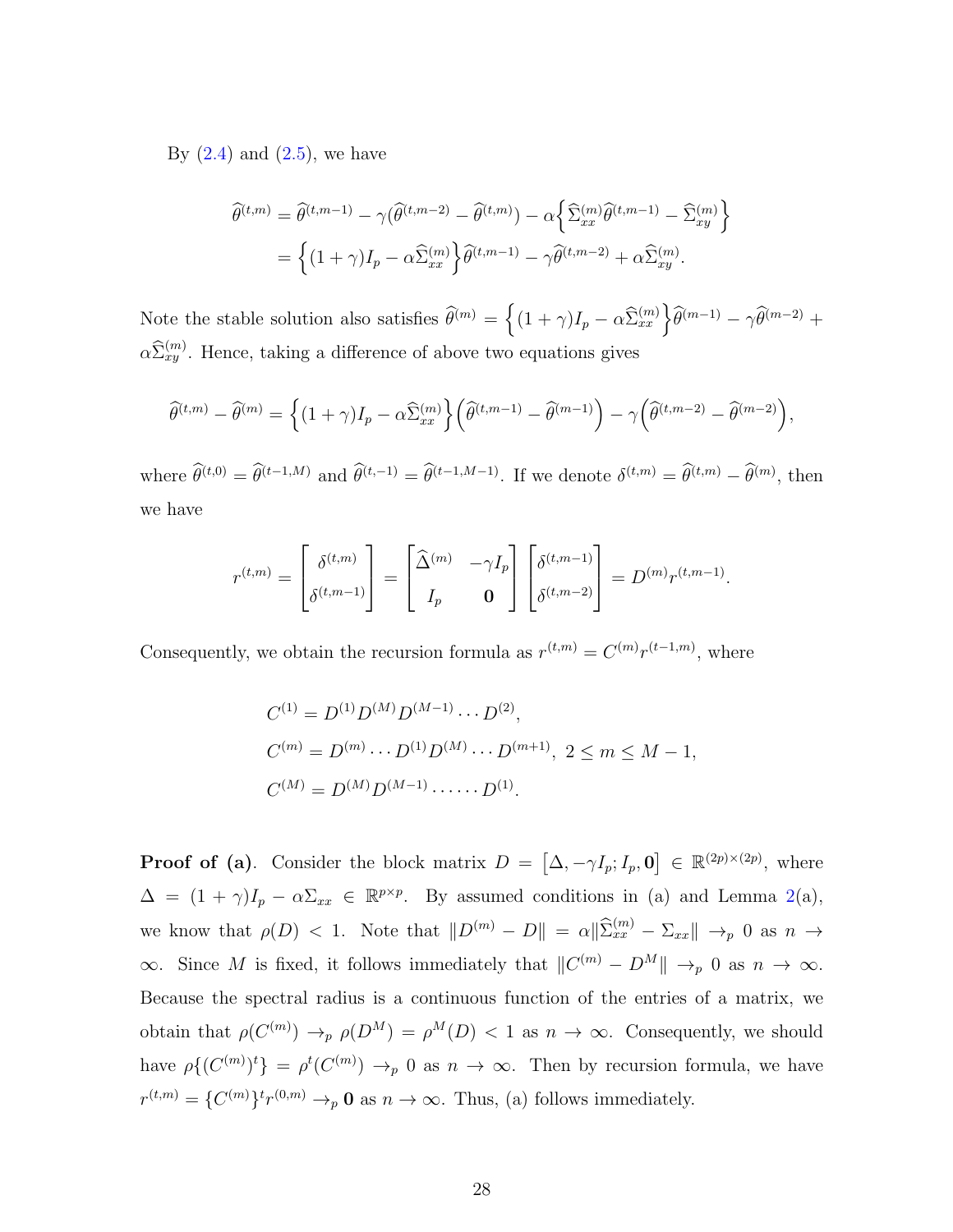**Proof of (b)**. By assumed conditions in (b) and Lemma [2\(](#page-37-0)e), we have  $\rho(D) > 1$ . Then using the similar procedures in the proof of (a), we can obtain that  $\rho(C^{(m)}) \to_p$  $\rho^{M}(D) > 1$  as  $n \to \infty$ . Consequently,  $\{C^{(m)}\}\not\to \mathbf{0}$  as  $t \to \infty$  holds with probability tending to one as  $n \to \infty$  [\(Horn and Johnson,](#page-42-9) [2012,](#page-42-9) Theorem 5.6.12). Thus, as long as  $\delta^{(0,m)} \neq \mathbf{0}$ ,  $\delta^{(t,m)}$  will not converge to zero with probability tending to one as  $n \to \infty$ . We have proved (b) and complete the proof.

## Appendix A.3 Proof of Theorem [3](#page-11-0)

From the proof of Theorem [2,](#page-10-0) we know that  $\gamma \leq \rho(D) < 1$  if  $0 \leq \gamma < 1$  and  $0 < \alpha <$  $2(1+\gamma)/\lambda_1$ , and  $\rho(C^{(m)}) = \rho^M(D) + \zeta_n$ , where  $\zeta_n \to p 0$  as  $n \to \infty$ . Gelfand formula [\(Horn and Johnson,](#page-42-9) [2012,](#page-42-9) Corollary 5.6.14) guarantees that  $\lim_{t\to\infty} ||{C^{(m)}}^t||^{1/t} =$  $\rho(C^{(m)})$ . Then we have  $\|\{C^{(m)}\}^t\| = (\rho(C^{(m)}) + \eta_t)^t$ , where  $\eta_t \to 0$  as  $t \to \infty$ . Recall that  $r^{(t,m)} = \{C^{(m)}\}^t r^{(0,m)}$ . Consequently,  $\|\delta^{(t,m)}\| \leq \|r^{(t,m)}\| \leq \|\{C^{(m)}\}^t\| \|r^{(0,m)}\| \leq$  $\{\rho^M(D) + \zeta_n + \eta_t\}^t (\|\delta^{(0,m)}\| + \|\delta^{(0,m-1)}\|)$ . Then the conclusions (a), (b) and (c) follow directly from Lemma  $2(c)$  $2(c)$ , (b) and (d) in Appendix B, respectively.

### <span id="page-28-0"></span>Appendix A.4 Proof of Theorem [4](#page-13-1)

Recall that  $P = [P_1, P_2]$  is a orthogonal matrix, where  $P_1 = I^*/$  $\sqrt{M} \in \mathbb{R}^{q \times p}$ . In fact, we can let  $P_2 = Z \otimes I_p \in \mathbb{R}^{q \times (q-p)}$ , where

$$
Z = \begin{bmatrix} 1/\sqrt{2} & 1/\sqrt{6} & \cdots & 1/\sqrt{M(M-1)} \\ -1/\sqrt{2} & 1/\sqrt{6} & \cdots & 1/\sqrt{M(M-1)} \\ 0, & -2/\sqrt{6} & \cdots & 1/\sqrt{M(M-1)} \\ \vdots & \vdots & \vdots & \vdots \\ 0 & 0 & \cdots & -(M-1)/\sqrt{M(M-1)} \end{bmatrix} \in \mathbb{R}^{M \times (M-1)}.
$$
 (A.2)

**Proof of (a)**. We will prove (a) in two steps. In the first step, we obtain the expression of  $\hat{\Omega}^* = (P^{\top} \hat{\Omega} P)^{-1}$ . In the second step, we investigate stable solution by  $\widehat{\theta}^* = \alpha P (P^{\top} \widehat{\Omega} P)^{-1} P^{\top} \widehat{\Sigma}_{xy}^*.$ 

STEP 1. For the simplicity, we further denote  $\hat{\Omega}^* = [\hat{\Omega}_{11}^*, \hat{\Omega}_{12}^*, \hat{\Omega}_{21}^*, \hat{\Omega}_{22}^*]$ , where  $\widehat{\Omega}_{11}^* \in \mathbb{R}^{p \times p}, \widehat{\Omega}_{12}^* \in \mathbb{R}^{p \times (q-p)}, \widehat{\Omega}_{21}^* \in \mathbb{R}^{(q-p) \times p}, \text{ and } \widehat{\Omega}_{22}^* \in \mathbb{R}^{(q-p) \times (q-p)}.$  We then compute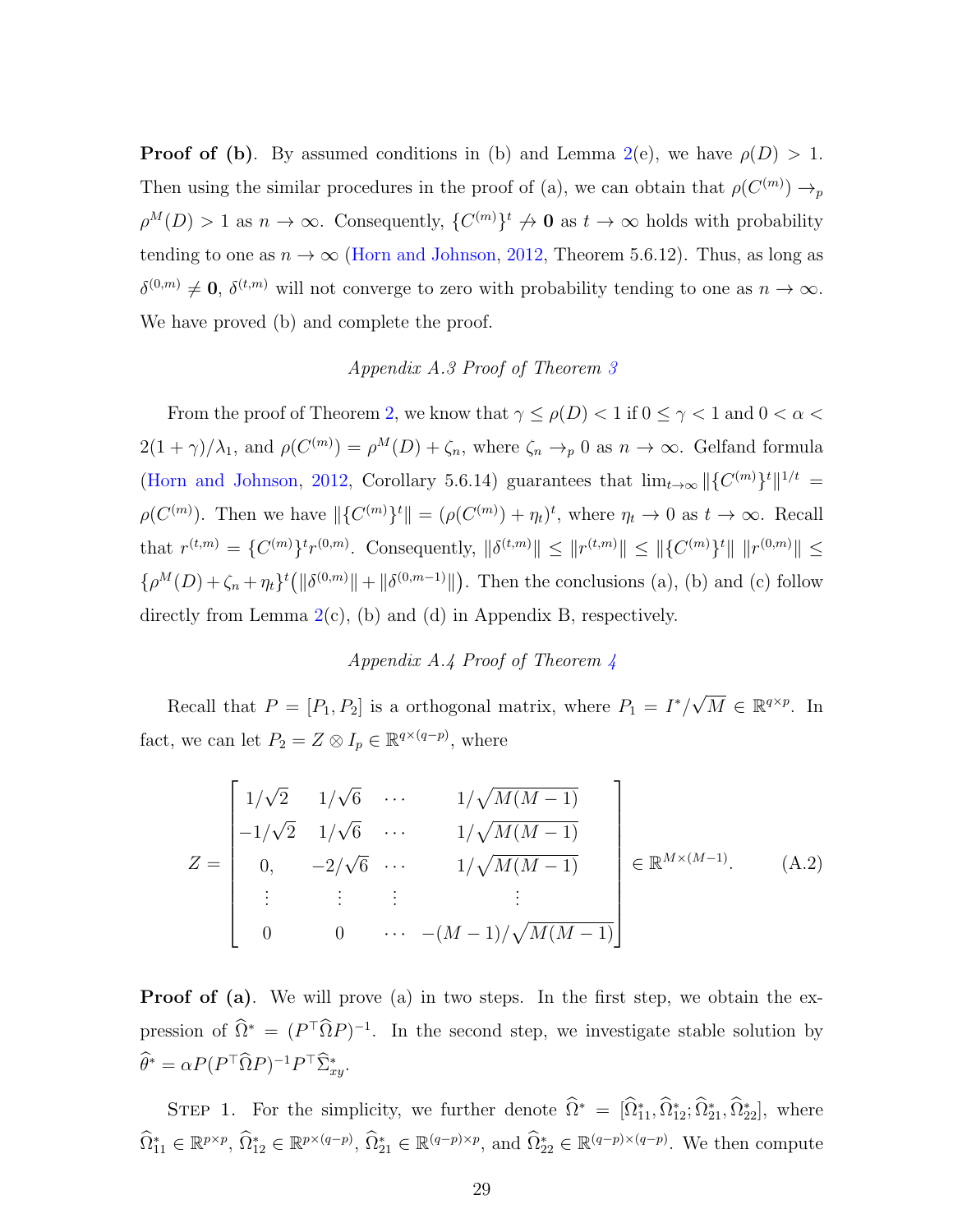each block of  $\hat{\Omega}^*$  subsequently. By techniques used in the proof of Lemma [1,](#page-36-0) one can verify that A is diagonalizable with  $q - p$  non-zero eigenvalues. Hence, rank(A) = rank $(P^{\top}AP)$  = rank $(A_{22}^p)$  = q - p. i.e.,  $A_{22}^p$  is invertible. Note that  $\widehat{B}_{11}^P = P_1^{\top} \widehat{B} P_1 =$  $M^{-1} \sum_{m=1}^{M} \hat{\Sigma}_{xx}^{(m)} = \hat{\Sigma}_{xx}$  is also invertible almost surely. Consequently, it follows from the formula for the inverse of a block matrix [\(Seber,](#page-43-9) [2008\)](#page-43-9) and Taylor expansion that

$$
\begin{split}\n\widehat{\Omega}_{11}^{*} &= \left[ \alpha \widehat{B}_{11}^{P} - (\alpha \widehat{B}_{12}^{P}) (A_{22}^{P} + \alpha \widehat{B}_{22}^{P})^{-1} (\alpha \widehat{B}_{21}^{P}) \right]^{-1} \\
&= \alpha^{-1} \Big[ \widehat{\Sigma}_{xx} - \alpha \widehat{B}_{12}^{P} \Big\{ (A_{22}^{P})^{-1} - (A_{22}^{P})^{-1} \widehat{B}_{22}^{P} (A_{22}^{P})^{-1} + O_{p}(\alpha^{2}) \Big\} \widehat{B}_{21}^{P} \Big]^{-1} \\
&= \alpha^{-1} \widehat{\Sigma}_{xx}^{-1} + \widehat{\Sigma}_{xx}^{-1} \widehat{B}_{12}^{P} (A_{22}^{P})^{-1} \widehat{B}_{21}^{P} \widehat{\Sigma}_{xx}^{-1} - \alpha \widehat{\Sigma}_{xx}^{-1} \widehat{B}_{12}^{P} (A_{22}^{P})^{-1} \widehat{B}_{21}^{P} (A_{22}^{P})^{-1} \widehat{B}_{21}^{P} \widehat{\Sigma}_{xx}^{-1} + O_{p}(\alpha^{2}).\n\end{split}
$$

Similarly, it can be derived that

$$
\begin{split}\n\widehat{\Omega}_{12}^{*} &= -\widehat{\Omega}_{11}^{*}(\alpha \widehat{B}_{12}^{P})(A_{22}^{P} + \alpha \widehat{B}_{22}^{P})^{-1} \\
&= -\widehat{\Sigma}_{xx}^{-1} \widehat{B}_{12}^{P}(A_{22}^{P})^{-1} + \alpha \widehat{\Sigma}_{xx}^{-1} \widehat{B}_{12}^{P}(A_{22}^{P})^{-1} \widehat{B}_{22}^{P}(A_{22}^{P})^{-1} \\
&- \alpha \widehat{\Sigma}_{xx}^{-1} \widehat{B}_{12}^{P}(A_{22}^{P})^{-1} \widehat{B}_{21}^{P} \widehat{\Sigma}_{xx}^{-1} \widehat{B}_{12}^{P}(A_{22}^{P})^{-1} + O_{p}(\alpha^{2}), \\
\widehat{\Omega}_{21}^{*} &= -(A_{22}^{P} + \alpha \widehat{B}_{22}^{P})^{-1} (\alpha \widehat{B}_{21}^{P}) \widehat{\Omega}_{11}^{*} \\
&= - (A_{22}^{P})^{-1} \widehat{B}_{21}^{P} \widehat{\Sigma}_{xx}^{-1} + \alpha (A_{22}^{P})^{-1} \widehat{B}_{22}^{P}(A_{22}^{P})^{-1} \widehat{B}_{21}^{P} \widehat{\Sigma}_{xx}^{-1} \\
&- \alpha (A_{22}^{P})^{-1} \widehat{B}_{21}^{P} \widehat{\Sigma}_{xx}^{-1} \widehat{B}_{12}^{P}(A_{22}^{P})^{-1} \widehat{B}_{21}^{P} \widehat{\Sigma}_{xx}^{-1} + O_{p}(\alpha^{2}), \\
\widehat{\Omega}_{22}^{*} &= (A_{22}^{P} + \alpha \widehat{B}_{22}^{P})^{-1} + (A_{22}^{P} + \alpha \widehat{B}_{22}^{P})^{-1} (\alpha \widehat{B}_{21}^{P}) \widehat{\Omega}_{11}^{*} (\alpha \widehat{B}_{12}^{P}) (A_{22}^{P} + \alpha \widehat{B}_{22}^{P})^{-1} \\
&= (A_{22}^{P})^{-1} - \alpha (A_{22}^{P})^{-1} \widehat{B}_{22}^{P}(A_{22}^{P})^{-1} + \alpha (A_{22}^{P})^{-1} \widehat{B}_{21}^{P} \widehat{\Sigma}_{xx}^{-1} \widehat{B
$$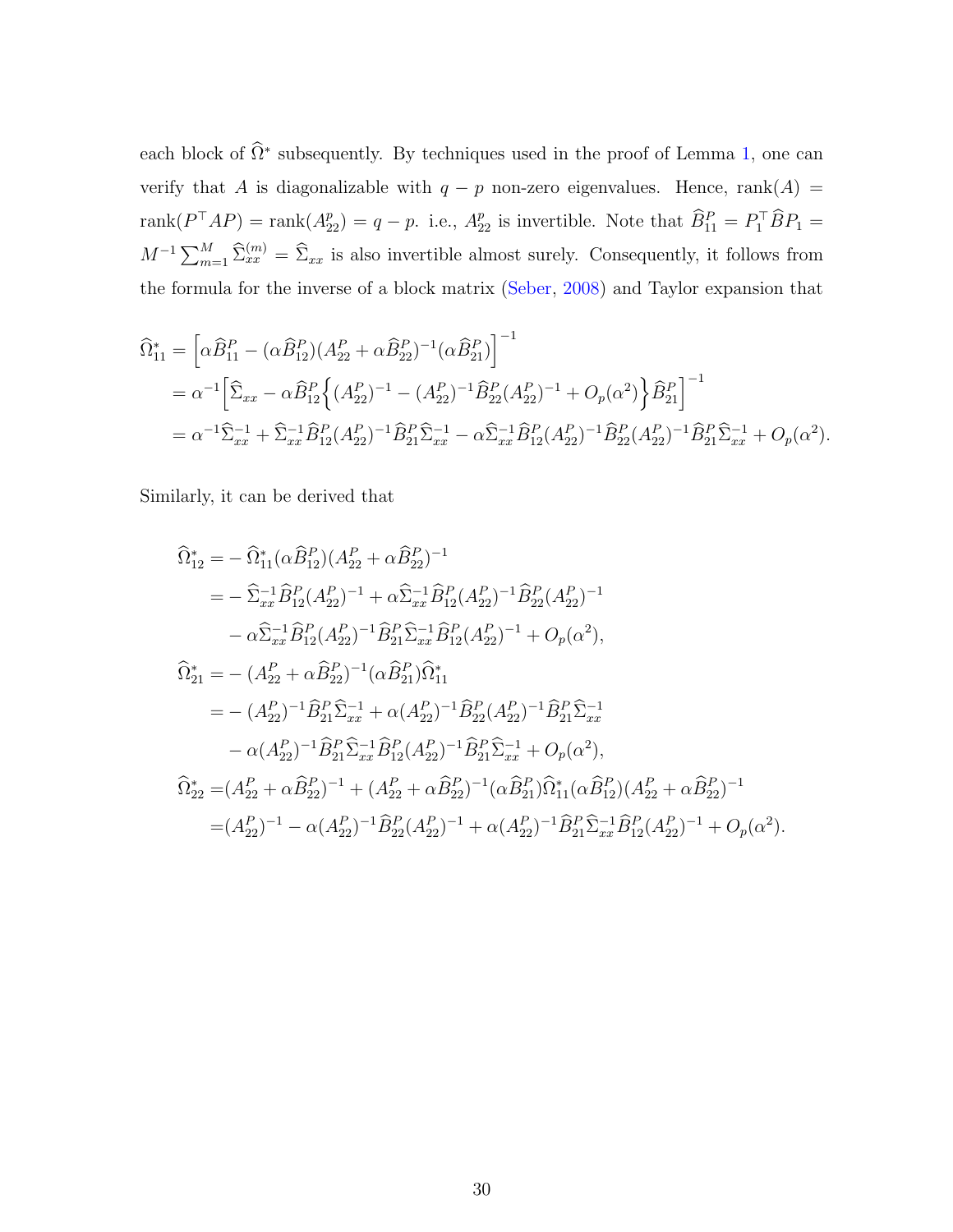Denote  $\hat{H}_1 = P_1 \hat{\Sigma}_{xx}^{-1} P_1^{\top}$  and  $H_2 = P_2(A_{22}^P)^{-1} P_2^{\top}$ . Then we should have

$$
\hat{\Omega}^{-1} = P\hat{\Omega}^* P^{\top} = P_1 \hat{\Omega}_{11}^* P_1^{\top} + P_1 \hat{\Omega}_{12}^* P_2^{\top} + P_2 \hat{\Omega}_{21}^* P_1^{\top} + P_2 \hat{\Omega}_{22}^* P_2^{\top} \n= \alpha^{-1} \hat{H}_1 + (\hat{H}_1 \hat{B} H_2 \hat{B} \hat{H}_1 - \hat{H}_1 \hat{B} H_2 - H_2 \hat{B} \hat{H}_1 + H_2) \n- \alpha (\hat{H}_1 \hat{B} H_2 \hat{B} H_2 \hat{B} \hat{H}_1 - \hat{H}_1 \hat{B} H_2 \hat{B} H_2 - H_2 \hat{B} H_2 \hat{B} \hat{H}_1 + H_2 \hat{B} H_2) \n+ \alpha (H_2 \hat{B} \hat{H}_1 \hat{B} H_2 - \hat{H}_1 \hat{B} H_2 \hat{B} \hat{H}_1 \hat{B} H_2 - H_2 \hat{B} \hat{H}_1 \hat{B} H_2 \hat{B} \hat{H}_1) + O_p(\alpha^2) \n= \alpha^{-1} \hat{H}_1 + (\hat{H}_1 \hat{B} - I_q) H_2 (\hat{B} \hat{H}_1 - I_q) - \alpha (\hat{H}_1 \hat{B} - I_q) (H_2 B H_2) (\hat{B} \hat{H}_1 - I_q) \n+ \alpha (\hat{H}_1 \hat{B} - I_q) (H_2 \hat{B} \hat{H}_1 \hat{B} H_2) (\hat{B} \hat{H}_1 - I_q) - \alpha \hat{H}_1 \hat{B} H_2 \hat{B} \hat{H}_1 \hat{B} H_2 \hat{B} \hat{H}_1 + O_p(\alpha^2).
$$
\n(A.3)

STEP 2. Recall that  $P_1 = I^*/$ √  $\overline{M}$ . Hence,  $P_1^{\top} \widehat{\Sigma}_{xy}^* = M^{-1/2} \sum_{m=1}^M \widehat{\Sigma}_{xy}^{(m)} =$ √  $M\Sigma_{xy}$ . Thus,  $\widehat{H}_1 \widehat{\Sigma}^*_{xy} =$ √  $\overline{M}P_1\hat{\Sigma}_{xx}^{-1}\hat{\Sigma}_{xy} = I^*\hat{\theta}_{\text{ols}} = \hat{\theta}_{\text{ols}}^*$ . Combine the results above, it can be concluded that

<span id="page-30-1"></span><span id="page-30-0"></span>
$$
\widehat{\theta}^* = \alpha \widehat{\Omega}^{-1} \widehat{\Sigma}_{xy}^* = \widehat{\theta}_{\text{ols}}^* + \alpha \widehat{E} \{ 1 + O_p(\alpha) \},\tag{A.4}
$$

where

$$
\widehat{E} = (\widehat{H}_1 \widehat{B} - I_q) H_2 (\widehat{B} \widehat{H}_1 - I_q) \widehat{\Sigma}_{xy}^*
$$
  
= 
$$
(P_1 \widehat{\Sigma}_{xx}^{-1} P_1^{\top} \widehat{B} - I_q) \{ P_2 (A_{22}^P)^{-1} P_2^{\top} \} (\widehat{B} \widehat{\theta}_{ols}^* - \widehat{\Sigma}_{xy}^*).
$$

We finish the proof of (a).

**Proof of (b)**. From the proof of (a), we can find that  $\gamma$  affects  $\widehat{\Omega}^*$  only through  $A_{22}^P$ . Note that  $I_q = PP^\top = P_1 P_1^\top + P_2 P_2^\top$ . Then we have

$$
||A_{22}^P||_F^2 = \text{tr}\Big\{A_{22}^P(A_{22}^P)^\top\Big\} = \text{tr}(P_2^\top A P_2 P_2^\top A^\top P_2) = \text{tr}\Big\{A(I_q - P_1 P_1^\top)A^\top (I_q - P_1 P_1^\top)\Big\}
$$
  
=  $\text{tr}(AA^\top) - 2\text{tr}(AP_1 P_1^\top A^\top) + \text{tr}(AP_1 P_1^\top A P_1 P_1^\top)$   
=  $\text{tr}(AA^\top) = \{(1 + \gamma)^2 + \gamma^2 + 1\}q$ ,

where we have used the fact  $AP_1 = 0$ . Hence, we conclude that  $||(A_{22}^P)^{-1}|| \rightarrow 0$ as  $\gamma \to \infty$ . Then by analogous procedures to derive [\(A.4\)](#page-30-0), we can obtain that  $\widehat{\theta}^* =$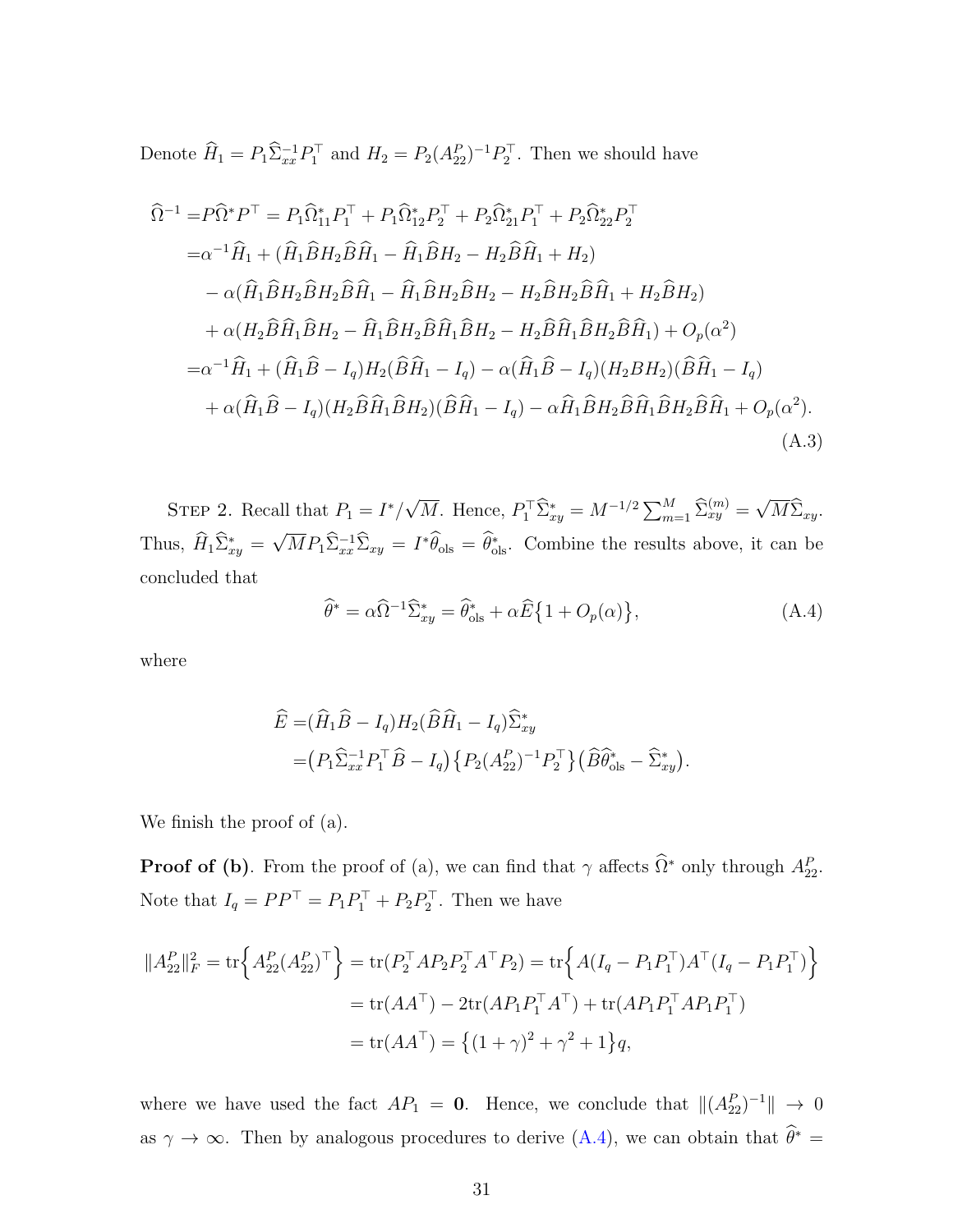$\widehat{\theta}_{\text{ols}}^* + \alpha \widehat{E} \Big\{ 1 + O_p(\|(A_{22}^P)^{-1}\|) \Big\}$ , where  $\widehat{E}$  is the same as that in [\(A.4\)](#page-30-0). The only difference is that the remainder term is  $O_p(||(A_{22}^P)^{-1}||)$  instead of  $O_p(\alpha)$ . We have proved (b) and complete the proof.

#### Appendix A.5 Proof of Theorem [5](#page-14-0)

Note that  $\widehat{\Sigma}_{xx}^{(m)} = n^{-1} \sum_{i \in \mathcal{S}_{(m)}} X_i X_i^{\top}$  and  $\widehat{\Sigma}_{xy}^{(m)} = n^{-1} \sum_{i \in \mathcal{S}_{(m)}} X_i Y_i$  are sample mean of  $n$  independent random variables. Then by central limit theorem, we should have  $\sqrt{n}(\widehat{\Sigma}_{xy}^{(m)} - \widehat{\Sigma}_{xx}^{(m)}\theta_0) \rightarrow_d N(\mathbf{0}, \sigma^2 \Sigma_{xx})$  as  $N \rightarrow \infty$  for each  $1 \leq m \leq M$ . Write the block diagonal matrix as  $\widehat{\Sigma}_{xx}^* = \text{diag}\{\widehat{\Sigma}_{xx}^{(1)}, \ldots, \widehat{\Sigma}_{xx}^{(M)}\} \in \mathbb{R}^{q \times q}$ . Then it follows that  $\sqrt{n} \{\widehat{\Sigma}_{xy}^* \hat{\Sigma}_{xx}^*(1_M \otimes \theta_0) \rightarrow_d N_q(0, \sigma^2 I_M \otimes \Sigma_{xx}),$  where  $\hat{\Sigma}_{xy}^* = (\hat{\Sigma}_{xy}^{(1)\top}, \dots, \hat{\Sigma}_{xy}^{(M)\top})^{\top} \in \mathbb{R}^q$ . Recall that the stable solution has the form  $\hat{\theta}^* = \alpha \hat{\Omega}^{-1} \hat{\Sigma}_{xy}^*$ . Consequently,  $\sqrt{n} \{\hat{\theta}^* - \hat{\mu}(\alpha)\} \rightarrow_d$  $N_q(\mathbf{0}, \sigma^2 V(\alpha))$ , where  $\widehat{\mu}(\alpha) = \alpha \widehat{\Omega}^{-1} \widehat{\Sigma}_{xx}^*(\mathbf{1}_M \otimes \theta_0)$ , and  $V(\alpha) = \alpha^2 \Omega^{-1} (I_M \otimes \Sigma_{xx}) \Omega^{-1}$ . Here,  $\Omega$  is defined in [\(A.1\)](#page-26-0), and it is the probabilistic limit of  $\widehat{\Omega}$ , i.e.,  $\widehat{\Omega} \to_p \Omega$  as  $N \to \infty$ . In the following steps, we investigate  $\widehat{\mu}(\alpha)$  and  $V(\alpha)$  subsequently.

STEP 1. By the asymptotic form of  $\hat{\Omega}^{-1}$  in [\(A.3\)](#page-30-1), we can show that  $\hat{\mu}(\alpha) =$  $\mathbf{1}_M \otimes \theta_0 - \alpha^2 \widehat{H}_1 \widehat{B} H_2 \widehat{B} \widehat{H}_1 \widehat{B} H_2 \widehat{\Sigma}_{xx}^*(\mathbf{1}_M \otimes \theta_0) + O_p(\alpha^2)$ . This is due to the fact that  $\widehat{H}_1 \widehat{\Sigma}_{xx}^*(1_M \otimes \theta_0) = 1_M \otimes \theta_0$  and  $\widehat{B} \widehat{H}_1 \widehat{\Sigma}_{xx}^*(1_M \otimes \theta_0) = \widehat{\Sigma}_{xx}^*(1_M \otimes \theta_0)$ . Next, we can rewrite  $\widehat{B}$  as  $\widehat{B} = J^{M-1} \otimes \widehat{\Sigma}_{xx} + \widehat{R}$ , where  $J \in \mathbb{R}^{M \times M}$  is the permutation matrix defined in  $(A.11)$ , and

$$
\widehat{R} = \begin{bmatrix}\n0 & 0 & \cdots & 0 & 0 & \widehat{\Sigma}_{xx}^{(1)} - \widehat{\Sigma}_{xx} \\
\widehat{\Sigma}_{xx}^{(2)} - \widehat{\Sigma}_{xx} & 0 & \cdots & 0 & 0 & 0 \\
0 & \widehat{\Sigma}_{xx}^{(3)} - \widehat{\Sigma}_{xx} & \cdots & 0 & 0 & 0 \\
\vdots & \vdots & \vdots & \vdots & \vdots & \vdots & \vdots \\
0 & 0 & \cdots & 0 & \widehat{\Sigma}_{xx}^{(M)} - \widehat{\Sigma}_{xx} & 0\n\end{bmatrix} \in \mathbb{R}^{q \times q}.
$$

By central limit theorem, it can be shown that  $\|\widehat{R}\| = O_p(n^{-1/2})$ . As derived in Appendix A.6, we have  $H_2 = Q \otimes I_p$ , where  $Q = (a, J^{M-1}a, \ldots, Ja)^{\top} \in \mathbb{R}^{M \times M}$  for some vector  $a \in \mathbb{R}^M$  satisfying  $\mathbf{1}_M^{\top} a = \mathbf{0}$ . Then we can verify that  $\mathbf{1}_M \mathbf{1}_M^{\top} J^{M-1} Q =$  $\mathbf{1}_M \mathbf{1}_M^\top Q = \mathbf{0}$ . Consequently, it follows that  $\hat{H}_1 \hat{B} H_2 \hat{B} \hat{H}_1 \hat{B} H_2 = \hat{H}_1 \hat{R} H_2 \hat{R} \hat{H}_1 \hat{R} H_2$ .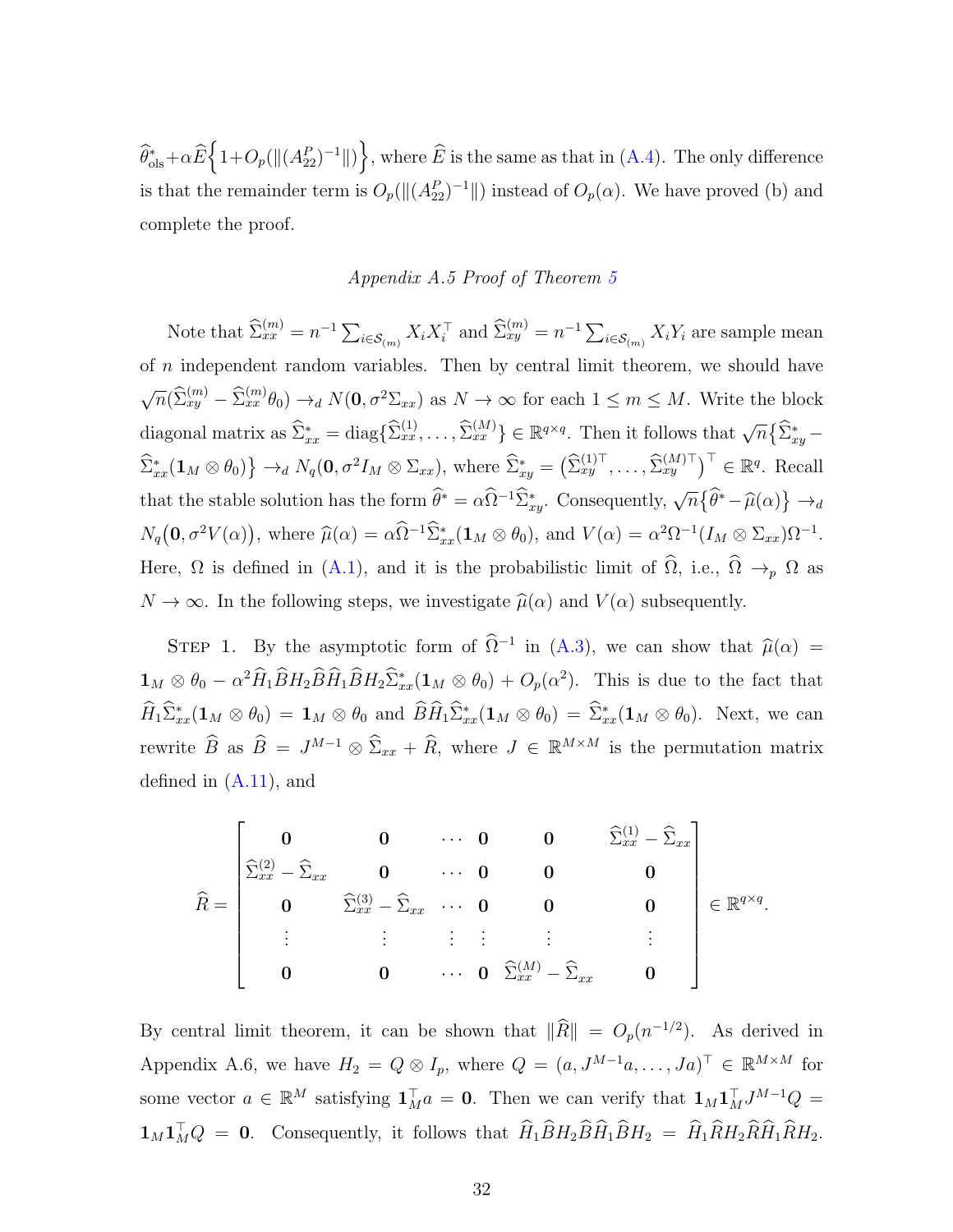Thus, we should have  $\|\hat{H}_1 \hat{B} H_2 \hat{B} \hat{H}_1 \hat{B} H_2\| = O_p(n^{-3/2})$ . Finally, we obtain that  $\hat{\mu}(\alpha) =$  $\mathbf{1}_M \otimes \theta_0 + O_p(\alpha^2 n^{-3/2}).$ 

STEP 2. By law of large numbers, we have  $\Sigma_{xx} \to_p \Sigma_{xx}$  and  $\Sigma_{xx}^{(m)} \to_p \Sigma_{xx}$  as  $N \to \infty$ for each  $1 \leq m \leq M$ . Then we can obtain  $\widehat{B} \to_{p} B$  and  $\widehat{H}_{1} \to_{p} H_{1}$  as  $N \to \infty$ , where  $B = J^{M-1} \otimes \Sigma_{xx}$  and  $H_1 = P_1 \Sigma_{xx}^{-1} P_1^{\top}$ . By replacing  $\widehat{B}$  and  $\widehat{H}_1$  by B and  $H_1$  in [\(A.3\)](#page-30-1) respectively, we can derive that  $\Omega^{-1} = \alpha^{-1} H_1 + H_2 - \alpha H_2 B H_2 + O(\alpha^2)$ . Here, we have used the fact that  $H_1BH_2 = H_2BH_1 = 0$ . Consequently, we have  $V(\alpha) = H_1(I_M \otimes$  $(\Sigma_{xx})H_1^{\top} + \alpha^2 H_2(I_M \otimes \Sigma_{xx})H_2^{\top} + O(\alpha^4) = M^{-1}(\mathbf{1}_M \mathbf{1}_M^{\top}) \otimes \Sigma_{xx}^{-1} + \alpha^2 (QQ^{\top}) \otimes \Sigma_{xx} + O(\alpha^4).$ 

Let  $e_m \in \mathbb{R}^M$  be the unit vector with 1 in the m-th entry. Then we should have  $\widehat{\theta}^{(m)} = (e_m \otimes \mathbf{1}_p)^\top \widehat{\theta}^*$ . In addition,  $(e_m \otimes \mathbf{1}_p)^\top \widehat{\mu}(\alpha) = \theta_0 + O_p(\alpha^2 n^{-3/2})$ , and  $(e_m \otimes \mathbf{1}_p)^\top \widehat{\theta}^*$ .  $\mathbf{1}_p$ <sup>T</sup> $V(\alpha)(e_m \otimes \mathbf{1}_p) = M^{-1}\Sigma_{xx}^{-1} + \alpha^2 ||a||^2 \Sigma_{xx} + O(\alpha^4)$ , where  $||a||$  can be calculated by [\(A.10\)](#page-35-0) and [\(A.12\)](#page-35-1) in Appendix A.6. Thus,  $\sqrt{n}\left\{\left(\widehat{\theta}^{(m)} - \theta_0 + O_p(\alpha^2 n^{-3/2})\right\} \right.$   $\rightarrow_d$  $N_p\left(0, \sigma^2 \left\{M^{-1}\Sigma_{xx}^{-1} + \alpha^2 ||a||^2 \Sigma_{xx} + O(\alpha^4) \right\}\right)$ . Consequently,

$$
\sqrt{N}\Big\{(\widehat{\theta}^{(m)}-\theta_0+O_p(\alpha^2n^{-3/2})\Big\}\to_d N_p\bigg(0,\sigma^2\Big\{\Sigma_{xx}^{-1}+\alpha^2M\|a\|^2\Sigma_{xx}+O(\alpha^4)\Big\}\bigg).
$$

Further note that  $||a||$  is equal to the *l*<sub>2</sub>-norm of the first row of  $H_2 = Q \otimes I_p$ . We thus complete the proof.

#### Appendix A.6 The Explicit form of Q

One can verify that  $A = \widetilde{A} \otimes I_p$ , where

$$
\widetilde{A} = \begin{bmatrix}\n1 & 0 & 0 & \cdots & 0 & \gamma & -(1+\gamma) \\
-(1+\gamma) & 1 & 0 & \cdots & 0 & 0 & \gamma \\
\gamma & -(1+\gamma) & 1 & \cdots & 0 & 0 & 0 \\
\vdots & \vdots & \vdots & \vdots & \vdots & \vdots & \vdots \\
0 & 0 & 0 & \cdots & \gamma & -(1+\gamma) & 1\n\end{bmatrix} \in \mathbb{R}^{M \times M}
$$

is a circulant matrix. Then we should have  $H_2 = P_2(A_{22}^P)^{-1}P_2^{\top} = (Z \otimes I_p)\{(Z^{\top} \otimes$  $I_p(\widetilde{A}\otimes I_p)(Z\otimes I_p)\big\}^{-1}(Z^\top\otimes I_p) = Q\otimes I_p$ , where  $Q = Z(Z^\top \widetilde{A}Z)^{-1}Z^\top$ , and Z is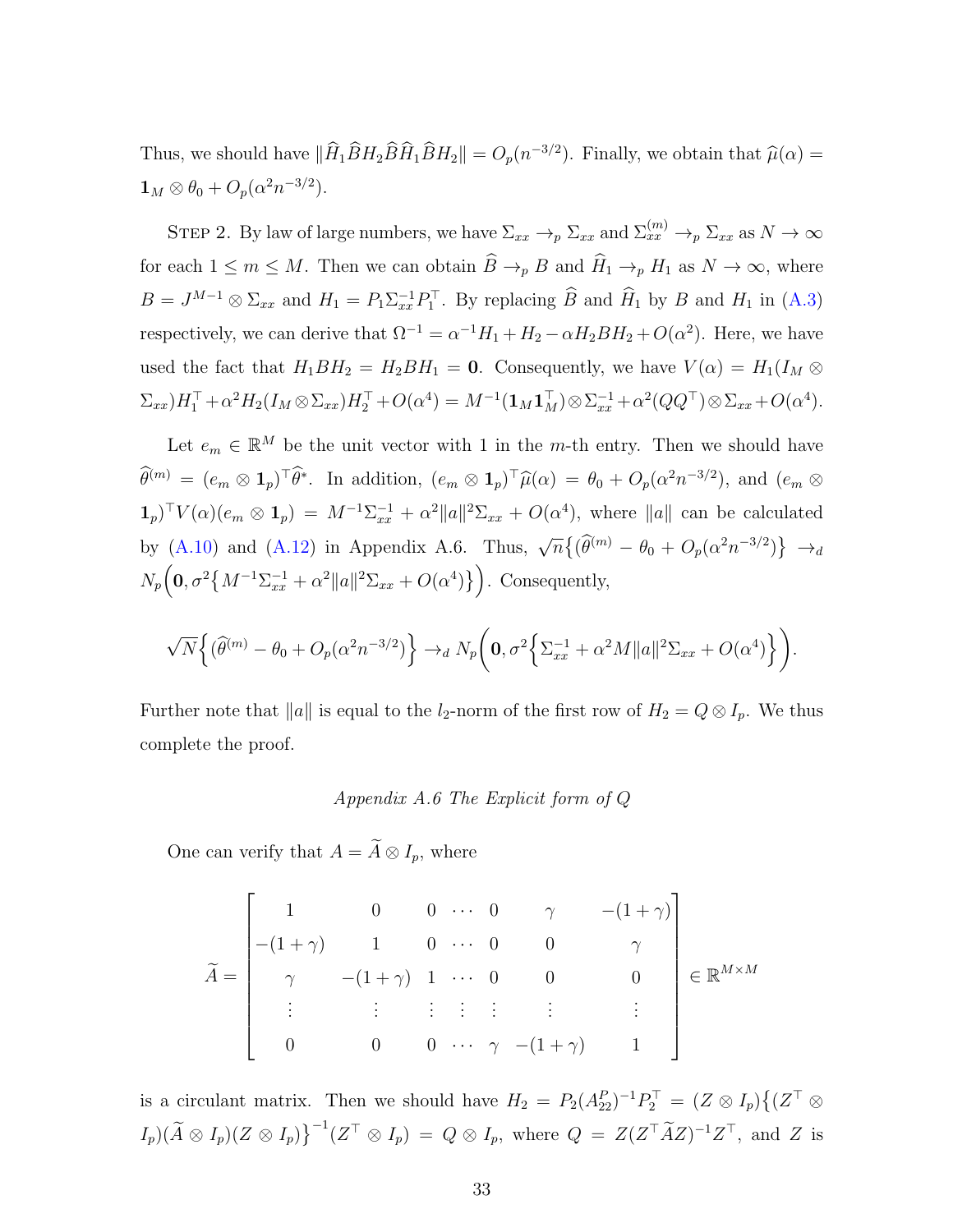defined in [\(A.2\)](#page-28-0). It can be easily verified that  $Q\widetilde{A}Q = Q$ , which implies Q is the generalized inverse of  $\widetilde{A}$ . Then it suffices to find the generalized inverse of  $\widetilde{A}$ . Since rank $(\widetilde{A}) = M - 1$  and  $\mathbf{1}_M$  is the eigenvector of zero eigenvalue, according to Theorem 2 in [Searle](#page-43-10) [\(1979\)](#page-43-10), Q has the following form

<span id="page-33-0"></span>
$$
Q = {\{\tilde{A} + (1 + \gamma)\mathbf{1}_M\mathbf{1}_M^\top\}}^{-1} - \frac{1}{(1 + \gamma)M^2}\mathbf{1}_M\mathbf{1}_M^\top.
$$
 (A.5)

Since the inverse of a circulant matrix is also a circulant matrix, we must have  $\{\widetilde{A}+$  $(1 + \gamma) \mathbf{1}_M \mathbf{1}_M^\top$ <sup>-1</sup> be a circulant matrix, which has the form of

$$
\{\widetilde{A} + (1+\gamma)\mathbf{1}_M\mathbf{1}_M^\top\}^{-1} = \begin{bmatrix} x_0 & x_1 & x_2 & \cdots & x_{M-1} \\ x_{M-1} & x_0 & x_1 & \cdots & x_{M-2} \\ x_{M-2} & x_{M-1} & x_0 & \cdots & x_{M-3} \\ \vdots & \vdots & \vdots & \ddots & \vdots \\ x_1 & x_2 & x_3 & \cdots & x_0 \end{bmatrix}.
$$

Since  $\{\tilde{A} + (1+\gamma)1_M1_M^T\}\{\tilde{A} + (1+\gamma)1_M1_M^T\}^{-1} = I_M$ , we use the first row of  $\{\tilde{A} +$  $(1 + \gamma) \mathbf{1}_M \mathbf{1}_M^{\top}$  to multiply all columns of  $\{ \tilde{A} + (1 + \gamma) \mathbf{1}_M \mathbf{1}_M^{\top} \}^{-1}$ . Then we have the following  $M$  equations,

$$
\begin{cases}\n(2+\gamma)x_0 + (1+\gamma)x_{M-1} + \dots + (1+\gamma)x_3 + (1+2\gamma)x_2 + 0x_1 = 1 \\
(2+\gamma)x_1 + (1+\gamma)x_0 + \dots + (1+\gamma)x_4 + (1+2\gamma)x_3 + 0x_2 = 0 \\
\dots \\
(2+\gamma)x_{M-1} + (1+\gamma)x_{M-2} + \dots + (1+\gamma)x_2 + (1+2\gamma)x_1 + 0x_0 = 0.\n\end{cases}
$$

Sum up all the equations above, we have  $(1+\gamma)\sum_{m=0}^{M-1}x_m=1/M$ . Use all M equations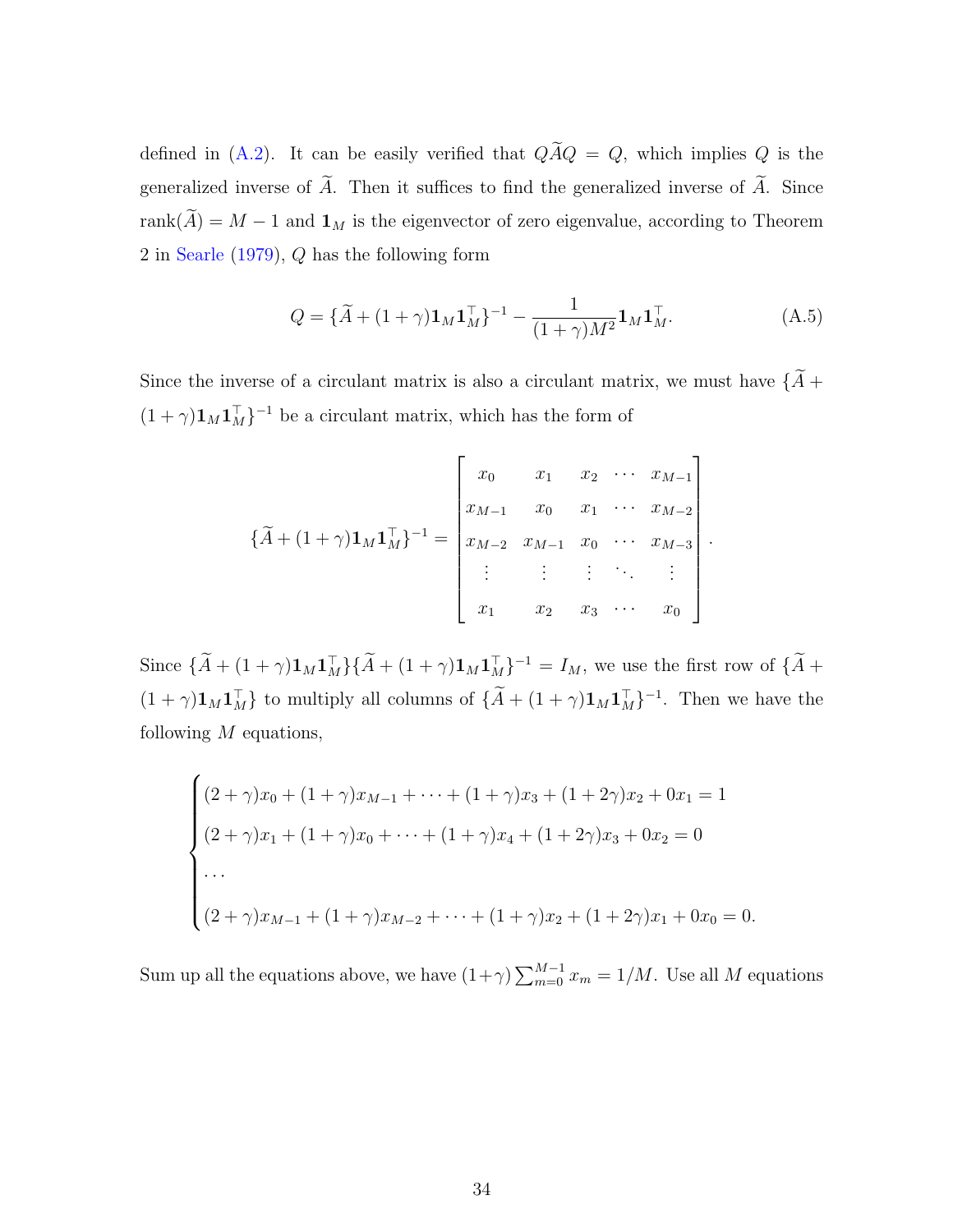above minus  $(1 + \gamma) \sum_{m=0}^{M-1} x_m = 1/M$ , we then have

<span id="page-34-0"></span>
$$
\begin{cases}\nx_0 - (1+\gamma)x_1 + \gamma x_2 = (x_0 - x_1) - \gamma(x_1 - x_2) = 1 - \frac{1}{M} \\
x_1 - (1+\gamma)x_2 + \gamma x_3 = (x_1 - x_2) - \gamma(x_2 - x_3) = -\frac{1}{M} \\
\cdots \\
x_{M-1} - (1+\gamma)x_0 + \gamma x_1 = (x_{M-1} - x_0) - \gamma(x_0 - x_1) = -\frac{1}{M}.\n\end{cases}
$$
\n(A.6)

We then study the cases of  $\gamma>0$  and  $\gamma=0$  subsequently.

CASE 1 ( $\gamma > 0$ ). From equations at [\(A.6\)](#page-34-0), we can verify that

<span id="page-34-1"></span>
$$
x_k - x_{k+1} = \frac{1}{\gamma^k} (x_0 - x_1) + \frac{1}{M} S_k - \frac{1}{\gamma^k} \text{ for } k = 1, 2, ..., M - 1,
$$
 (A.7)

where  $S_m = \sum_{k=1}^m \gamma^{-k}$ . Sum up all the equations in [\(A.7\)](#page-34-1), we have

$$
0 = \sum_{m=0}^{M-1} (x_m - x_{m+1}) = \gamma S_M(x_0 - x_1) + \frac{1}{M} \sum_{m=1}^{M-1} S_m - S_{M-1}.
$$

Therefore, we can obtain that

<span id="page-34-3"></span>
$$
\beta = x_0 - x_1 = \frac{MS_{M-1} - \sum_{m=1}^{M-1} S_m}{M\gamma S_M}.
$$
\n(A.8)

Again, by  $(A.7)$  we can verify that

<span id="page-34-2"></span>
$$
x_m = x_0 - \beta \gamma S_m - \frac{1}{M} \sum_{k=1}^{m-1} S_k + S_{m-1} \text{ for } m = 2, ..., M - 1.
$$
 (A.9)

Thus we can verify that

$$
\frac{1}{(1+\gamma)M} = \sum_{m=0}^{M-1} x_m = Mx_0 - a\gamma \sum_{m=1}^{M-1} S_m - \frac{1}{M} \sum_{m=2}^{M-1} \sum_{k=1}^{m-1} S_k + \sum_{m=1}^{M-2} S_m,
$$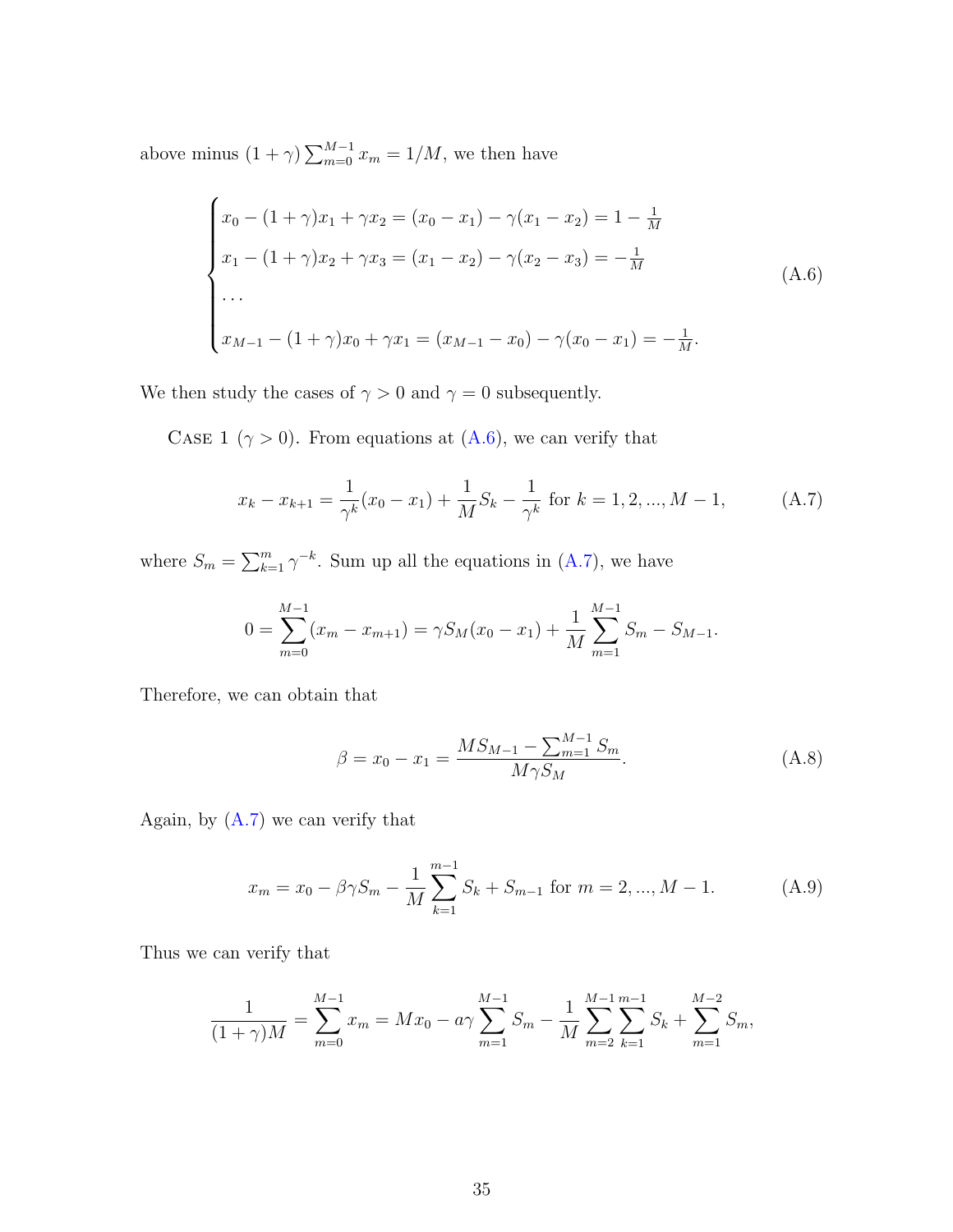which implies

$$
x_0 = \frac{1}{(1+\gamma)M^2} + \frac{\beta\gamma}{M} \sum_{m=1}^{M-1} S_m + \frac{1}{M^2} \sum_{m=2}^{M-1} \sum_{k=1}^{m-1} S_k - \frac{1}{M} \sum_{m=1}^{M-2} S_m.
$$

Since Q is also a circulant matrix, we assume its first row is  $(a_0, ..., a_{M-1})$ . According to  $(A.5)$  and  $(A.9)$ , we have

<span id="page-35-0"></span>
$$
\begin{cases}\na_0 = x_0 - \frac{1}{(1+\gamma)M^2} = \frac{\beta\gamma}{M} \sum_{m=1}^{M-1} S_m + \frac{1}{M^2} \sum_{m=2}^{M-1} \sum_{k=1}^{m-1} S_k - \frac{1}{M} \sum_{m=1}^{M-2} S_m \\
a_1 = a_0 - \beta \\
a_m = a_0 - \beta\gamma S_m - \frac{1}{M} \sum_{k=1}^{m-1} S_k + S_{m-1} \text{ for } m = 2, ..., M-1,\n\end{cases} \tag{A.10}
$$

where  $\beta$  is defined in [\(A.8\)](#page-34-3). Then we can write  $Q = (a, J^{M-1}a, \ldots, Ja)^{\top}$ , where  $a = (a_0, ..., a_{M-1})^{\top} \in \mathbb{R}^M$ , and  $J \in \mathbb{R}^{M \times M}$  is a permutation matrix defined as

<span id="page-35-2"></span>
$$
J = \begin{bmatrix} 0 & 1 & 0 & \cdots & 0 & 0 \\ 0 & 0 & 1 & \cdots & 0 & 0 \\ \vdots & \vdots & \vdots & \vdots & \vdots & \vdots \\ 0 & 0 & 0 & \cdots & 0 & 1 \\ 1 & 0 & 0 & \cdots & 0 & 0 \end{bmatrix} .
$$
 (A.11)

CASE 2 ( $\gamma = 0$ ). From equations at [\(A.6\)](#page-34-0), we have

$$
x_0 - x_1 = 1 - \frac{1}{M}
$$
,  $x_1 - x_2 = -\frac{1}{M}$ , ...,  $x_{M-1} - x_0 = -\frac{1}{M}$ .

By similar procedures used above, we can obtain that  $x_0 = (M-1)/(2M) + 1/M^2$  and  $x_m = x_0 - (M - m)/M$  for  $m = 1, ..., M - 1$ . Then by [\(A.5\)](#page-33-0), we have

<span id="page-35-1"></span>
$$
\begin{cases}\na_0 = x_0 - \frac{1}{M^2} = \frac{M-1}{2M} \\
a_m = a_0 - \frac{M-m}{M} = \frac{2m-M-1}{2M} \text{ for } m = 1, \dots, M-1.\n\end{cases} \tag{A.12}
$$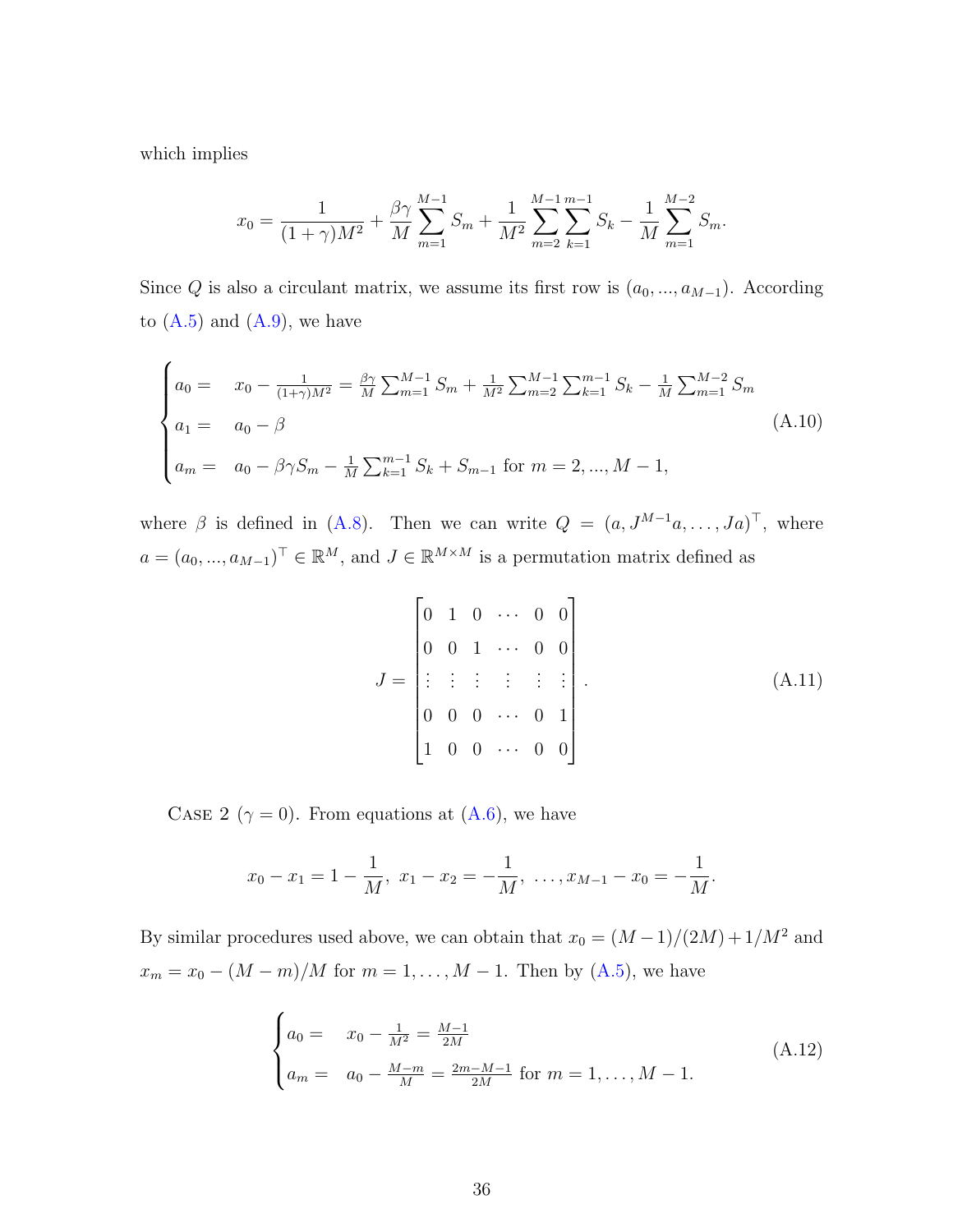Additionally, by [\(A.5\)](#page-33-0) and the fact that  $(1 + \gamma) \sum_{m=0}^{M-1} x_m = 1/M$ , it can be easily verified that  $\mathbf{1}_{M}^{\top} a = \sum_{m=0}^{M-1} a_m = 0$  for any  $\gamma \geq 0$ .

## APPENDIX B

<span id="page-36-0"></span>**Lemma 1.** Suppose  $\Sigma_{xx} \in \mathbb{R}^{p \times p}$  is a symmetric positive definite matrix with eigenvalues  $\lambda_1 \geq \cdots \geq \lambda_p > 0$ . Consider a block matrix defined by

$$
\Omega = \begin{bmatrix} I_p & \mathbf{0} & \mathbf{0} & \cdots & \mathbf{0} & \gamma I_p & -\Delta \\ -\Delta & I_p & \mathbf{0} & \cdots & \mathbf{0} & \mathbf{0} & \gamma I_p \\ \gamma I_p & -\Delta & I_p & \mathbf{0} & \cdots & \mathbf{0} & \mathbf{0} \\ \vdots & \vdots & \vdots & \vdots & \vdots & \vdots & \vdots \\ \mathbf{0} & \mathbf{0} & \mathbf{0} & \cdots & \gamma I_p & -\Delta & I_p \end{bmatrix} \in \mathbb{R}^{q \times q},
$$

where  $\Delta = (1 + \gamma)I_p - \alpha \Sigma_{xx} \in \mathbb{R}^{p \times p}$ . Assume  $\gamma \neq 1$ ,  $\alpha \neq 0$  and  $\alpha \neq 2(1 + \gamma)/\lambda_j$  for each  $1 \leq j \leq p$ . Then we have  $\Omega$  is invertible.

*Proof.* To prove the invertibility of  $\Omega$ , we only need to prove that 0 is not an eigenvalue of  $\Omega$  under the assumed conditions. To this end, we first note that  $\Omega$  is a block circulant matrix. Hence, we can analyze the eigenvalues of  $\Omega$  with help of the results in [Kaveh](#page-42-10) [and Rahami](#page-42-10) [\(2011\)](#page-42-10). Specifically, we denote  $\omega_m = (e^{2\pi i/M})^{m-1} \in \mathbb{C}$  for  $1 \leq m \leq M$ , where  $i =$ √  $\overline{-1}$  is the imaginary unit. We can see that  $|\omega_m|=1$  and  $\omega_m^M=1$  for each  $1 \leq m \leq M$ . Define  $H(\omega) = I_p + \omega^{M-2} \gamma I_p - \omega^{M-1} \Delta$  as a map from  $\mathbb C$  to  $\mathbb C^{p \times p}$ . Then by the results in [Kaveh and Rahami](#page-42-10) [\(2011\)](#page-42-10), the eigenvalues of  $\Omega$  will be the union of the eigenvalues of matrices  $H(\omega_m)$  for  $1 \leq m \leq M$ . We next show that 0 cannot be an eigenvalue of  $H(\omega_m)$  for any  $1 \leq m \leq M$ . Since  $\Sigma_{xx}$  has eigenvalues  $\lambda_1, \ldots, \lambda_p$ , the eigenvalues of  $H(\omega_m)$  should be  $h(\omega_m) = 1 + \omega_m^{M-2} \gamma - \omega_m^{M-1} (1 + \gamma - \alpha \lambda_j)$  for  $1 \le j \le p$ . Suppose  $h(\omega_m) = 0$  for some m. Then we have  $0 = \omega_m^2 h(\omega_m) = \omega_m^2 + (\alpha \lambda_j - 1 - \gamma)\omega_m + \gamma$ , i.e.,  $\omega_m$  is the root of the quadratic equation  $\omega^2 + (\alpha \lambda_j - 1 - \gamma)\omega + \gamma = 0$  with real coefficients. (1) Suppose  $\omega_m \notin \mathbb{R}$ . Then we must have  $|\omega_m|^2 = \omega_m \overline{\omega}_m = \gamma \neq 1$ . This is a contradiction. (2) Suppose  $\omega_m \in \mathbb{R}$ . Then it must be  $-1$  or 1. But this is impossible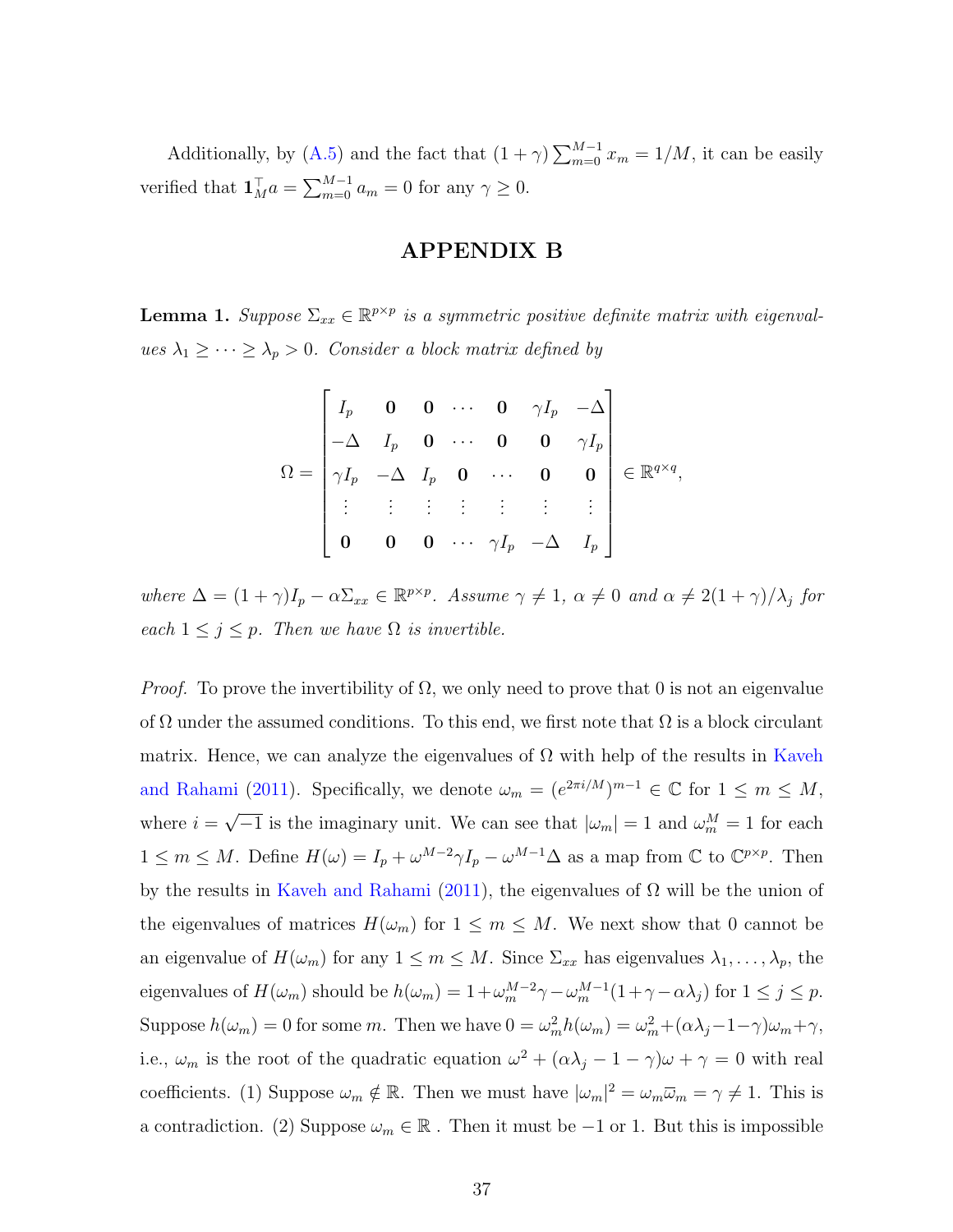under the conditions  $\alpha \neq 0$  and  $\alpha \neq 2(1 + \gamma)/\lambda_j$  for each  $1 \leq j \leq p$ . Thus, we have  $\Box$ proved the result.

<span id="page-37-0"></span>**Lemma 2.** Suppose  $\Sigma_{xx} \in \mathbb{R}^{p \times p}$  is a symmetric positive definite matrix with eigenvalues  $\lambda_1 \geq \cdots \geq \lambda_p > 0$ . Consider a block matrix defined  $D = [\Delta, -\gamma I_p; I_p, 0] \in$  $\mathbb{R}^{(2p)\times(2p)}$ , where  $\Delta = (1+\gamma)I_p - \alpha \Sigma_{xx}, \ \alpha > 0 \ \text{and} \ \gamma \geq 0.$ 

- (a) Suppose that  $0 < \alpha < 2(1+\gamma)/\lambda_1$ . Then,  $\gamma \leq \rho(D) < 1$  if  $0 \leq \gamma < 1$ ,  $\rho(D) > 1$  if  $\gamma > 1$ , and  $\rho(D) = 1$  if  $\gamma = 1$ .
- (b) If  $\gamma = 0$ , then  $\rho(D) = \max\{|1 \alpha \lambda_1|, |1 \alpha \lambda_p|\}$ . When  $\alpha = 2/(\lambda_1 + \lambda_p)$ ,  $\rho(D)$ attains the minimum value as  $\rho(D) = (\lambda_1 - \lambda_p)/(\lambda_1 + \lambda_p)$ .

(c) If 
$$
\gamma \in [(1 - \sqrt{\alpha \lambda_j})^2, (1 + \sqrt{\alpha \lambda_j})^2]
$$
 for all  $1 \le j \le p$ , then  $\rho(D) = \sqrt{\gamma}$ . When  $\alpha = 4/(\sqrt{\lambda_1} + \sqrt{\lambda_p})^2$  and  $\gamma = (\sqrt{\lambda_1} - \sqrt{\lambda_p})^2/(\sqrt{\lambda_1} + \sqrt{\lambda_p})^2$ , then  $\rho(D) = (\sqrt{\lambda_1} - \sqrt{\lambda_p})/(\sqrt{\lambda_1} + \sqrt{\lambda_p})$ .

- (d) Suppose  $0 < \alpha < 1/\lambda_1$ . If  $\gamma = 0$ , then  $\rho(D) = 1 \alpha \lambda_p$ ; If  $0 < \gamma < (1 \alpha \lambda_p)^2$ , then  $\rho < 1 - \alpha \lambda_p$ . When  $\gamma = (1 - \sqrt{\alpha \lambda_p})^2$ ,  $\rho(D)$  attains the minimum value as  $\rho(D) = 1 - \sqrt{\alpha \lambda_p}.$
- (e) If  $\alpha > 2(1+\gamma)/\lambda_1$  or  $\gamma > 1$ , then  $\rho(D) > 1$ .

*Proof.* We prove (a)-(e) subsequently.

**Proof of (a).** We only consider the case of  $0 \leq \gamma < 1$ , since the case of  $\gamma \geq 1$  can be derived similarly. Suppose  $\xi \in \mathbb{C}$  is an arbitrary eigenvalue of D, and  $v = (v_1^{\top}, v_2^{\top})^{\top} \in$  $\mathbb{C}^{2p}$  is the corresponding eigenvector, where  $v_1 \in \mathbb{C}^p$  and  $v_2 \in \mathbb{C}^p$ . By  $Dv = \xi v$ , we have  $\Delta v_1 - \gamma v_2 = \xi v_1$  and  $v_1 = \xi v_2$ . (1) If  $\gamma = 0$ , one can derive that the nonzero eigenvalues of D are the same as those of  $\Delta$ . Then by assumed condition  $0 < \alpha < 2(1+\gamma)/\lambda_1$ , we should have  $\rho(D) = \rho(\Delta) = \max_{1 \leq j \leq p} |1 - \alpha \lambda_j| < 1$  for all  $1 \leq j \leq p$ . Consequently,  $\rho(D) \in [0,1) = [\gamma,1)$ . (2) If  $0 < \gamma < 1$ , one can verify that D is nonsingular. Thus  $\xi \neq 0$ . Then we have  $\Delta v_1 = (\gamma/\xi + \xi)v_1$ . In other words,  $\gamma/\xi + \xi$  is the eigenvalue of the real symmetric matrix  $\Delta$ . Hence  $\gamma/\xi + \xi$  must be a real number. (2.1) Suppose that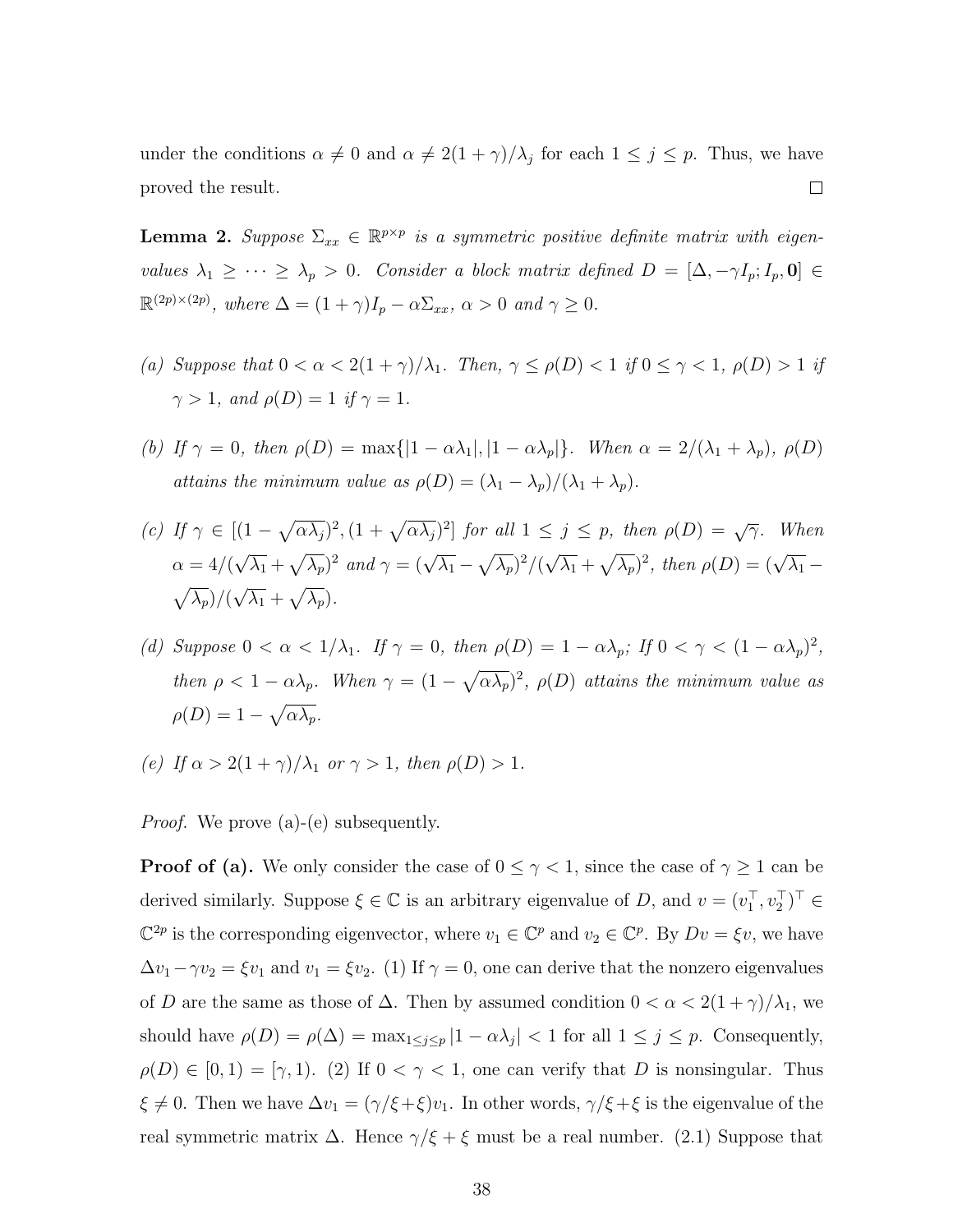$\xi \notin \mathbb{R}$ , i.e.,  $\xi = a + bi$  with  $b \neq 0$ . Since  $\gamma/\xi + \xi = (\gamma/|\xi|^2)\overline{\xi} + \xi \in \mathbb{R}$ , we should have  $|\xi|^2 = \gamma$ . Thus  $|\xi| = \sqrt{\gamma}$ . (2.2) Suppose  $\xi \in \mathbb{R}$ . By Weyl's inequality and condition  $0 < \alpha < 2(1+\gamma)/\lambda_1$ , we know that the eigenvalues of  $\Delta$  are contained in the interval  $(-(1+\gamma), 1+\gamma)$ . Thus we should have  $-(1+\gamma) < (\gamma/\xi+\xi) < 1+\gamma$ . (2.2.1) If  $\xi > 0$ , by  $(\gamma/\xi+\xi) < 1+\gamma$  we have  $\xi^2-(1+\gamma)\xi+\gamma = (\xi-1)(\xi-\gamma) < 0$ , or equivalently,  $\xi \in (\gamma,1)$ . (2.2.2) If  $\xi < 0$ , by  $-(1+\gamma) < (\gamma/\xi + \xi)$  we have  $\xi^2 + (1+\gamma)\xi + \gamma = (\xi + 1)(\xi + \gamma) < 0$ , or equivalently,  $\xi \in (-1, -\gamma)$ . Thus, if  $\xi \in \mathbb{R}$ , then  $|\xi| \in (\gamma, 1)$ . Since  $\sqrt{\gamma} \in (\gamma, 1)$  if  $0 < \gamma < 1$ , we conclude that  $\rho(D) \in (\gamma, 1)$ . By (1) and (2) above, we have proved that  $\rho(D) \in [\gamma, 1]$  if  $0 < \alpha < 2(1 + \gamma)/\lambda_1$  and  $0 \le \gamma < 1$ .

**Proof of (b).** Similar to the proof of  $(a)$ , D has the same nonzero eigenvalues as those of  $\Delta$  if  $\gamma = 0$ . Since the eigenvalues of  $\Delta$  are  $1 - \alpha \lambda_j$  for  $1 \le j \le p$ , claims in (b) follow immediately.

**Proof of (c).** The proof can be found in [Polyak](#page-42-4) [\(1964\)](#page-42-4). We give a simple version for the sake of completeness. If  $\gamma = 0$ , then we must have  $\alpha \lambda_j = 1$  for all  $1 \leq j \leq p$ under the assumed conditions. One can verify that  $\Delta$  will be a zero matrix in this case. Consequently, the eigenvalues of D are all zero, i.e.,  $\rho(D) = 0$ . We then consider the case of  $\gamma > 0$ . First, note that when  $\gamma > 0$ , D is nonsingular, i.e., D has no zero eigenvalue. Then we construct a matrix function of  $\lambda$  as

$$
G(\lambda) = \begin{bmatrix} 1 + \gamma - \alpha \lambda & -\gamma \\ 1 & 0 \end{bmatrix} \in \mathbb{R}^{2 \times 2}.
$$

One can verify that the roots of characteristic polynomial  $\det(\xi I_{2p} - D)$  are the same as the roots of the p characteristic polynomials  $\det(\xi I_2 - G(\lambda_j))$   $(1 \le j \le p)$ . Hence the eigenvalues of D are the union of the eigenvalues of  $G(\lambda_j)$  for  $1 \leq j \leq p$ . Therefore, we turn to investigate the spectrum of  $G(\lambda)$ . The characteristic polynomial of D is  $\det(\xi I_2 - G(\lambda)) = \xi^2 - (1 + \gamma - \alpha \lambda)\xi + \gamma$ . We find that the discriminant of the corresponding quadratic equation  $(1 + \gamma - \alpha \lambda)^2 - 4\gamma \leq 0$  if and only if  $\gamma \in [(1 - \alpha \lambda)^2 - 4\gamma]$ √  $(\alpha \lambda)^2$ ,  $(1 + \sqrt{\alpha \lambda})^2$ . In this case, the roots of this equation have the same magnitude  $\sqrt{\gamma}$ . The first claim in (b) follows immediately. The second claim can be obtained by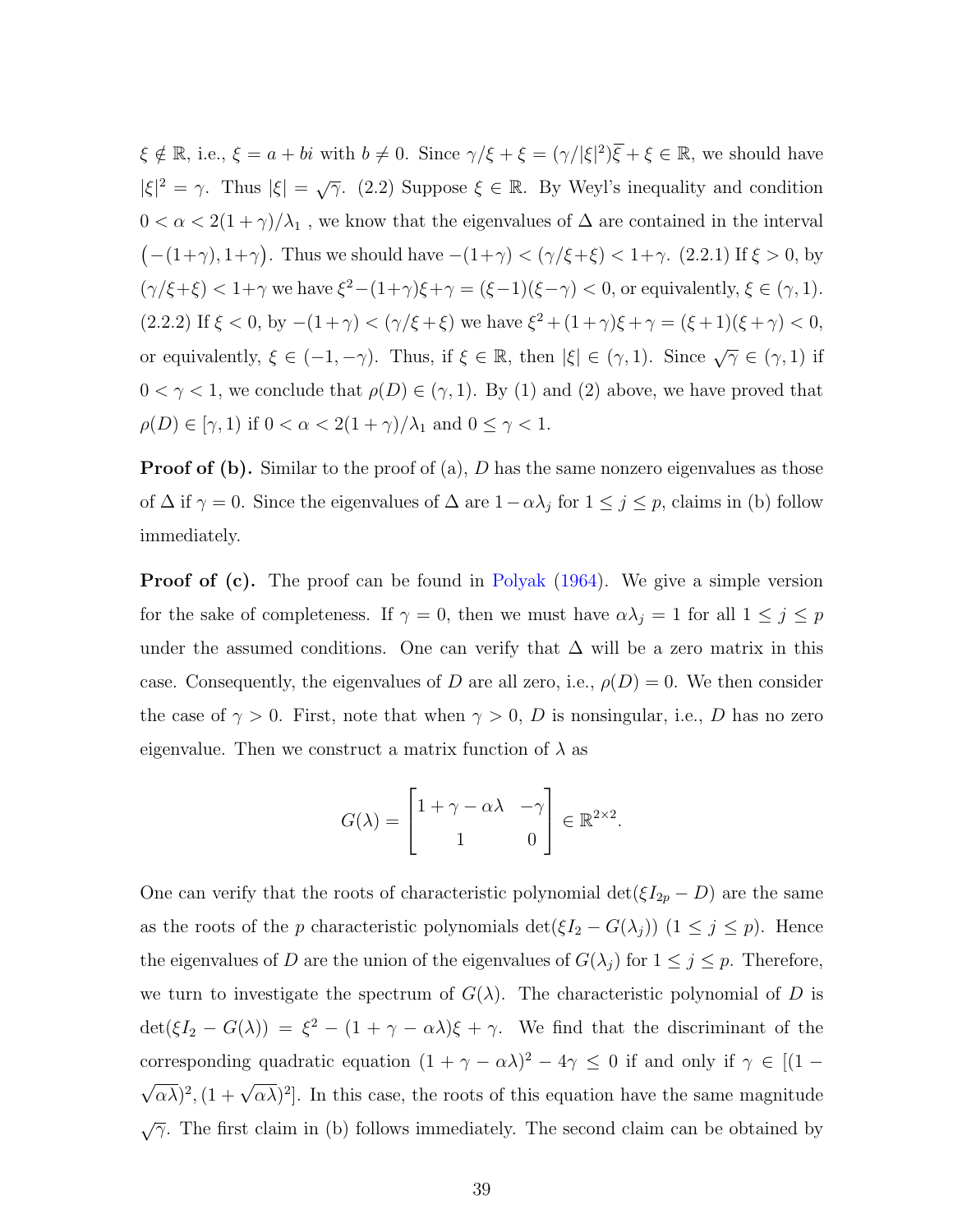direct calculations for the given  $\alpha$  and  $\gamma$ . Thus we have proved (c).

**Proof of (d).** The case of  $\gamma = 0$  follows immediately from (b). We then investigate the case of  $0 < \gamma < (1 - \alpha \lambda_p)^2$ . (1) First, if  $\gamma \in [(1 - \sqrt{\alpha \lambda_p})^2, (1 - \alpha \lambda_p)^2)$ , then  $\gamma \in$  $[(1-\sqrt{\alpha\lambda_j})^2, (1+\sqrt{\alpha\lambda_j})^2]$  for all  $1 \leq j \leq p$  under the condition  $0 < \alpha < 1/\lambda_1$ . Then by (c), we know that  $\rho(D) = \sqrt{\gamma}$ . Hence,  $\rho(D) < 1 - \alpha \lambda_p$  if  $\gamma \in [(1 - \sqrt{\alpha \lambda_p})^2, (1 - \alpha \lambda_p)^2)$ . (2) We then consider the case of  $0 < \gamma < (1 - \sqrt{\alpha \lambda_p})^2$ . In this case, there must be some  $1 \leq j_1 \leq p$  such that  $\gamma \geq (1 - \sqrt{\alpha \lambda_j})^2$  for  $j < j_1$ , and  $\gamma < (1 - \sqrt{\alpha \lambda_j})^2$  for  $j \geq j_1$ . (2.1) For  $j < j_1$ , it follows the proof of (c) that  $\rho(G(\lambda_j)) = \sqrt{\gamma} < 1 - \sqrt{\gamma}$  $\alpha\lambda < 1 - \alpha\lambda_p.$ (2.2) For  $j \geq j_1$ , the characteristic equation  $\xi^2 - (1 + \gamma - \alpha \lambda_j)\xi + \gamma = 0$  should have two different real roots  $\xi_1, \xi_2$ , since the discriminant of this equation is larger than 0. Then by Vieta's formulas, we have  $\xi_1 + \xi_2 = 1 + \gamma - \alpha \lambda_j > 0$  and  $\xi_1 \xi_2 = \gamma > 0$ . Thus, both  $\xi_1$ and  $\xi_2$  should be positive. By (a), we cam conclude that  $\xi_1, \xi_2$  should be contained in [ $\gamma$ , 1). Since  $\xi_1 \xi_2 = \gamma$ , we can further verify that  $\xi_1, \xi_2$  must be strictly larger that  $\gamma$ , i.e.,  $\xi_1, \xi_2 \in (\gamma, 1)$ . Consequently,  $\xi_1 = (1 + \gamma - \alpha \lambda_j) - \xi_2 < 1 - \alpha \lambda_j \leq 1 - \alpha \lambda_p$ . Obviously, we also have  $\xi_2 < 1-\alpha\lambda_p$ . Therefore, we should have  $\rho(G(\lambda_j)) < 1-\alpha\lambda_p$  for all  $j_1 < j \leq p$ . It follows from (2.1) and (2.2) that  $\rho(D) < 1 - \alpha \lambda_p$  if  $\gamma \in (0, (1 - \sqrt{\alpha \lambda_p})^2)$ . Hence by (1) and (2), we have proved that  $\rho(D) < 1 - \alpha \lambda_p$  if  $0 < \gamma < (1 - \alpha \lambda_p)^2$ .

From (1) above, we know that  $\rho(D) = 1 - \sqrt{\alpha \lambda_p}$  if  $\gamma = (1 - \sqrt{\alpha \lambda_p})^2$ , and  $\rho(D) >$  $1-\sqrt{\alpha\lambda_p}$  if  $\gamma \in ((1-\sqrt{\alpha\lambda_p})^2, (1-\alpha\lambda_p)^2)$ . Hence, to prove that the minimal  $\rho(D)$ is achieved by choosing  $\gamma = (1 - \sqrt{\alpha \lambda_p})^2$ , we only need to verify that if  $0 < \gamma <$  $(1-\sqrt{\alpha\lambda_p})^2$ , then  $\rho(D) > 1-\sqrt{\alpha\lambda_p}$ . In fact, if  $0 < \gamma < (1-\sqrt{\alpha\lambda_p})^2$ , one can verify that the equation  $h(\xi) = \xi^2 - (1 + \gamma - \alpha \lambda_p)\xi + \gamma = 0$  has two different positive real roots  $\xi_1, \xi_2$  by similar arguments in (2.2) above. To prove that one of  $\xi_1$  and  $\xi_2$  is larger that  $1-\sqrt{\alpha\lambda_p}$ , it suffices to show  $h(1-\sqrt{\alpha\lambda_p}) < 0$ . This is true, since it can be easily verified that  $h(1-\sqrt{\alpha\lambda_p}) = -(1-\sqrt{\alpha\lambda_p})^2\sqrt{\alpha\lambda_p} + \gamma\sqrt{\alpha\lambda_p} < 0$ . Thus, we complete the proof of (d).

**Proof of (e).** By arguments used above, one can easily show that, if  $\gamma > 1$ , then  $\rho(D) > 1$ . Hence, we only prove the result under  $\alpha > 2(1+\gamma)/\lambda_1$  and  $0 \le \gamma \le 1$ . The case of  $\gamma = 0$  is also trivial, hence we only deal with the case of  $0 < \gamma \leq 1$ . Consider the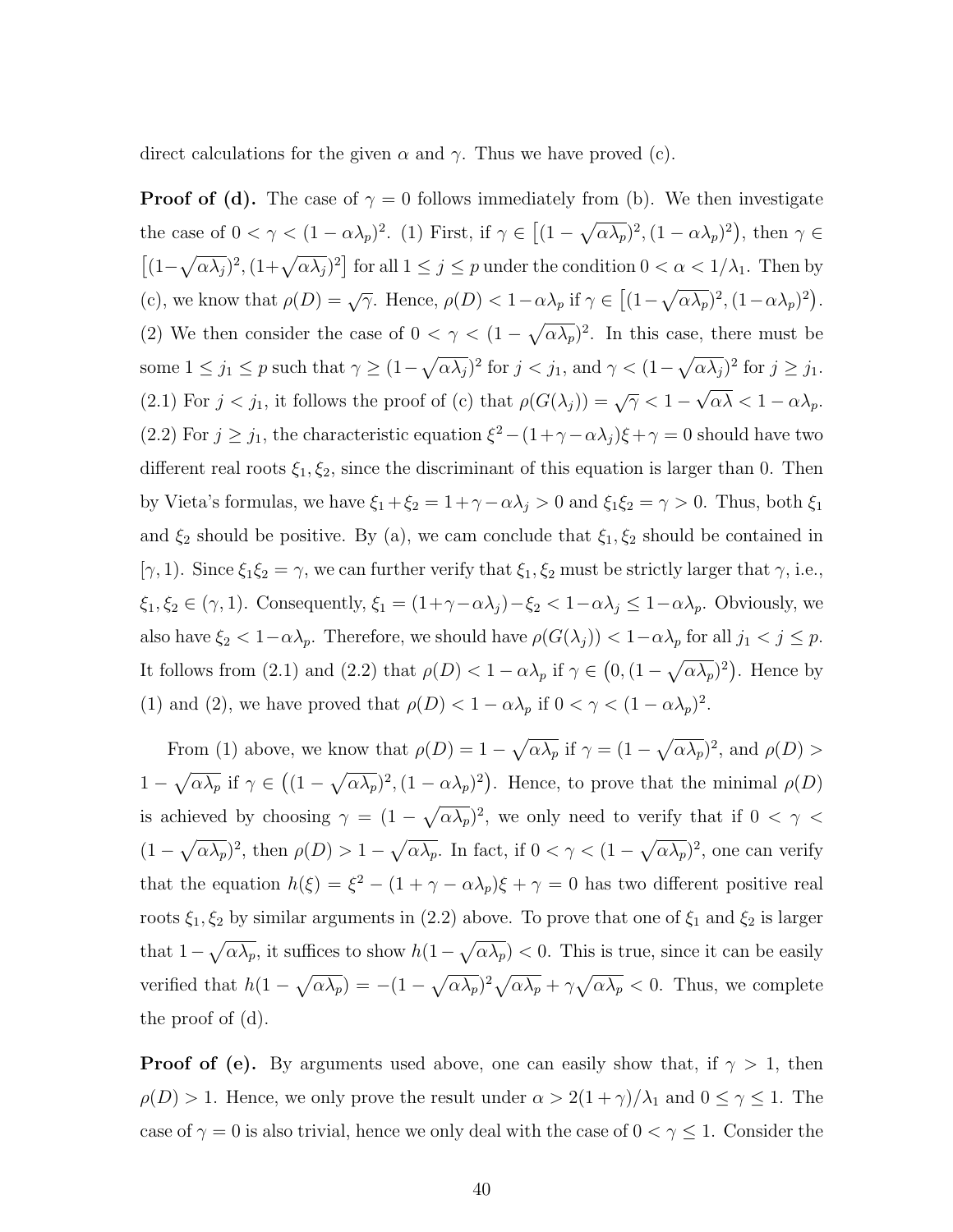characteristic equation  $\det(\xi I_2 - G(\lambda_1)) = \xi^2 + b\xi + \gamma = 0$ , where  $b = -(1 + \gamma - \alpha\lambda_1)$ . If  $\alpha > 2(1 + \gamma)/\lambda_1$ , we have  $b > 1 + \gamma$ . Hence, the discriminant of this equation  $b^2 - 4\gamma > (1 - \gamma)^2 \geq 0$ . Since  $0 < \gamma \leq 1$ , one root of this equation should be  $(-b-\sqrt{b^2-4\gamma})/2 < {-(1+\gamma)-(1-\gamma)}/2 = -1$ , i.e.,  $\rho(G(\lambda_1)) > 1$ . Thus, in either case, we should have  $\rho(D) > 1$ . We complete the proof.  $\Box$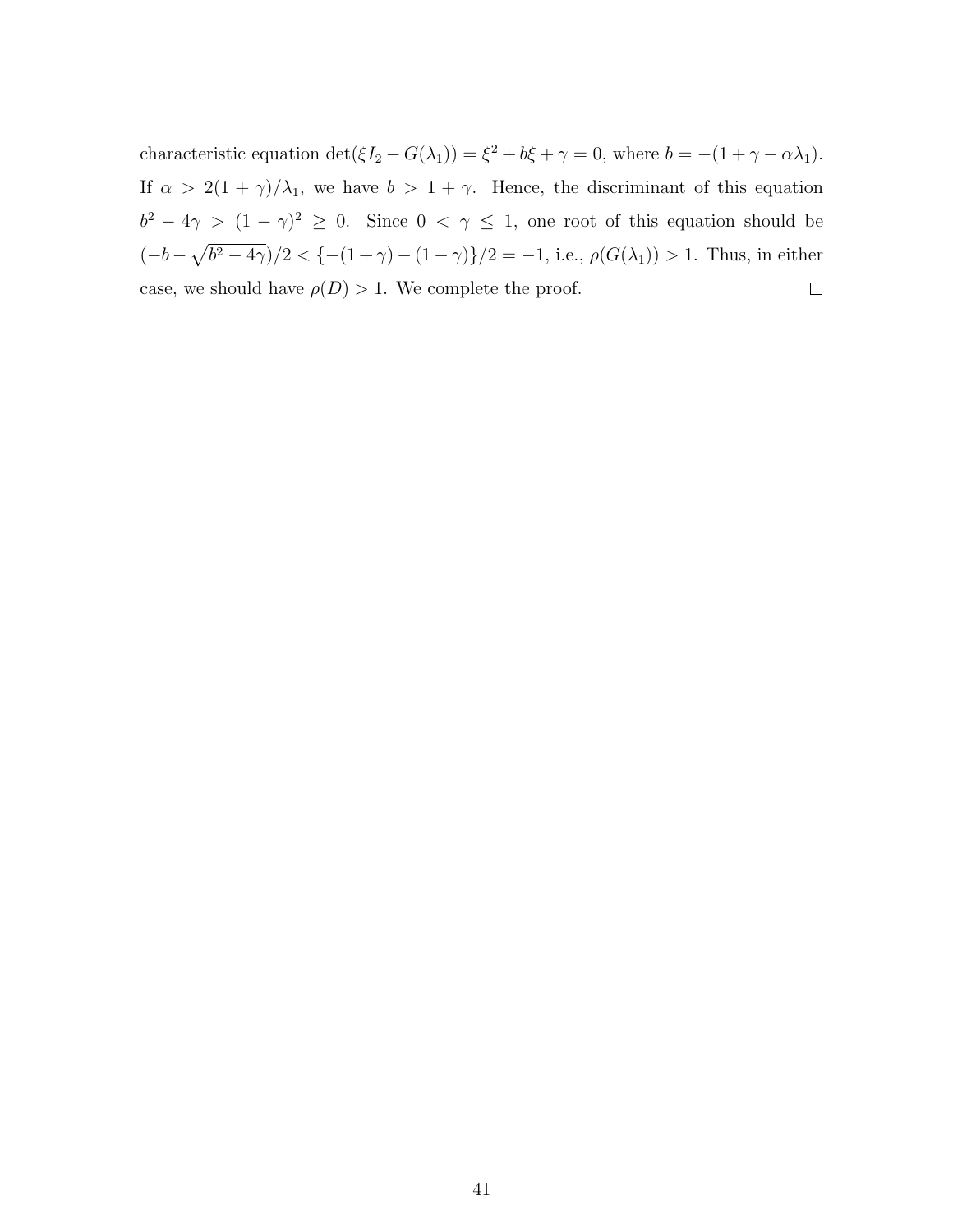### REFERENCES

- <span id="page-41-7"></span>Abadi, M., Agarwal, A., Barham, P., Brevdo, E., Chen, Z., Citro, C., Corrado, G. S., Davis, A., Dean, J., Devin, M., et al. (2016). Tensorflow: Large-scale machine learning on heterogeneous distributed systems. arXiv preprint arXiv:1603.04467.
- <span id="page-41-0"></span>Battey, H., Fan, J., Liu, H., Lu, J., and Zhu, Z. (2018). Distributed testing and estimation under sparse high dimensional models. The Annals of Statistics, 46(3):1352.
- <span id="page-41-8"></span>Bickel, P. J., Levina, E., et al. (2008). Regularized estimation of large covariance matrices. The Annals of Statistics, 36(1):199-227.
- <span id="page-41-3"></span>Chang, X., Lin, S.-B., and Zhou, D.-X. (2017). Distributed semi-supervised learning with kernel ridge regression. The Journal of Machine Learning Research, 18(1):1493– 1514.
- <span id="page-41-4"></span>Chen, X., Lee, J. D., Li, H., and Yang, Y. (2021a). Distributed estimation for principal component analysis: An enlarged eigenspace analysis. Journal of the American Statistical Association, pages 1–12.
- <span id="page-41-6"></span>Chen, X., Lee, J. D., Tong, X. T., Zhang, Y., et al. (2020a). Statistical inference for model parameters in stochastic gradient descent. The Annals of Statistics, 48(1):251– 273.
- <span id="page-41-2"></span>Chen, X., Liu, W., Mao, X., and Yang, Z. (2020b). Distributed high-dimensional regression under a quantile loss function. The Journal of Machine Learning Research, 21(182):1–43.
- <span id="page-41-1"></span>Chen, X., Liu, W., and Zhang, Y. (2019). Quantile regression under memory constraint. The Annals of Statistics, 47(6):3244–3273.
- <span id="page-41-5"></span>Chen, X., Liu, W., and Zhang, Y. (2021b). First-order newton-type estimator for distributed estimation and inference. Journal of the American Statistical Association, pages 1–17.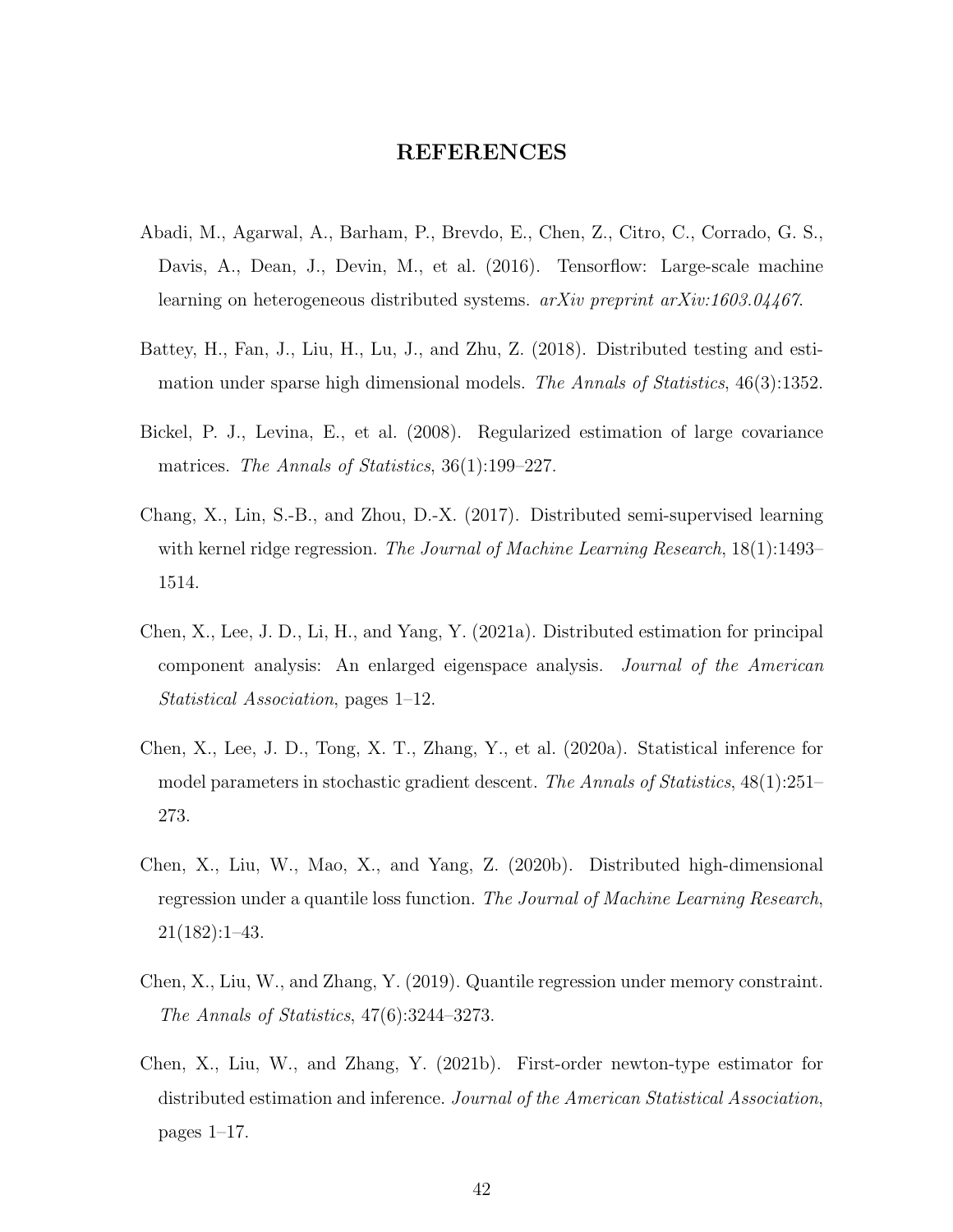- <span id="page-42-1"></span>Chen, X. and Xie, M.-g. (2014). A split-and-conquer approach for analysis of extraordinarily large data. *Statistica Sinica*, pages 1655–1684.
- <span id="page-42-0"></span>Deng, J., Dong, W., Socher, R., Li, L.-J., Li, K., and Fei-Fei, L. (2009). Imagenet: A large-scale hierarchical image database. In 2009 IEEE conference on computer vision and pattern recognition, pages 248–255. Ieee.
- <span id="page-42-3"></span>Fan, J., Wang, D., Wang, K., and Zhu, Z. (2019). Distributed estimation of principal eigenspaces. The Annals of Statistics, 47(6):3009.
- <span id="page-42-5"></span>He, K., Zhang, X., Ren, S., and Sun, J. (2016). Deep residual learning for image recognition. In Proceedings of the IEEE conference on computer vision and pattern recognition, pages 770–778.
- <span id="page-42-9"></span>Horn, R. A. and Johnson, C. R. (2012). *Matrix analysis*. Cambridge university press.
- <span id="page-42-10"></span>Kaveh, A. and Rahami, H. (2011). Block circulant matrices and applications in free vibration analysis of cyclically repetitive structures. Acta Mechanica, 217(1):51–62.
- <span id="page-42-2"></span>Lin, S.-B., Wang, D., and Zhou, D.-X. (2020). Distributed kernel ridge regression with communications. J. Mach. Learn. Res., 21:93–1.
- <span id="page-42-6"></span>Luo, L. and Song, P. X.-K. (2020). Renewable estimation and incremental inference in generalized linear models with streaming data sets. Journal of the Royal Statistical Society: Series B (Statistical Methodology), 82(1):69–97.
- <span id="page-42-8"></span>Nesterov, Y. et al. (2018). Lectures on convex optimization, volume 137. Springer.
- <span id="page-42-7"></span>Paszke, A., Gross, S., Chintala, S., Chanan, G., Yang, E., DeVito, Z., Lin, Z., Desmaison, A., Antiga, L., and Lerer, A. (2017). Automatic differentiation in pytorch. In NIPS 2017 Autodiff Workshop: The Future of Gradient-based Machine Learning Software and Techniques, Long Beach, CA, US, December 9, 2017,.
- <span id="page-42-4"></span>Polyak, B. T. (1964). Some methods of speeding up the convergence of iteration methods. Ussr computational mathematics and mathematical physics,  $4(5):1-17$ .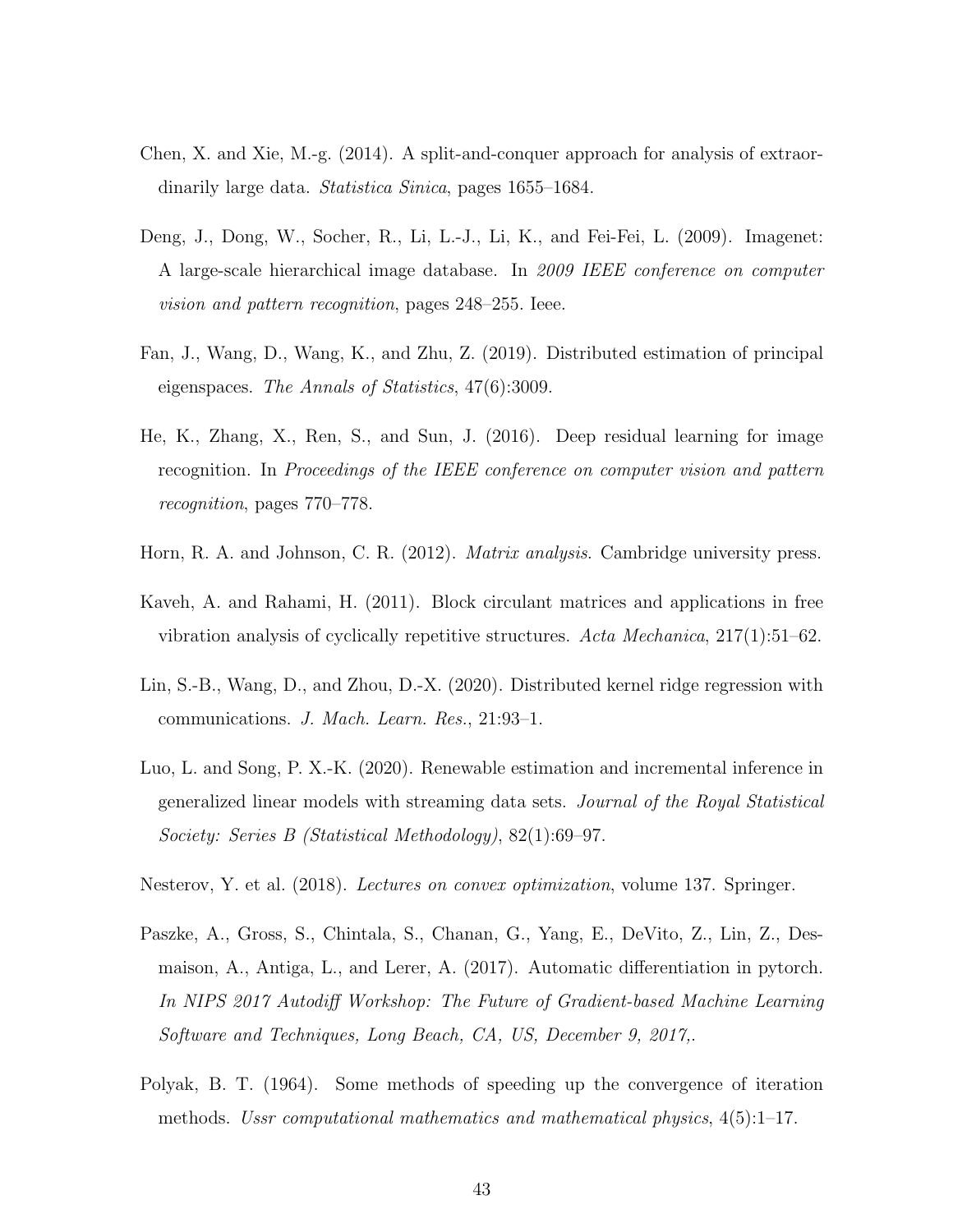- <span id="page-43-1"></span>Polyak, B. T. (1987). Introduction to optimization. optimization software. Inc., Publications Division, New York, 1.
- <span id="page-43-7"></span>Polyak, B. T. and Juditsky, A. B. (1992). Acceleration of stochastic approximation by averaging. SIAM journal on control and optimization, 30(4):838–855.
- <span id="page-43-5"></span>Rao, C. R., Rao, C. R., Statistiker, M., Rao, C. R., and Rao, C. R. (1973). Linear statistical inference and its applications, volume 2. Wiley New York.
- <span id="page-43-2"></span>Robbins, H. and Monro, S. (1951). A stochastic approximation method. The annals of mathematical statistics, pages 400–407.
- <span id="page-43-10"></span>Searle, S. (1979). On inverting circulant matrices. *Linear Algebra and its Applications*, 25:77–89.
- <span id="page-43-9"></span>Seber, G. A. (2008). A matrix handbook for statisticians, volume 15. John Wiley & Sons.
- <span id="page-43-6"></span>Sutskever, I., Martens, J., Dahl, G., and Hinton, G. (2013). On the importance of initialization and momentum in deep learning. In International conference on machine learning, pages 1139–1147. PMLR.
- <span id="page-43-0"></span>Tang, L., Zhou, L., and Song, P. X.-K. (2020). Distributed simultaneous inference in generalized linear models via confidence distribution. Journal of Multivariate Analysis, 176:104567.
- <span id="page-43-4"></span>Toulis, P., Airoldi, E. M., et al. (2017). Asymptotic and finite-sample properties of estimators based on stochastic gradients. The Annals of Statistics, 45(4):1694–1727.
- <span id="page-43-8"></span>Vershynin, R. (2018). High-dimensional probability: An introduction with applications in data science, volume 47. Cambridge university press.
- <span id="page-43-3"></span>Wang, C., Chen, X., Smola, A., and Xing, E. P. (2013). Variance reduction for stochastic gradient optimization. In Proceedings of the 26th International Conference on Neural Information Processing Systems-Volume 1, pages 181–189.